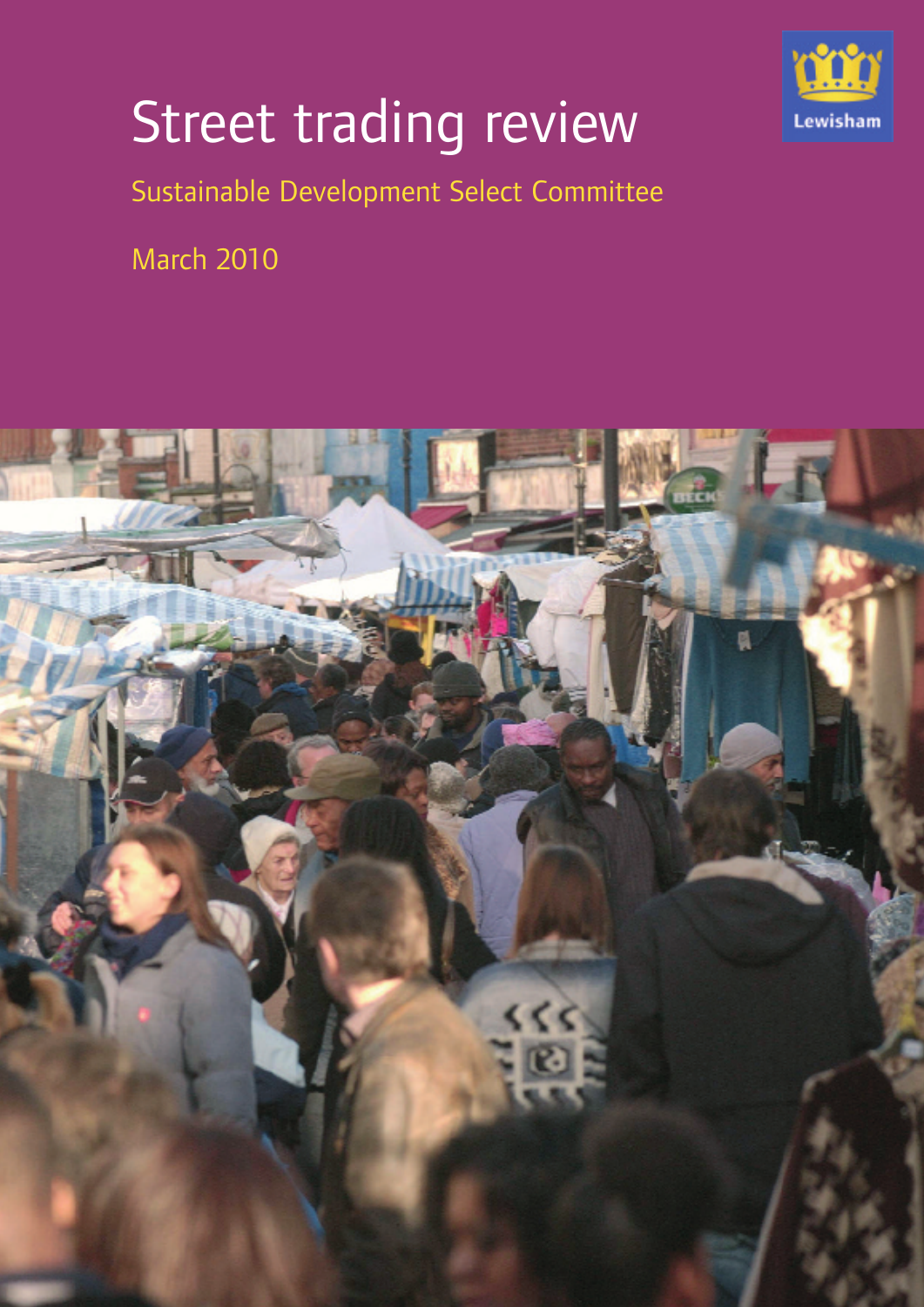The **Sustainable Development Select Committee** scrutinises the Council's performance, and its Mayor and Cabinet's decisions, on issues relating to:

- •the protection of the environment, including 'green' issues such as the conservation of natural resources; energy efficiency; conservation of natural resources; and the reduction of all types of pollution;
- •economic development; support to businesses; employment and training
- the formulation of the Council's planning policies, including the preparation of the Council's Local Development Framework and other local plans for the use and development of land, but excluding planning control and building control functions
- highways, parkways, traffic and transport, urban regeneration and housing
- public health and the environment including waste disposal, environmental health, street and market trading
- public protection, refuse collection and disposal, street cleaning, consumer protection, cemeteries and crematoria.

#### **In 2009/10 the Committee comprised of the following members:**

Councillor Sue Luxton (Chair) Councillor Brian Robson (Vice Chair) Councillor Mark Bennett Councillor Robin Cross Councillor Hilary Downes Councillor Sam Owolabi-Oluyole Councillor John Paschoud Councillor Philip Peake Councillor Alan Smith Councillor Alan Till

Ex-officio members:

Councillor John Russell (Chair of Overview & Scrutiny) Councillor Ron Stockbridge (Vice Chair of Overview & Scrutiny) http://www.lewisham.gov.uk/CouncilAndDemocracy/ElectedRepresentatives/OverviewAndScrutinyCo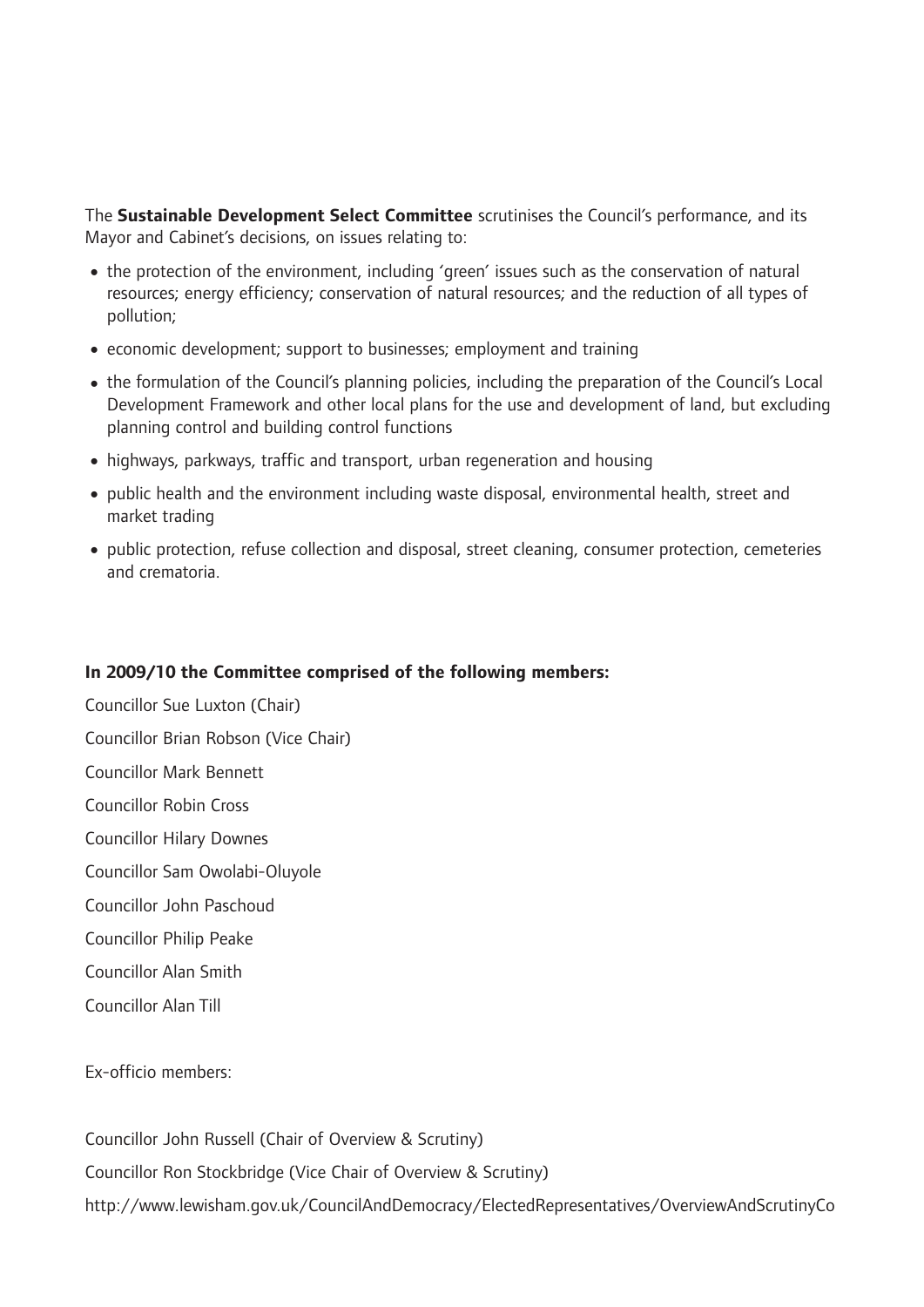## **Contents**

| <b>Chair's foreword</b>                                                    | $\overline{2}$ |
|----------------------------------------------------------------------------|----------------|
| 1. Introduction                                                            | 3              |
| 2. Aims of the review and programme of meetings                            | 4              |
| 3. A London and national perspective                                       | 5              |
| a. London Street Markets - London Assembly                                 | 5              |
| b. Street Markets -House of Commons                                        | 6              |
| 4. Markets in Lewisham                                                     | 9              |
| 5. The review: evidence from Lewisham and other London markets             | 10             |
| 6. Meetings with the market traders                                        | 16             |
| 7. Questionnaires - Street markets survey, traders questionnaire           |                |
| and farmers' markets questionnaire                                         | 20             |
| 8. Key findings                                                            | 25             |
| 9. Conclusions and recommendations                                         | 27             |
| 10. Bibliography                                                           | 30             |
| Appendix A - Recommendations - London Assembly                             | 31             |
| Appendix B - Recommendations - House of Commons                            | 33             |
| Appendix C - Notes from meeting with market traders                        | 38             |
| Appendix $D$ – Public consultation and online questionnaire – full results | 48             |
| Appendix E - Questionnaires for traders and farmers' markets               | 54             |
|                                                                            |                |
| Appendix F - Glossary of terms                                             | 66             |
| Appendix G - Acknowledgements                                              | 67             |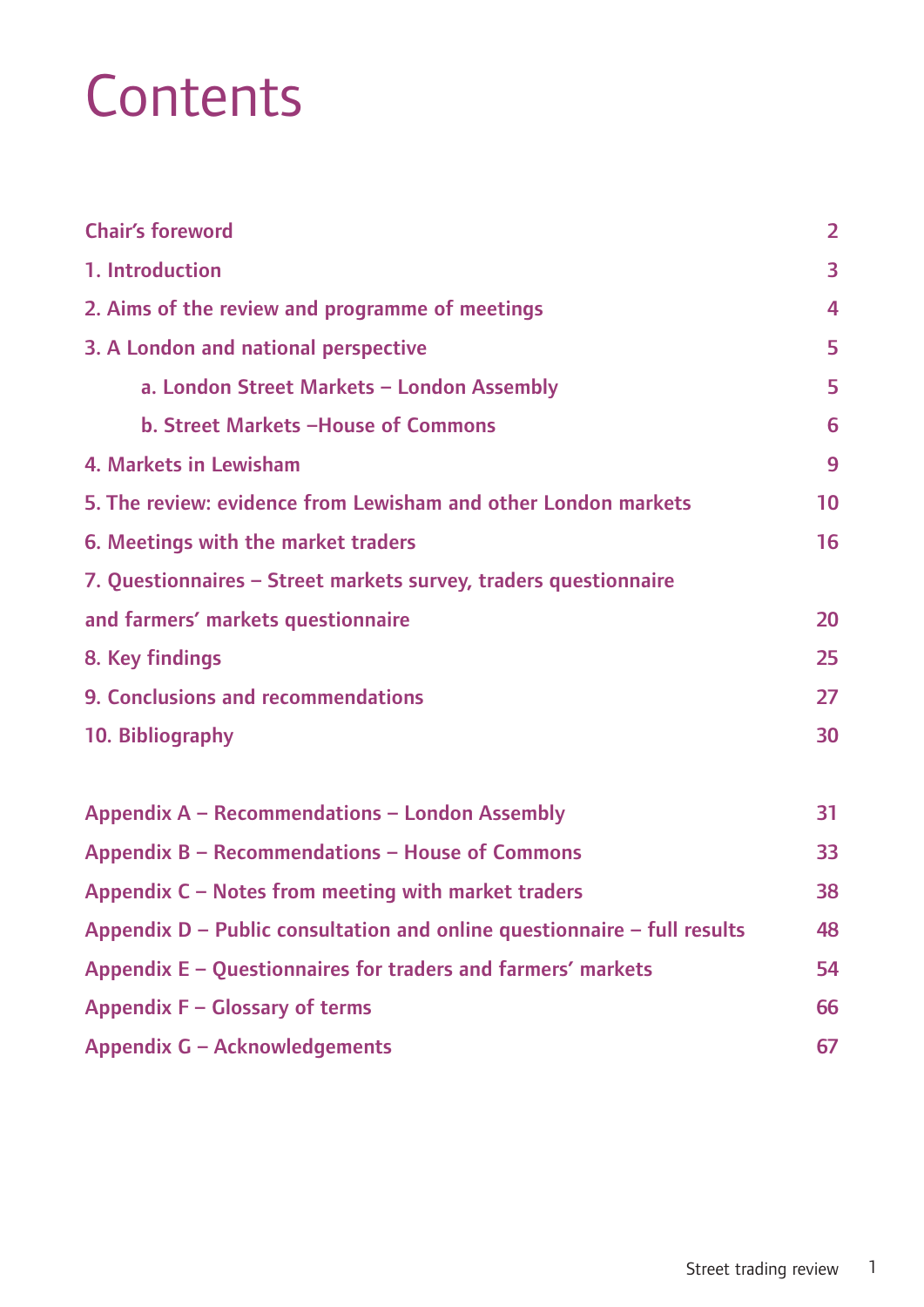## Chair's foreword

Lewisham's street markets are vitally important to the borough in so many ways.

For the local economy, Lewisham market alone generates £3.6 million each year and provides employment worth £400,000. Add Catford and Deptford markets into the equation, along with our farmers' markets, and their importance is obvious.

As well as economic value, so important in these difficult economic times, they are also crucial for local people as a source of healthy, fresh food at affordable prices.

But there is even more to our markets' central place in Lewisham's life. They are part of what gives our community its unique and distinctive character, rather than just another bland, identikit 'clone town'. You can't put a price on that, but we would be poorer in every sense without it. Lewisham just wouldn't be Lewisham without its street markets and stallholders.

For all these reasons, the council has a duty to ensure that it is not doing anything to undermine our markets' viability, and that it is doing what it can to help them thrive and develop. That means listening to stallholders and their customers about what they want and need, what works well and what is threatening to get in the way of success.

This is the task the Sustainable Development overview and scrutiny committee set itself in carrying out this review. We had limited time available, and the subject deserves further investigation in future, but the feedback from traders and residents was very useful in informing our recommendations, and I would like to thank them and council officers for their help.

Attractive streets, free parking, ample storage space, better promotion and measures to combat antisocial behaviour were the traders' top concerns, and these are reflected in our recommendations to the Mayor.

We hope to see effective action taken to overcome the barriers to success that were highlighted to us – but, more positively, an ongoing commitment to help Lewisham's markets to thrive into the future.

Councillor Sue Luxton

Chair of the Sustainable Development Select Committee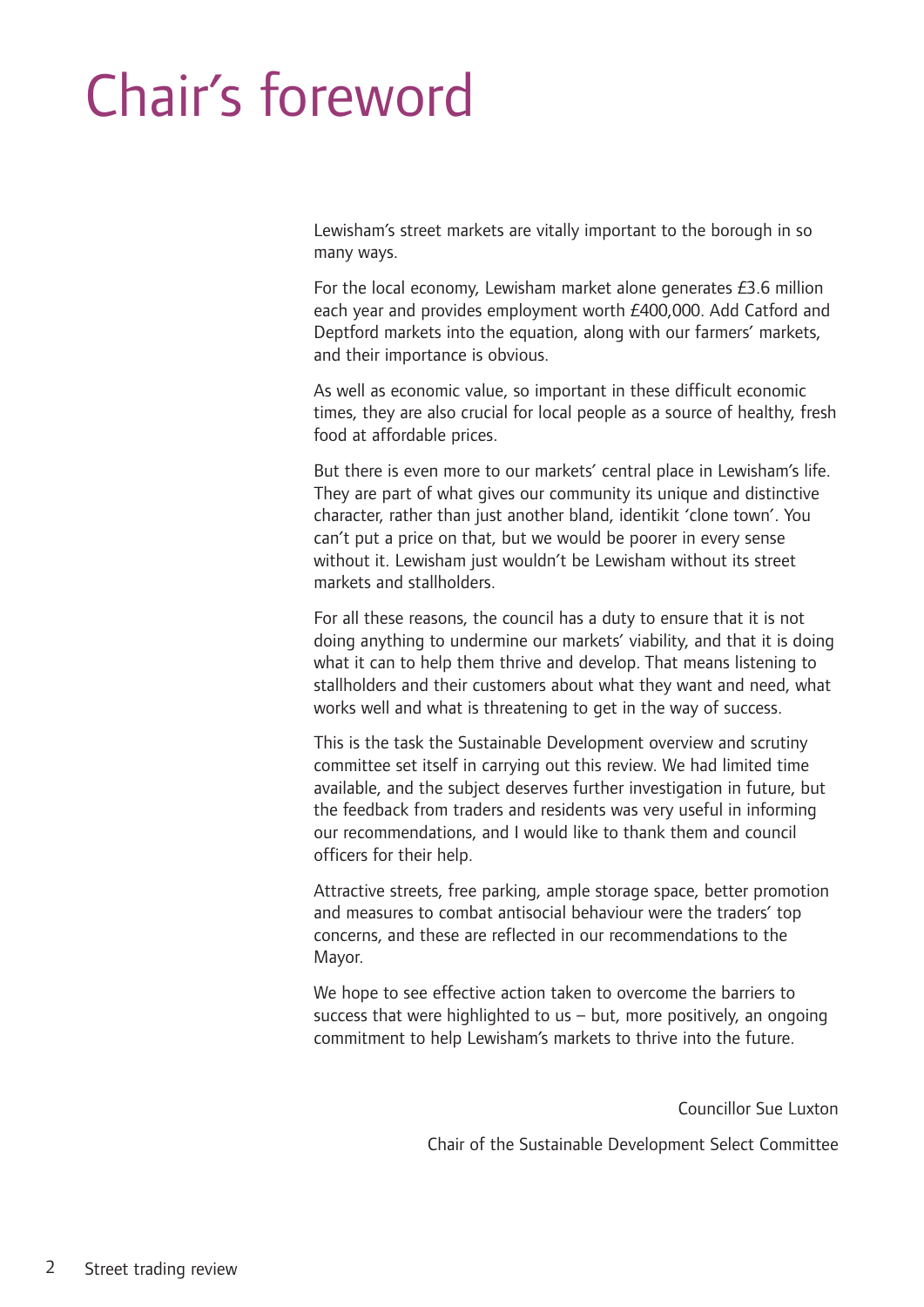## 1. Introduction

**1 .1** The Sustainable Development Select Committee undertook a short review into the viability of street markets in the borough with a view to ascertaining what more the Council could do to maximise its contribution to local communities.

**1 .2** The Select Committee agreed to consider evidence from a wide range of sources and agreed that they would visit the markets as part of the review. In addition, the Select Committee agreed to undertake a short consultation exercise to ascertain the public perception of street markets in Lewisham. Given that there are a number of farmers markets in Lewisham, the Select Committee decided to invite comments from those who trade at the farmers markets.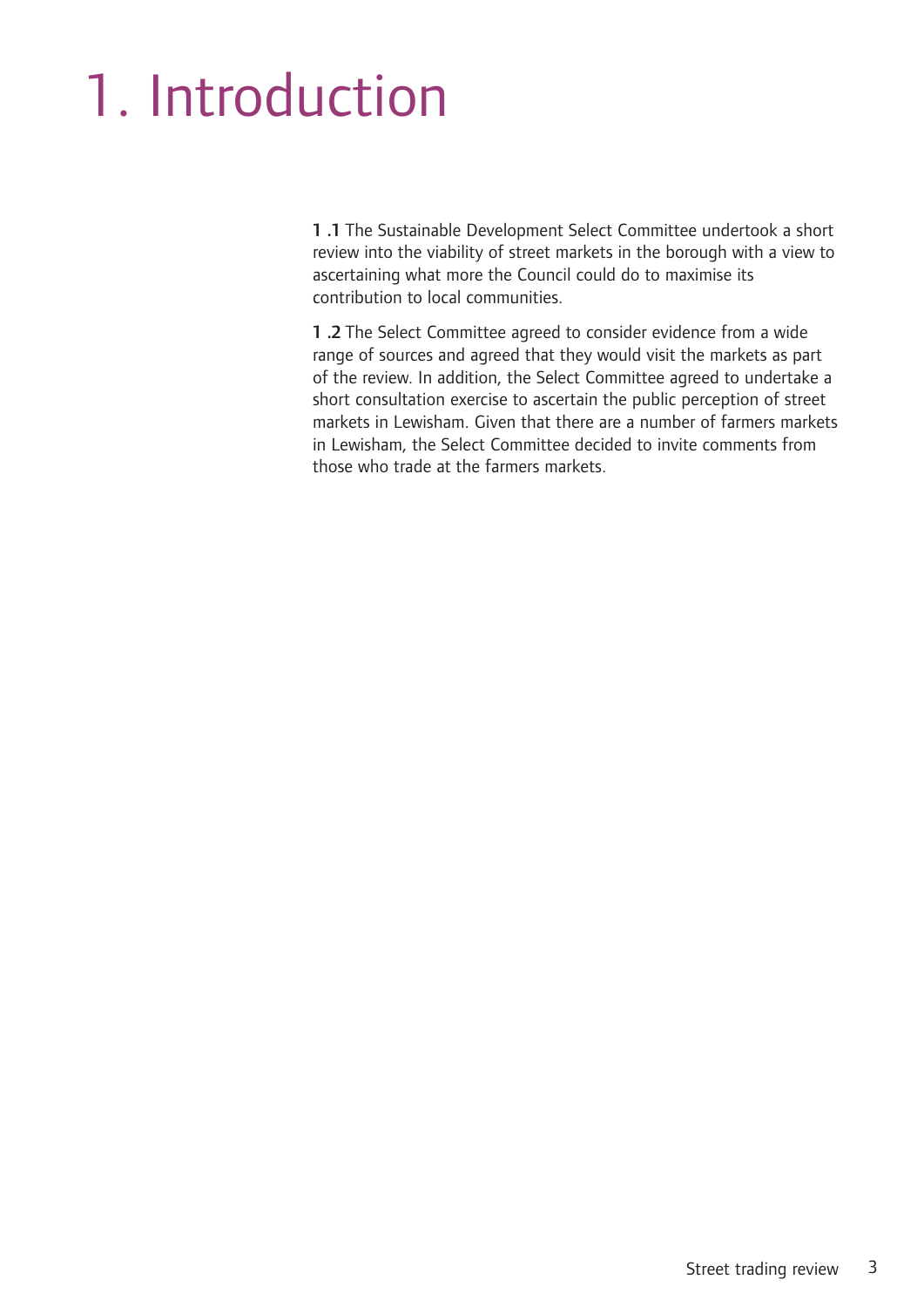## 2. Aims of the review and programme of meetings

**2 .1** The Select Committee agreed that the review should focus on the following:

- the look and feel of Lewisham markets
- running a viable market
- •promoting Lewisham markets
- •product mix and unique selling points.

**2 .2** In deciding to look at these four areas the Select Committee decided to examine the following:

- what is already working well within the markets
- what challenges are currently facing the markets
- •good practice from other authorities and what lessons can be applied to develop Lewisham markets
- •proposals from central government and the Greater London Authority (GLA)
- the impact of the regeneration of central Lewisham on Lewisham Markets
- the concept of flexible use of space within the markets
- how Lewisham markets fit in with the Council's Sustainable Communities Strategy.
- **2 .3** The programme of meetings was as follows:

#### Scoping session (27 October 2009)

- agreed scope of review
- agreed to conduct site visits
- •agreed to survey street traders and customers.

#### First evidence session (9 December 2009)

- •heard feedback from members on their site visits
- •considered evidence from street traders and residents
- considered good practice from other authorities
- •assessed the impact of the regeneration of Central Lewisham on Lewisham Markets.

#### Second evidence session (3 February 2010)

- heard feedback from surveys
- •considered findings and discussed and agreed recommendations.

#### Final session (10 March 2010)

•agreed final report and recommendations for submission to Mayor and Cabinet.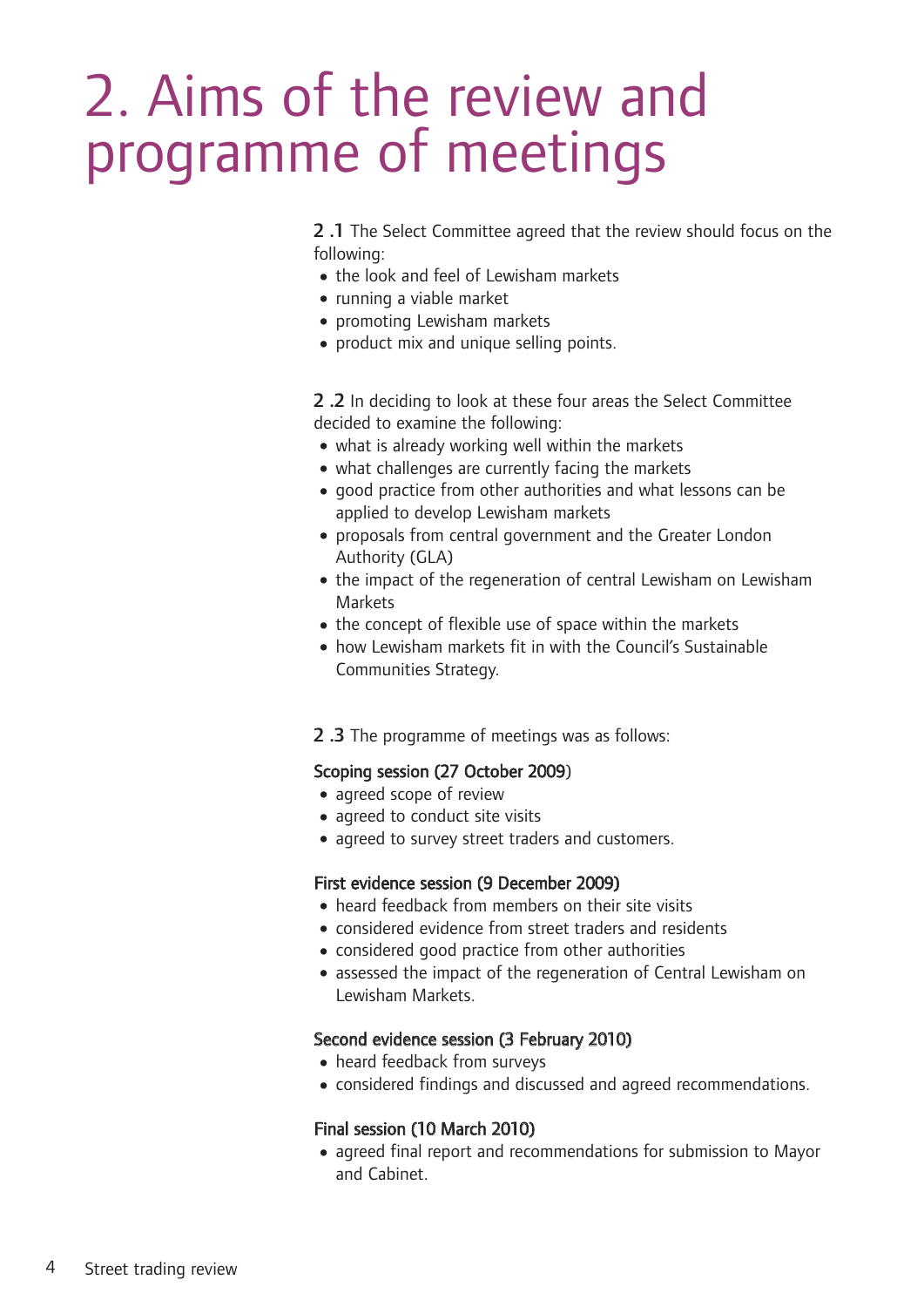## 3. A London and national perspective

#### **a) London Street Markets – London Assembly**

**3 .1** The London Assembly's Economic Development, Culture, Sport and Tourism Committee conducted a review of Street Markets, reporting in January 2008. The terms of reference for the review were to identify:

- the current number of markets in the capital and the changes in the number and types of markets over the last ten years
- what the London Mayor, the London Development Agency (LDA), the Metropolitan Police Service (MPS), Transport for London (TfL) and others, including London boroughs, are doing, and could be doing, to maximise the positive impact of markets in London and address any problems<sup>1</sup>.

**3 .2** Lewisham was mentioned numerous times in the report. The report stated that Lewisham market generates more than £3.6 million a year for the local economy in addition to the £5 million that is spent at its food stores, and provides local employment valued at £400,000. The report also said that a shopping basket survey undertaken by the New Economics Foundation in 2005 found that in Lewisham a shopping basket of food cost £4.74 from the market compared to a cost of £7.18 to buy the same food from a supermarket. The report also noted that Lewisham was one of the boroughs that had hosted free entertainment to attract families to the area2.

**3 .3** The full list of recommendations is available at Appendix A. One of the Select Committee's recommendations was that London's Mayor should propose a '100 London Markets strategy' along the lines of the Mayoral 100 Public Spaces programme. The 100 London Markets strategy should be to:

- protect London's market spaces by adopting and implementing planning policies to protect them from the threat of redevelopment, and to promote the establishment of new markets
- ensure that London's retail markets have first class facilities and management
- take all necessary steps to make London's retail markets financially viable and sustainable
- •promote London's markets to residents and visitors through Visit London in particular.<sup>3</sup>

<sup>&</sup>lt;sup>1.</sup> London Assembly Economic Development, Culture, Sport and Tourism Committee, 'London Street Markets', January 2008.

<sup>&</sup>lt;sup>2.</sup> London Assembly Economic Development, Culture, Sport and Tourism Committee, 'London Street Markets', January 2008.

<sup>&</sup>lt;sup>3.</sup> London Assembly Economic Development, Culture, Sport and Tourism Committee, 'London Street Markets', January 2008.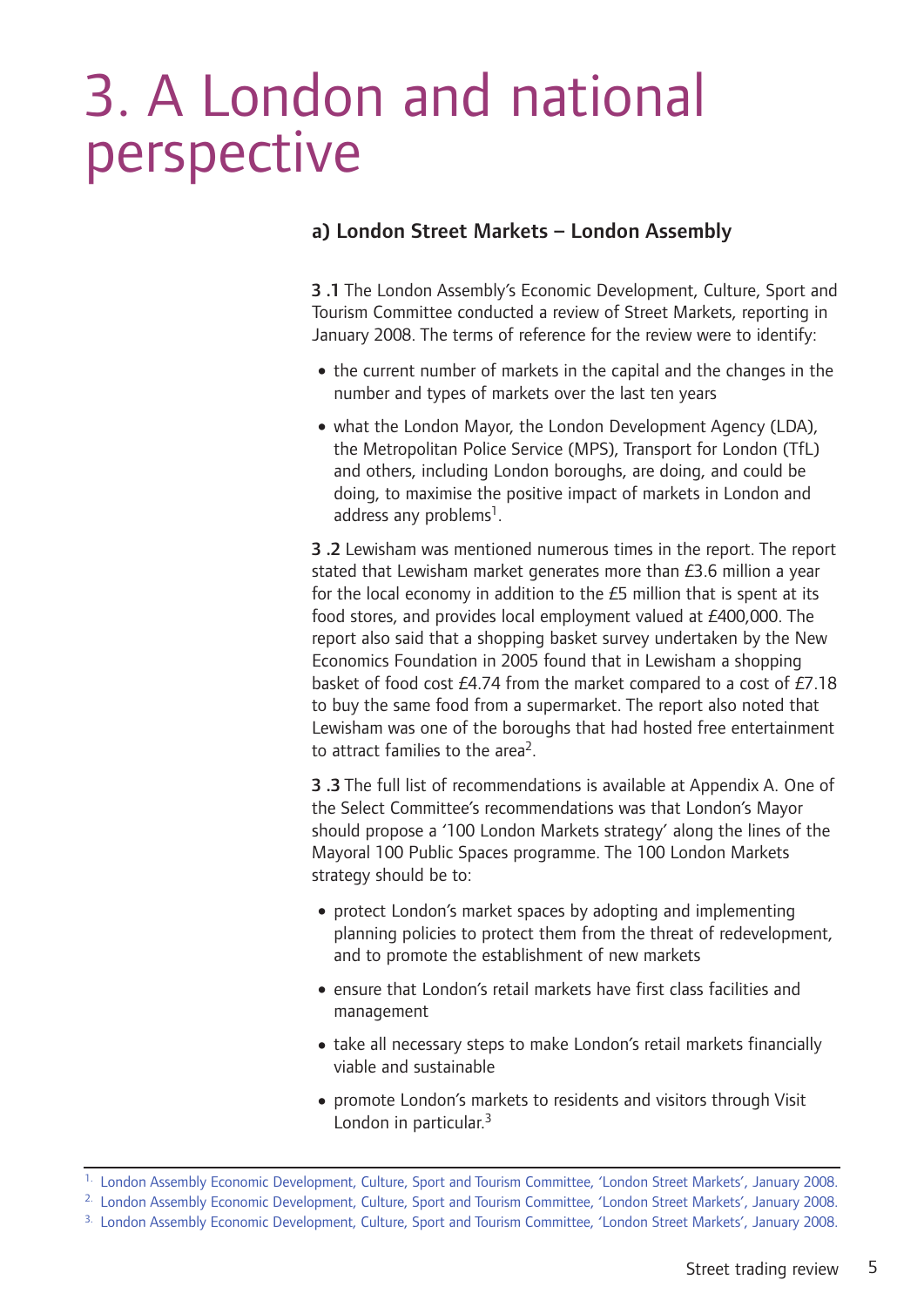#### **b) Street Markets – House of Commons**

**3 .4** The House of Common's Communities and Local Government Select Committee conducted a review of street markets, with a report entitled 'Market Failure – Can The Traditional Market Survive' published in July 2009.

**3 .5** The terms of reference for the review focussed on covered and uncovered markets, including specialist markets (e.g. farmers markets) serving local people in English urban and rural towns and cities. The review felt that specialist markets, especially farmers markets were "the market success story of the past ten years."4

**3 .6** The House of Commons Select Committee review covered many things. Below are two examples of areas relevant to this review – farmers markets and markets in London.

**3 .7** Looking at farmers markets, the House of Commons Select Committee found that specialist markets, such as farmers markets, can have economic, social, regeneration and health benefits. The House of Commons Select Committee heard evidence that over the last decade specialist markets have helped bring a new vibrancy to the market scene, a new energy to town centres which some of the more tired older markets had lost the ability to generate. The House of Commons Select Committee also heard evidence about the important contribution that farmers markets were making to environmental issues through their emphasis on the benefits of local produce sold locally. They were also playing an important role in the healthy eating agenda, not least by championing an interest in a range of good quality local produce, and encouraging people to take a greater interest in the food they are eating and where it comes from. The House of Commons Select Committee also heard evidence about tensions between older, traditional markets and specialist markets. However, the House of Commons Select Committee concluded that "we see no reason why farmers markets should not retain their identity within a larger 'ordinary' market, and can see advantages for both types of markets in terms of increasing footfall and creating more of an event feel. We recommend, therefore, that local authorities actively consider the benefits of co-location, though we accept that this may not always be appropriate."5

**3 .8** In looking at the challenges in London, the House of Commons Select Committee looked at one issue that was peculiar to London,

<sup>4.</sup> House of Commons Communities and Local Government Select Committee, 'Market Failure 'Can The Traditional Markets Survive' July 2009.

<sup>5.</sup> House of Commons Communities and Local Government Select Committee, 'Market Failure 'Can The Traditional Markets Survive' July 2009.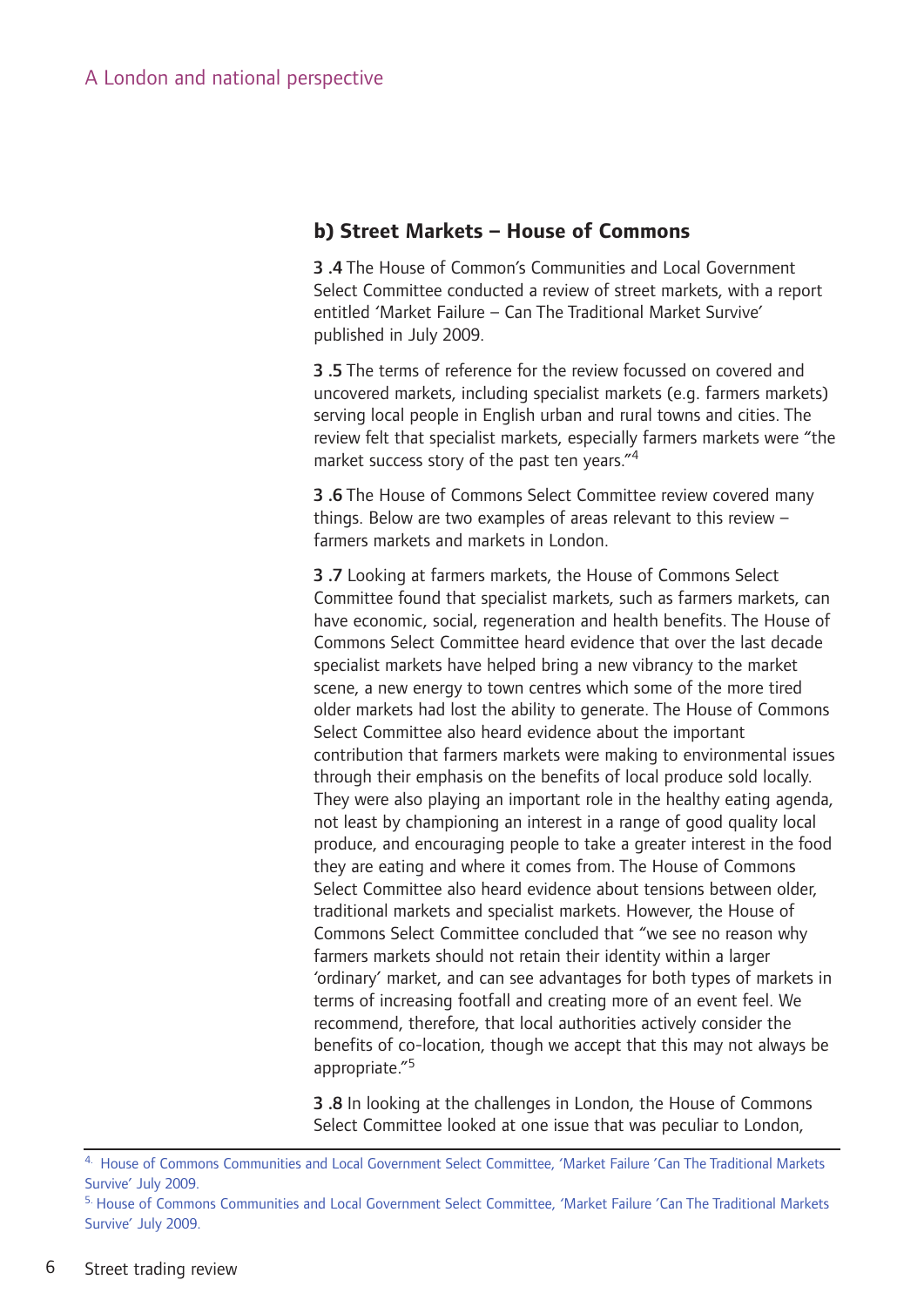namely the extent to which the London Local Authorities Act 1990 (and a similar Act peculiar to Westminster) acted to constrain the ability of some local London authorities to improve their street markets. They heard evidence that across the country markets are created by several methods, primarily being by Royal Charter, Prescriptive Rights or by Statute—the latest being the 1984 Food Act. The operator is permitted to apply realistic commercial charges to the traders and such profit generated can be re-invested in the market or used to provide other benefits for the local community. However in London, the street 'markets' are not strictly markets in the legal sense of the word. They consist of a number of individual licensed street traders — licensed under the London Local Authorities Act 1990 who all congregate together at the same time and place to give the outward appearance of a market to all intents and purposes. The crucial difference here is that the council can only recoup certain basic operational costs and cannot derive a profit from the operation of the 'market'. The impact of this is that "London local authorities often regard their 'market' as a necessary nuisance which they would rather not have to deal with and accordingly allocate the minimum resources—often of indifferent quality—to manage and develop the  $'mark$ et." $6$ 

**3 .9** The House of Commons Select Committee heard evidence from local authorities that disputed this suggestion; they certainly agreed that the London Local Authority Act (or equivalent) provided an obstacle to effective management of their markets. The House of Commons Select Committee concluded that they were "persuaded that there is a strong case for London authorities to be given greater powers in respect of their street markets."<sup>7</sup> and recommended that "that London local authorities and Department for Communities and Local Government (CLG), whose support will be necessary to ensure that legislative change comes into effect, work together to change the relevant provisions of the London Local Authorities Act 1990 and other relevant legislation specific to individual London boroughs. In doing so, however, they should be mindful of the need to include a requirement to work in partnership with market trader organisations on the development of London street markets. Where local authorities gain additional powers in relation to market rents, stall location and management structures, it should be incumbent upon them clearly to articulate their strategic vision for the future of their street markets, and the benefits that will ensue for both traders and the wider

<sup>&</sup>lt;sup>6.</sup> House of Commons Communities and Local Government Select Committee, 'Market Failure 'Can The Traditional Markets Survive' July 2009.

<sup>7.</sup> House of Commons Communities and Local Government Select Committee, 'Market Failure 'Can The Traditional Markets Survive' July 2009.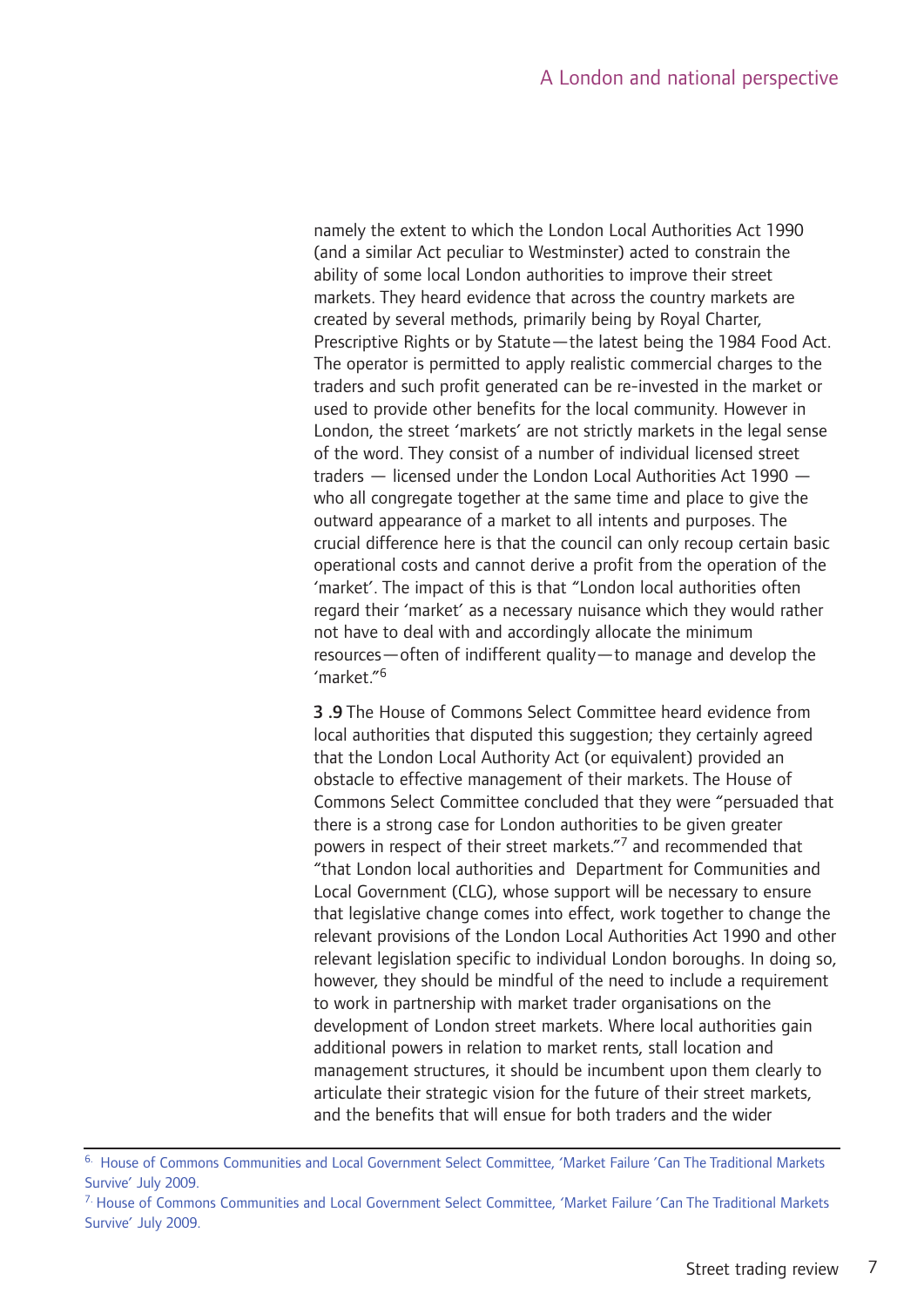community, before they put these powers into practice."8

**3 .10** Some of the House of Commons Select Committee's conclusions and recommendations were as follows:

- •we see no reason why farmers markets should not retain their identity within a larger 'ordinary' market, and can see advantages for both types of markets in terms of increasing footfall and creating more of an event feel. We recommend, therefore, that local authorities actively consider the benefits of co-location, though we accept that this may not always be appropriate
- we do not underestimate the size of the challenge facing local authorities seeking to sustain their markets in the current austere economic climate. From the evidence we have received, it seems to us that there are two big challenges: finance and management
- it should not be central government's role to intervene in the future of individual markets. Markets are nothing if not local, and it is for local authorities to be the key source of public support. The future of the industry is best served by an active partnership between the key industry organisations, including market trader organisations, and local authorities
- •we recommend, therefore, that CLG takes on responsibility for providing a clear strategic central government focus for markets, and that this is reflected in the portfolio of a named minister, in the terms of reference of a senior civil servant in the department and in active engagement with the market industry.

Full recommendations are included in Appendix B.

<sup>8.</sup> House of Commons Communities and Local Government Select Committee, 'Market Failure 'Can The Traditional Markets Survive' July 2009.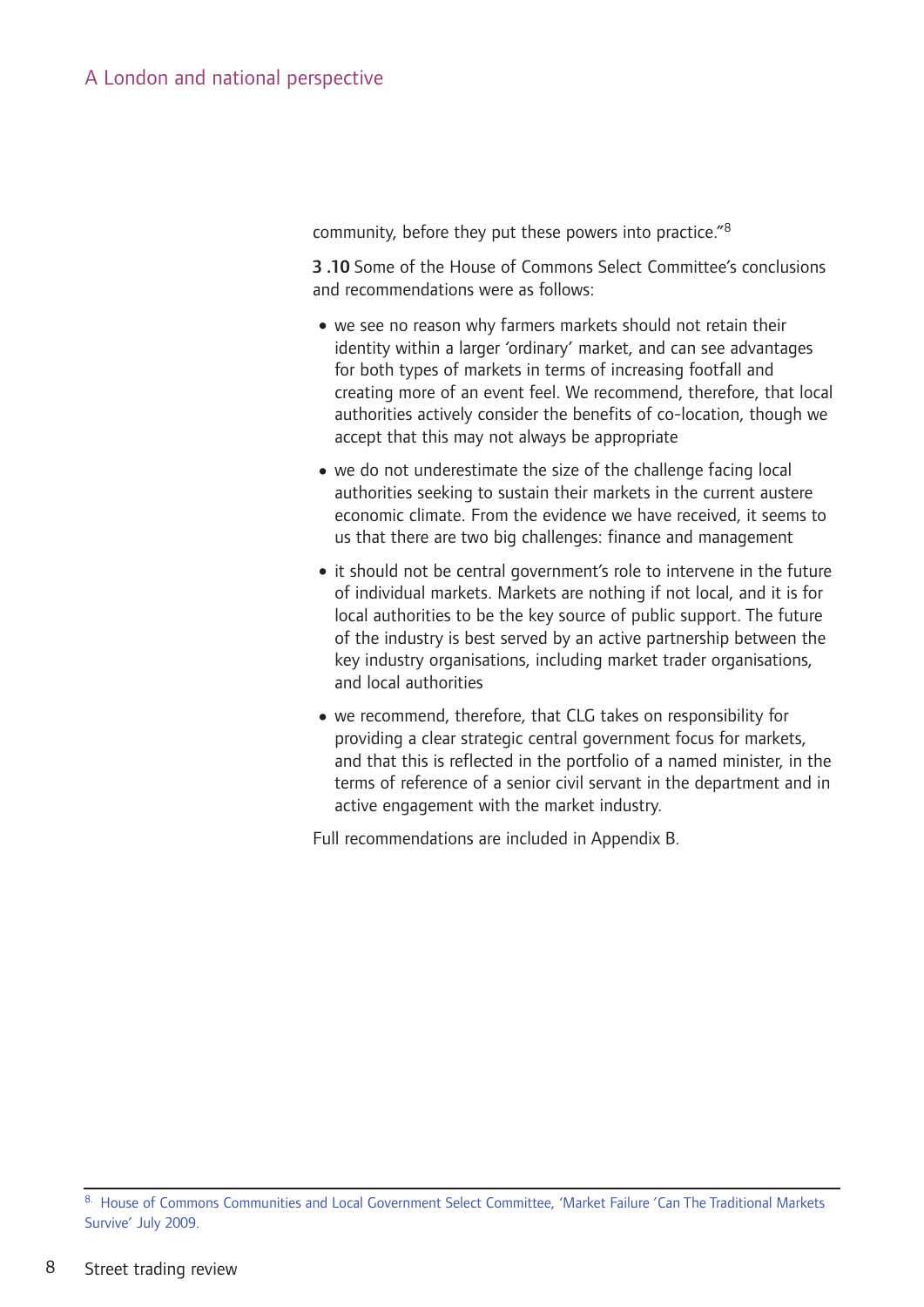## 4. Markets in Lewisham

**4 .1** Lewisham has three council-operated markets, run by the Markets Team. The three markets are:

#### Lewisham market:

Lewisham has a Monday to Saturday market, open 9am-6pm, and a Sunday market, open 10am-4pm. The Monday to Saturday market on the High Street consists of up to 64 stalls mainly selling fruit, vegetables, salad and fresh cut flowers, with a small range of nonperishable goods.

The Sunday market is a general market selling non-perishable goods with up to 57 stalls.

#### Catford market:

Catford market is open Monday, Thursday, Friday and Saturday; it is a small multicultural market based between the shopping centre and the Broadway theatre.

There is also a covered market that is open Tuesday to Sunday in the Catford centre which is not managed by the Council. It sells a variety of goods including clothing, fruit and vegetables and fresh seafood.

Deptford market (comprising Deptford High Street and Douglas Way): Deptford High Street market is open Wednesday, Friday and Saturday and has a broad cross section of multicultural traders which is reflected in the wide array of goods for sale. Deptford High Street is closed to traffic between 8am and 7pm on market days. Douglas Way market sells new and second hand goods.

**4 .2** There are a number of farmers markets in Lewisham. There is a "London Farmers Market" run market every Sunday, 10am–2pm held in Blackheath Station car park. There are also a number of "City and Country Farmers"/Glendales run farmers markets taking place in Manor House Gardens, Hilly Fields and Telegraph Hill Park on the first, second and third Saturdays of the month respectively.<sup>9</sup>

<sup>9.</sup> http://www.lewisham.gov.uk/LeisureAndCulture/Markets/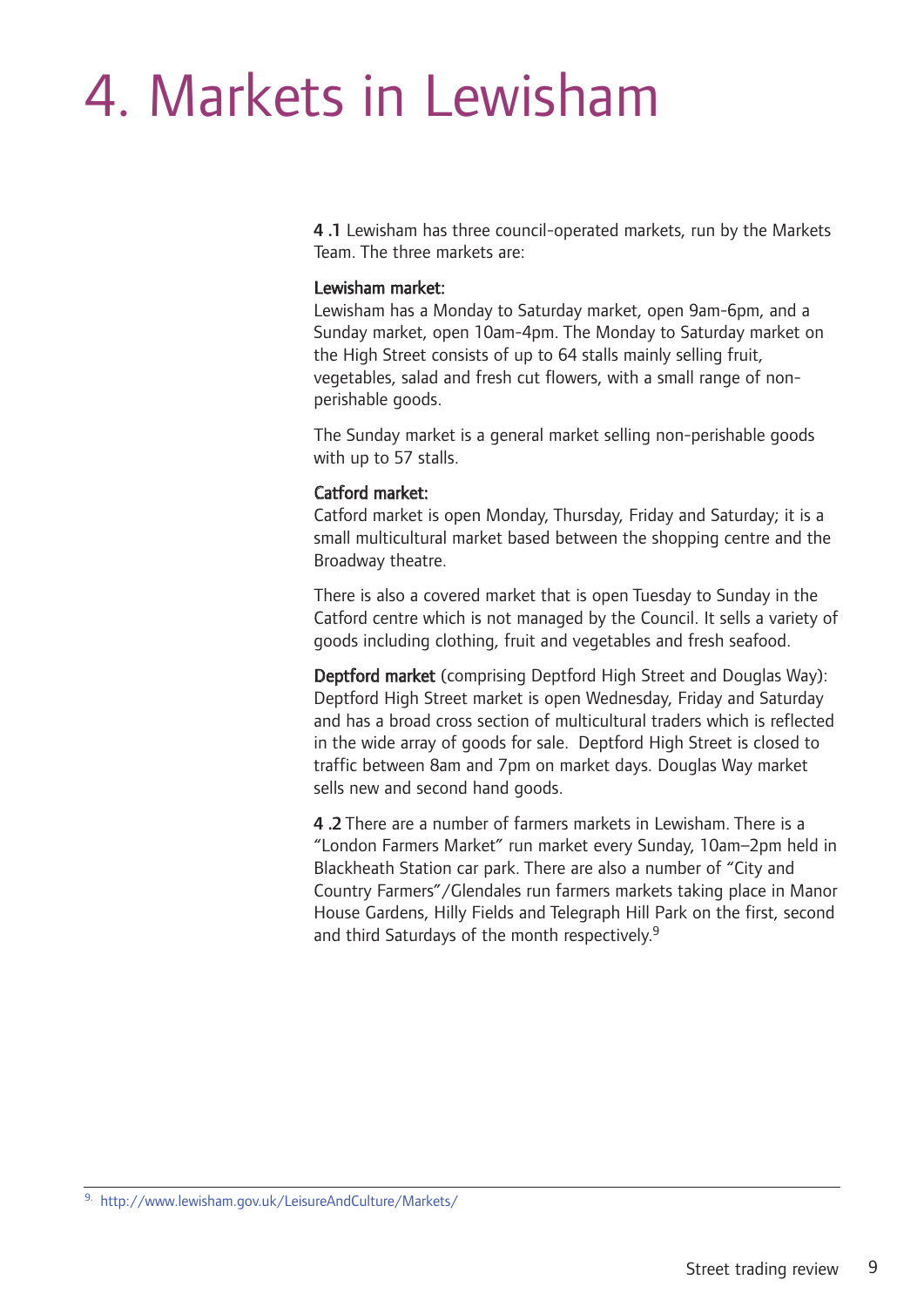### 5. The review: evidence from Lewisham and other markets

**5 .1** The Committee heard evidence from John Pye, Trading Standards and Markets Manager, and Lucy Diable, Principal Markets Officer in respect of their visits to Queens Market in Newham, East Street Market in Barking, Whitechapel Road and Roman Road Market in Tower Hamlets, East Street Market in Barking and Dagenham, Surrey Street in Croydon and Strutton Ground in Westminster. These visits to other markets were intended to help with an understanding of what policies and 'good practice' existed elsewhere.

**5 .2** The evidence gathered from market visits was considered alongside observations made as part of a review of market trading in the borough of Lewisham, commissioned in conjunction with the town centre managers. The review was primarily to identify new locations and opportunities for 'specialist' markets and ideas and suggestions aimed at improving the Council-run markets. Some of the conclusions and observations of the commissioned review relevant to this review were:

- a Lewisham markets 'brand' should be created and promoted and the Council should ensure the markets team works closely with town centre management
- the Council should explore the scope for operating markets under the Food Act 1984 as opposed to the London Local Authorities Act 1990 to enable the generation of a 'profit' which could be used for re-investment in the markets or elsewhere
- the Council should implement a scheme to recycle market waste
- the variety of food on offer in Deptford and Lewisham (especially fresh food in Lewisham) should be extended
- the Council-run markets currently lack a sense of 'arrival and place' and would benefit from the installation of 'feature entrances'
- the Council should consider realignment of stalls in Lewisham and in parts of Deptford to improve overall appearance and make more effective use of space
- the Council should consider upgrading the stalls in its markets to improve appearance although it was recognised that in Deptford, the variation of stall types did give the market a 'unique character'
- the Council should review the degree to which the existing markets really form part of the respective town centre in which each is located
- •Blackheath Common should be considered as a site for occasionalcontinental or other specialist markets, although it should not be over used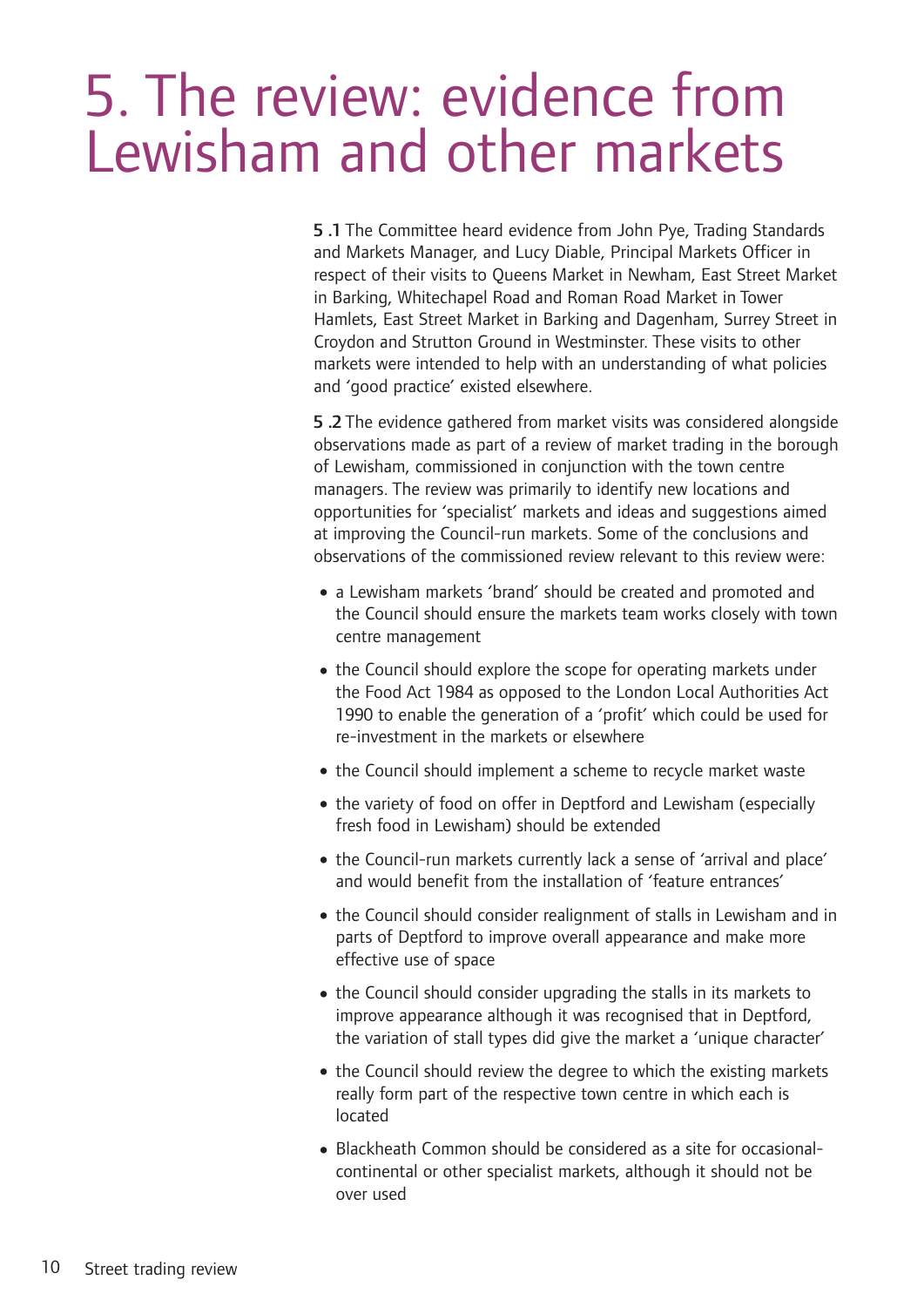- the Council should consider introducing a second-hand market in Catford in addition to the existing market provision
- the Council should consider changing market operating hours in Catford to take greater advantage of the proximity of the Council offices and commuter demands. There is also considered to be potential to offer opportunities to 'niche and cottage industry' businesses and create a café pavement eating culture with small 'niche' fast food units.

**5 .3** John Pye presented evidence to the Select Committee arising from his visit to Queens Market in Newham:

- •the market was operated by Newham Council and had a selfsufficient, independent traders association
- •Newham Council was looking to develop the square next to the market by constructing a 'food court' in the area and Traders in the main market were supportive of this as they saw it as an additional attraction for customers to visit the area (it was also felt that it would improve the appearance of a poorly maintained area and help reduce anti-social behaviour)
- there appeared to be few major retailers in nearby Green Street which was a barrier when trying to encourage more customers into the area
- the market had a 10% vacancy rate and the Newham Markets Manager was in the process of devising a strategy to attract more traders
- the market is located in a covered shopping precinct with shops around the immediate perimeter and there were some practical issues about market trader storage but a previously unused area immediately adjacent to the market site had now been allocated for trader storage
- whilst there were two traditional looking stalls at the front of the market the rest were mainly of a table type
- •broadly it was felt that the market was faced with similar issues to those affecting Lewisham markets.

**5 .4** The Select Committee also heard that Queens Market was seeking to operate a zero waste policy and John Pye had met an elected member with a markets portfolio who was heavily involved in a local composting project. The refuse collection and waste disposal was managed by Newham Council and the Council was currently taking away cardboard for re-use but was now looking to also recycle food waste. There was an issue of over production of waste by some stalls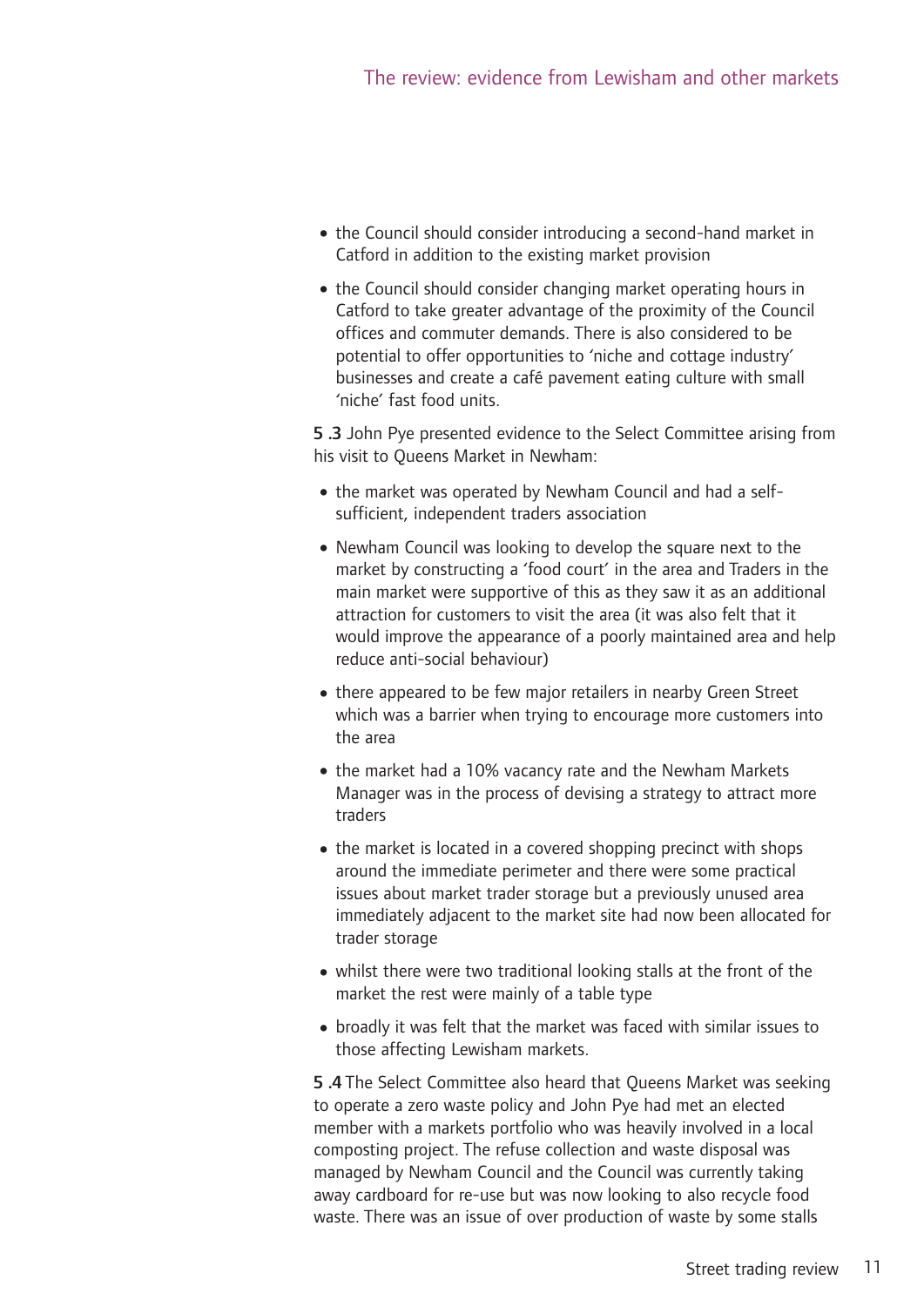and a need for greater co-operation in recycling initiatives by traders. John Pye also advised that the Council operated an indoor market in Stratford and a street market in Rathbone Street, although he had been unable to visit either of these.

**5 .5** The Select Committee heard that John Pye had also visited Barking and Dagenham's East Street market. The findings were as follows:

- the market had been on or near the site for a very long time and, until 1999, consisted of approximately 20 stalls (now it consisted of approximately 150 stalls)
- for the past 15 years, the market had had a partnership arrangement with Charfleets (a locally based private sector market operator) to run the market and the income generated from licence fees and pitch charges was allocated as follows:
	- a sum equivalent to the operating costs went to Barking and Dagenham Council
	- any income surplus was equally split between the Council and Charfleets
- the Council used their share of the surplus to invest in improvements to the market and immediate infrastructure
- •Charfleets, ran the commercial side of the operation including determining the commodity types on offer using guidelines set down by Barking and Dagenham Council (for example they did not allow knives or alcohol to be sold on the market, but did allow the sale of some tobacco products)
- •market regulation was performed by the Council
- •only two fruit and vegetable stalls and no meat or fish traders were observed (the market was primarily a fashion-orientated and household goods market, with mobile phone accessories suppliers)
- the possibility of an organic food market on a particular day had been investigated but research showed this would be unlikely to be popular
- •on market days, there was evidence that footfall doubled in the area
- unlike Lewisham and Newham Councils who registered their casual traders in advance of them starting to trade and required them to pay the relevant fees in advance, Barking and Dagenham allowed traders to trade in advance of full registration for one day as a way of encouraging people to try the market out before deciding if they wanted to stay.
- **5 .6** In response to questions from the committee it was noted that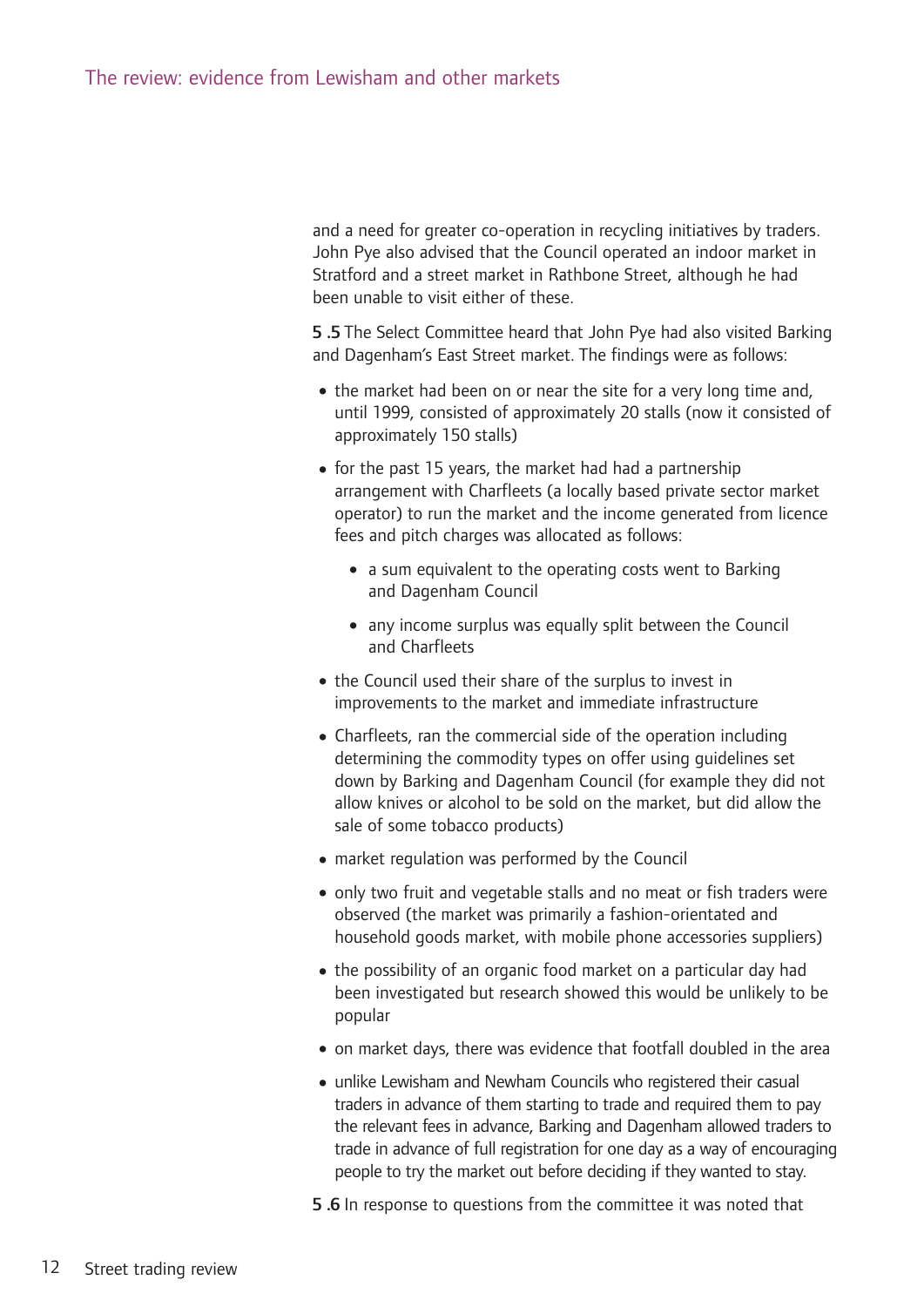Lewisham's 6-day market did not currently make any "surplus" and that it was not possible to provide footfall data for Lewisham market as it was open every day making it difficult to assess the impact the market has on footfall in the town centre.

**5 .7** John Pye told the Select Committee that he had also visited Whitechapel market opposite the London Hospital in Whitechapel Road. The market was primarily a fashion market with some phone accessory stalls and a couple of stalls selling DVDs. He also visited Roman Road market in mid week, which had a similar type of location to Deptford market. The market was not particularly busy with significant gaps in trader pitches. It did have a 'welcome' arch at either end of the market, and once a month had an arts and crafts market. Informal discussions with shops and traders seemed to indicate that it was quite busy at weekends although not 'packed' and very quiet in the week. John Pye informed the Select Committee that he had made the visits to the Queens market, the East Street market and Whitechapel market because they had been mentioned in national reports as having been good markets. However, in visiting these markets, the only really stand-out feature had been the recycling initiatives implemented at the Queens market, which was definitely worth investigating further for Lewisham.

**5 .8** The Select Committee considered whether there was any other good practice arising from the visits and asked about issues, such as the amount of fruit and vegetables on offer in Lewisham markets, the range of stalls a market can provide, the clustering of stalls for similar produce, the economic benefits a market brings to an area and the trader associations in other boroughs. The Select Committee was told that Queens market contained an estimated 15% fruit and vegetable stalls and there was no intention to expand this further. By contrast, Lewisham had 54% of its stalls selling fruit and vegetables based on a long tradition. The Select Committee was also told that, whilst there was no such restriction, many council-operated markets commonly try to operate a "5-pitch (sometimes less) policy", which ensured a stall providing one particular type of product range was at least five pitches away from another providing the same product. However, this could be problematic where markets had a traditional and longstanding commodity base. Lewisham market, for example, had always been primarily a fruit and vegetable market but the Council did try to spread them out as much as was considered reasonable. In respect of a 'cluster policy', the Select Committee were told that creating a 'specialist' area (e.g. a 'food court') within a market might be an attraction in some circumstances, although generally, it was best to ensure that the same products were not placed next to each other. In respect of trader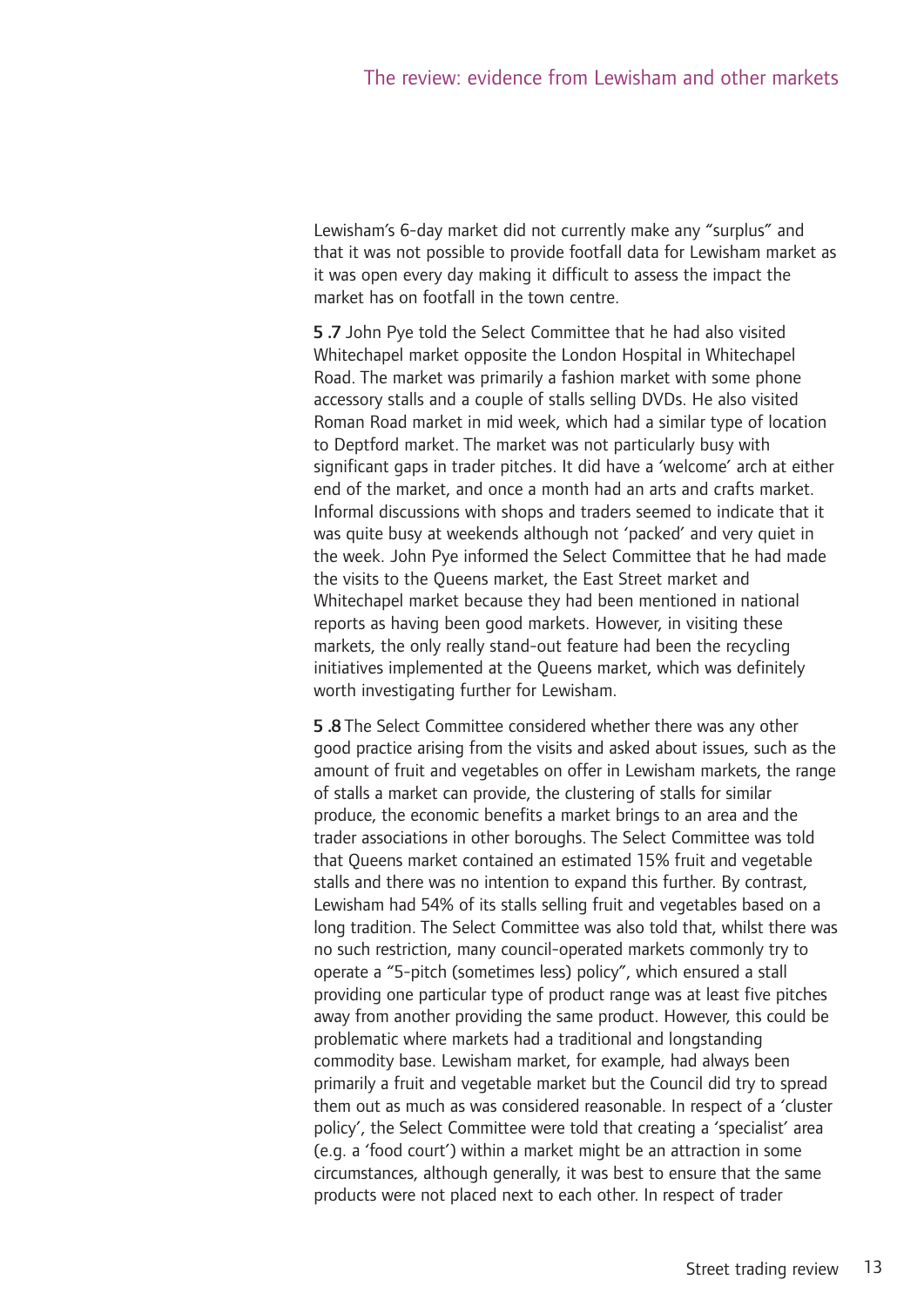associations, Barking and Dagenham left trader relations to Charfleets, whereas Newham had a strong and independent trader association.

#### Visits to Lewisham's markets by Councillor Robin Cross

**5 .9** Councillor Cross gave a presentation to the Select Committee on the look and feel of the markets in Lewisham. He reported that he had visited all three markets twice. He looked at a number of issues, such as the ground surface at the markets, the manhole covers, the street furniture, the pitch demarcation, drainage, trees, waste disposal and surrounding buildings.

**5 .10** Councillor Cross said that Lewisham market was generally bright, the stalls face wide open pedestrian spaces and was heavily attended. Deptford High Street market had a strong character, but suffered from street clutter. Catford market was overshadowed by a neighbouring building, stalls were close together and it was the least attended market out of the three in Lewisham.

**5 .11** Some of the issues that Councillor Cross raised in his presentation included:

- the style of paving and the variety of materials used
- the clutter of street furniture, including the bollards that supplied electricity
- pitch demarcation issues
- •drainage at Catford and Lewisham markets
- the potential for the use of trees to add character
- •waste disposal issues and unsightly wheelie bins
- •utility companies replacing paving with tarmac.

**5 .12** The Select Committee discussed the above issues and was told that the trader electric supply bollards would be replaced in a selffinancing manner, using any surplus operating income that might be generated by the market concerned. However, there had been problems replacing and repairing the bollards at Deptford High Street market, as the work was commissioned externally and the safety of the electric cabling and the bollards in which they were contained had to be taken into consideration. The Select Committee expressed its concern that the top-slicing of income for upgrading the physical environment of the markets was unfair if other places in the borough that did not have a market could receive upgrades in the physical environment from another budget.

**5 .13** The Select Committee was informed that, in respect of waste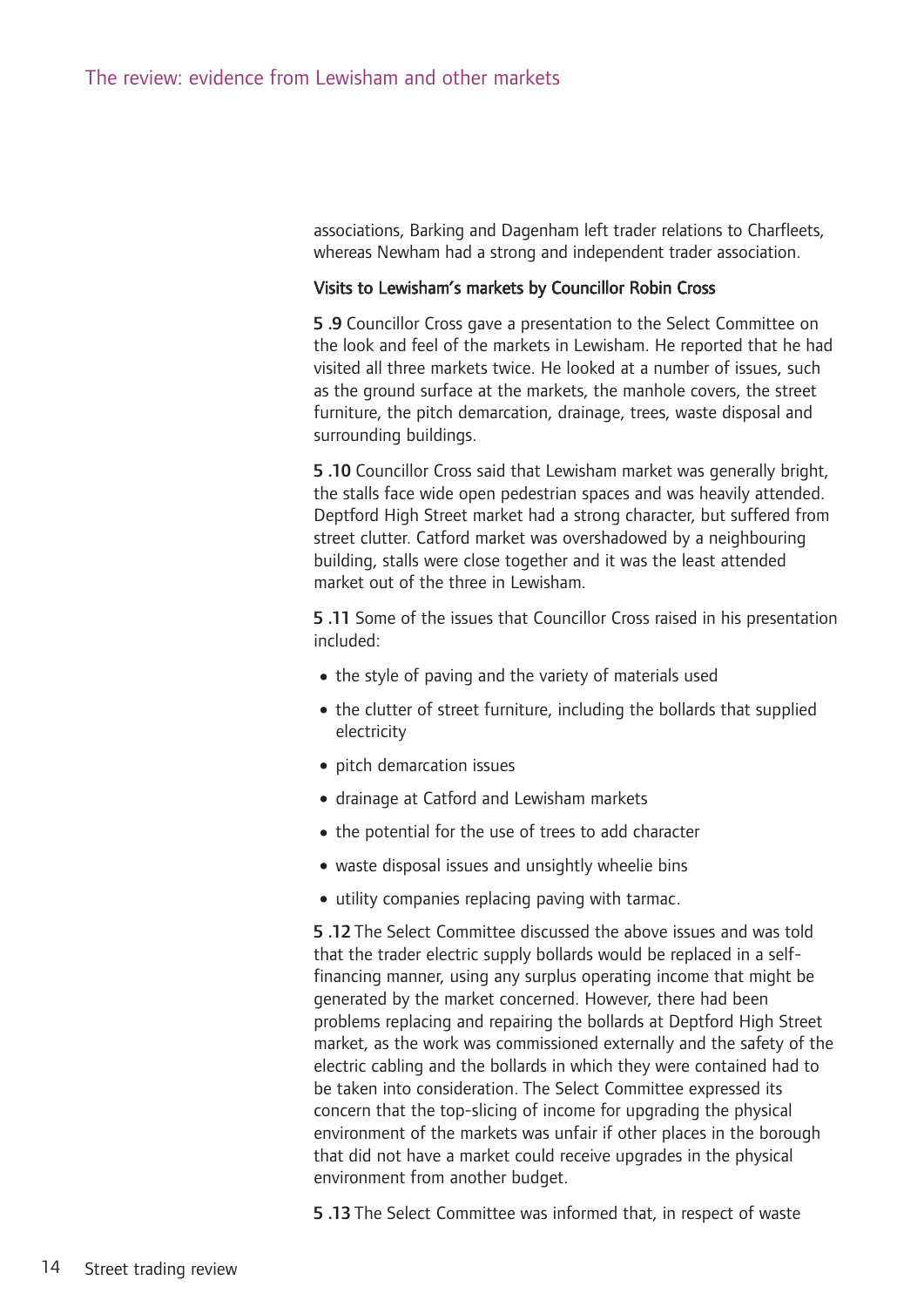disposal, there had been issues concerning shop-based businesses in Deptford High Street abusing market waste disposal facilities and that increased enforcement was planned to ensure that waste was properly disposed of. The Select Committee was told that the waste licences were enforced, but that perhaps not all shop traders were sufficiently clear about the type of licence they required. John Pye reported that businesses caught using the waste disposal bins supplied for the markets were given Fixed Penalty Notices (FPNs).

**5 .14** The Select Committee felt that in theory the new street works permit scheme should bring better enforcement of the utility companies' work. However, Members expressed the view that they would not like to see a 'tick-box' exercise that would state that the work had been completed, without checking that pavements had not been replaced with tarmac.

**5 .15** The Select Committee felt that effort should be concentrated on improving the permanent aspects of Deptford market, including street furniture. It was noted that the Council had considered permanent, standardised market stalls in the past, but had decided against this due to potential problems related to storage and maintenance. Permanently erected stalls when unused might also lead to community safety and anti-social behaviour problems.

**5 .16** Parking and the CPZ in Deptford was a prevalent issue. The Select Committee were told that that the CPZ was considered to be contributing to a reduction and shift in footfall in Deptford High Street market. On Saturday there was free parking after 1.30pm, and shoppers seemed to be waiting until after 1.30pm to come and use the market. This was leading to stalls staying open later in the evening to make up for the loss of trading before 1.30pm and was having a knock-on effect in terms of the cleaning operation in the evening. There was also an issue with signage at car parks inside the CPZ area, with drivers assuming that they were also free after 1.30pm on Saturdays which was not the case.

**5 .17** Officers estimated that £16,000 in income would be lost this year due to traders resigning 11 pitches in Deptford. One member of the Select Committee had received several complaints from traders about the issue of the CPZ in Deptford and its effect on business. The Select Committee, in response to a question on whether the recession or the CPZ was behind the fall in revenue in Deptford, were told that the CPZ was probably one of a number of contributing factors affecting business on Deptford High Street market.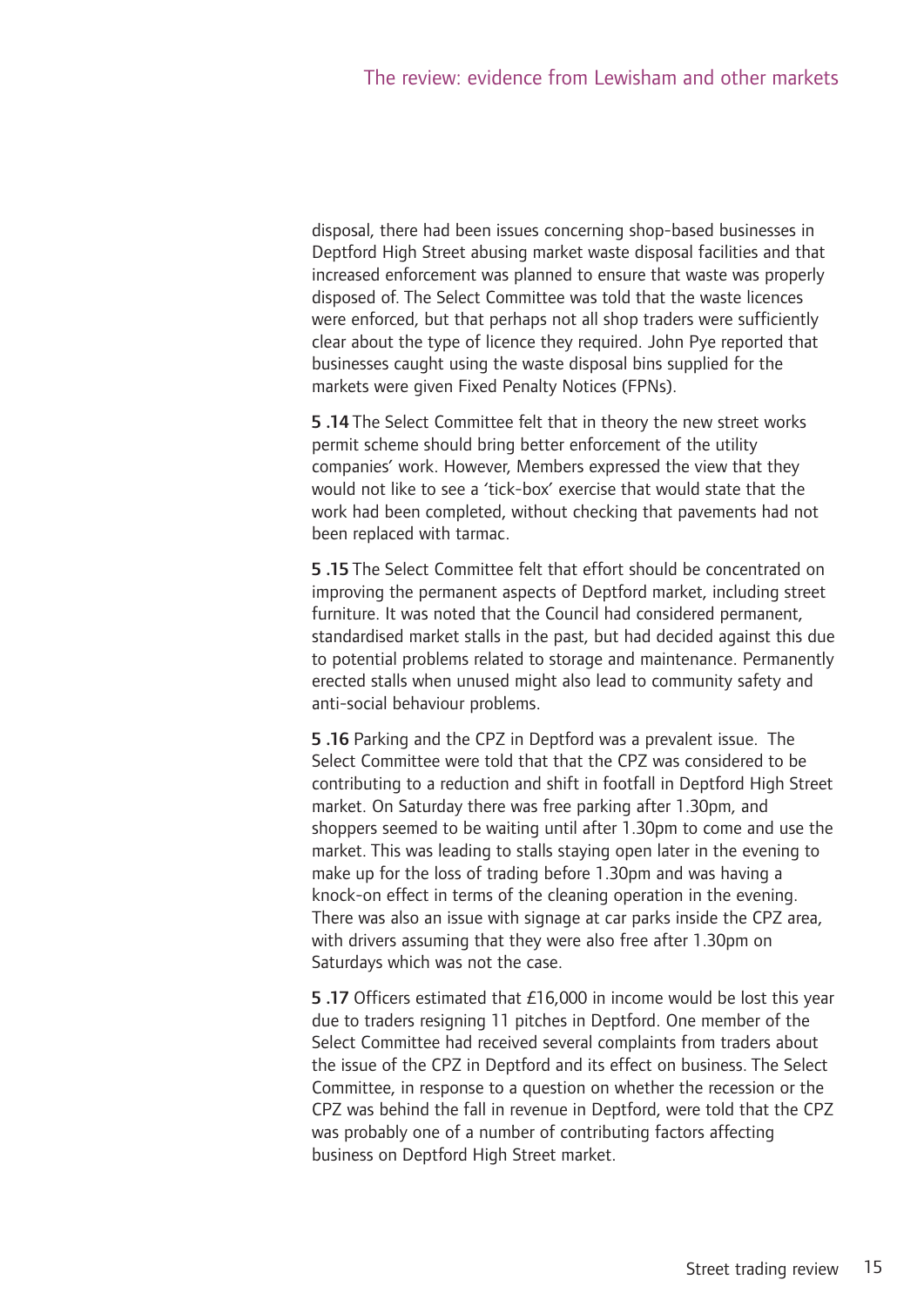### 6. Meetings with the market traders

**6.1** Meetings were arranged with Deptford, Catford and Lewisham market traders to hear their views. The meetings took place in the week commencing Monday 11 January 2010.

#### Meeting with Deptford market traders – Monday 11 January

**6.2** Councillors Sue Luxton and Alan Till, alongside John Pye and Lucy Diable met with Deptford market traders to discuss issues related to the market they serve (notes at Appendix C).

**6.3** The biggest issue for the traders in Deptford was the parking/CPZ/traffic issues around the market. The main areas of concern were:

- the signage at Frankham Street notifying people of the CPZ zone
- the issue of access into Frankham Street (the street is not open to 2-way traffic which would make it easier for drivers/potential customers)
- the CPZ itself and the negative effect they believed it to be having on business in Deptford market.

**6.4** Traders reported that:

- •Greenwich operated a parking system that allowed a free maximum two-hour stay near the Millennium Dome, that would benefit Lewisham if adopted
- the development plans would cause problems with the market such as a temporary disruption in pitch location which would affect trade, even more so in difficult economic conditions
- Reginald Road even though it was in the CPZ, it was often half empty as not many residents along that road had cars (therefore the traders felt that the whole road need not be a CPZ).

**6.5** As a result of the urgency of the issues raised by the Deptford market traders, it was agreed that a meeting would be arranged with the Deputy Mayor, senior transport/regeneration officers and representatives of Deptford market traders to discuss the issues of parking, the CPZ, the development of Deptford town centre and the impact on Deptford market.

**6.6** Other issues that were raised included street drinkers sitting on/near the Anchor in Deptford and the resulting anti-social behaviour which was having a detrimental effect on the market; the issue of shops allegedly sub-letting their forecourts and whether the rules were being enforced in how the shops were using their forecourts for trading; and the lack of signage at the train station and the Docklands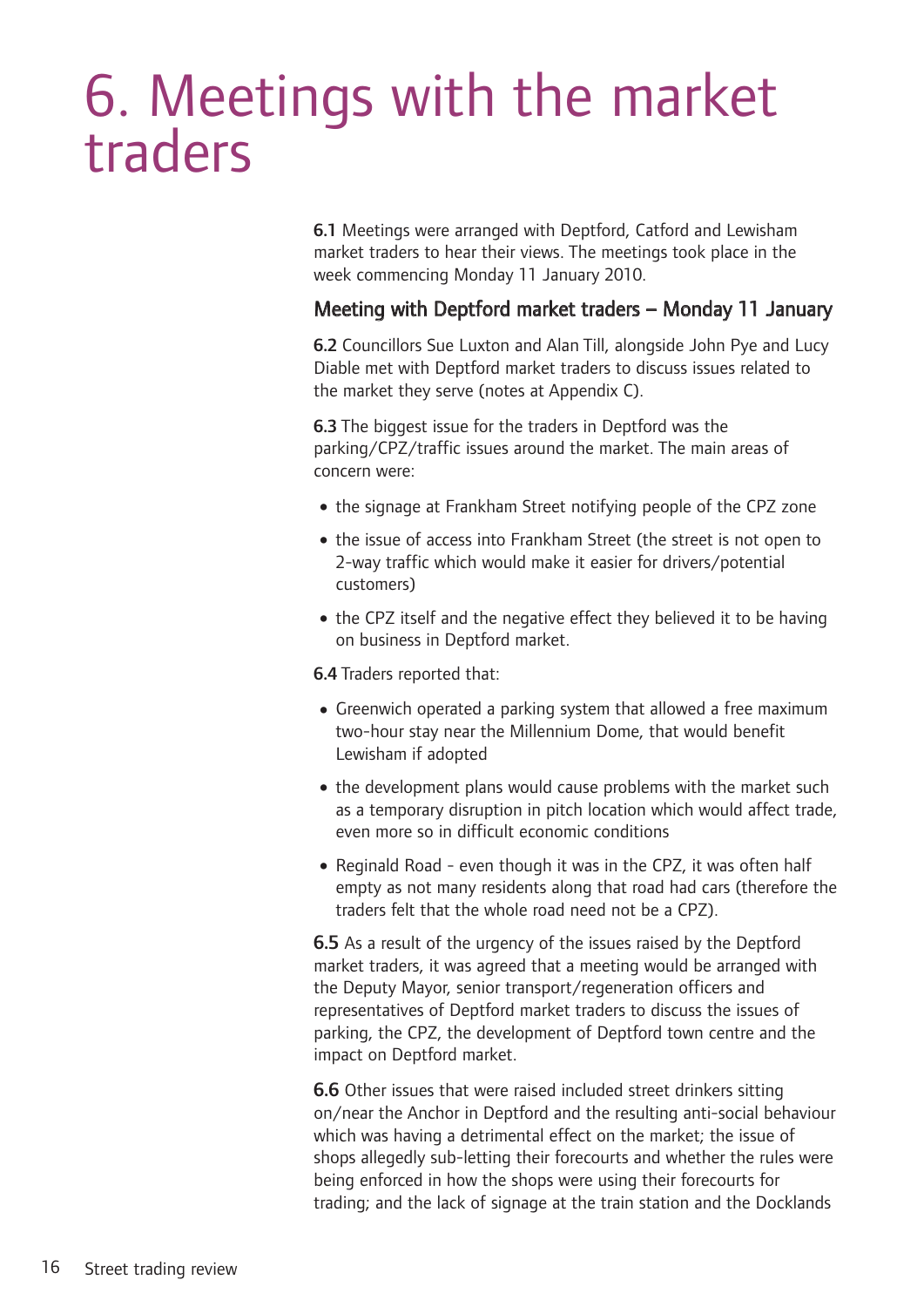Light Railway (DLR) station showing customers how to get to Deptford market. It was also felt that consideration should be given to bus advertisements promoting Deptford market and advertisements or announcements at DLR/BR stations.

**6.7** Other issues raised were the gritting of Douglas Way and the market being out of action during the heavy snow in January; the possibility of setting up a 'bric-a-brac' section at the end of Douglas Way to complement the existing second hand section in the square; and the lack of storage for goods in the Deptford area. Some traders expressed their support for Deptford market to remain Council-managed and not transferred to private market operators.

#### Meeting with Catford market traders – Tuesday 12 January

**6.8** Councillors Sue Luxton and Alan Till, alongside John Pye and Lucy Diable, met with Catford market traders to discuss issues related to the market they serve (notes at Appendix C).

**6.9** The major issue for traders in Catford was parking for traders and customers. The major problems were:

- the difficulty in unloading and collecting goods from Catford Broadway
- traders had six spaces to park in the 'lorry park', but did not like to park there due to the lack of security for their goods
- •cars parking on Catford Broadway creating traffic build up and making it difficult to unload/re-load vans
- •permits for traders to park in the Broadway the Council should consider having bays earmarked for traders on Catford Broadway for them to load/unload their goods.

**6.10** Other issues raised included the Council's plans to take over the Catford Centre, and the implications this could have for the development of Catford market; the issue of anti-social behaviour in and around the market, especially from street drinkers; the extent to which the Closed-Circuit Television (CCTV) in the area was helping to stop anti-social behaviour in Catford market; publicity and signage for Catford market; uneven paving in the market; storage at Catford market; having a dedicated inspector for Catford market; and the amount of fast-food outlets in the area which was affecting the look and feel of the area.

**6.11** Traders also put forward proposals to improve the markets, such as extending the operating hours to take advantage of the potential for 'commuter' customers in the morning and evening rush hours; a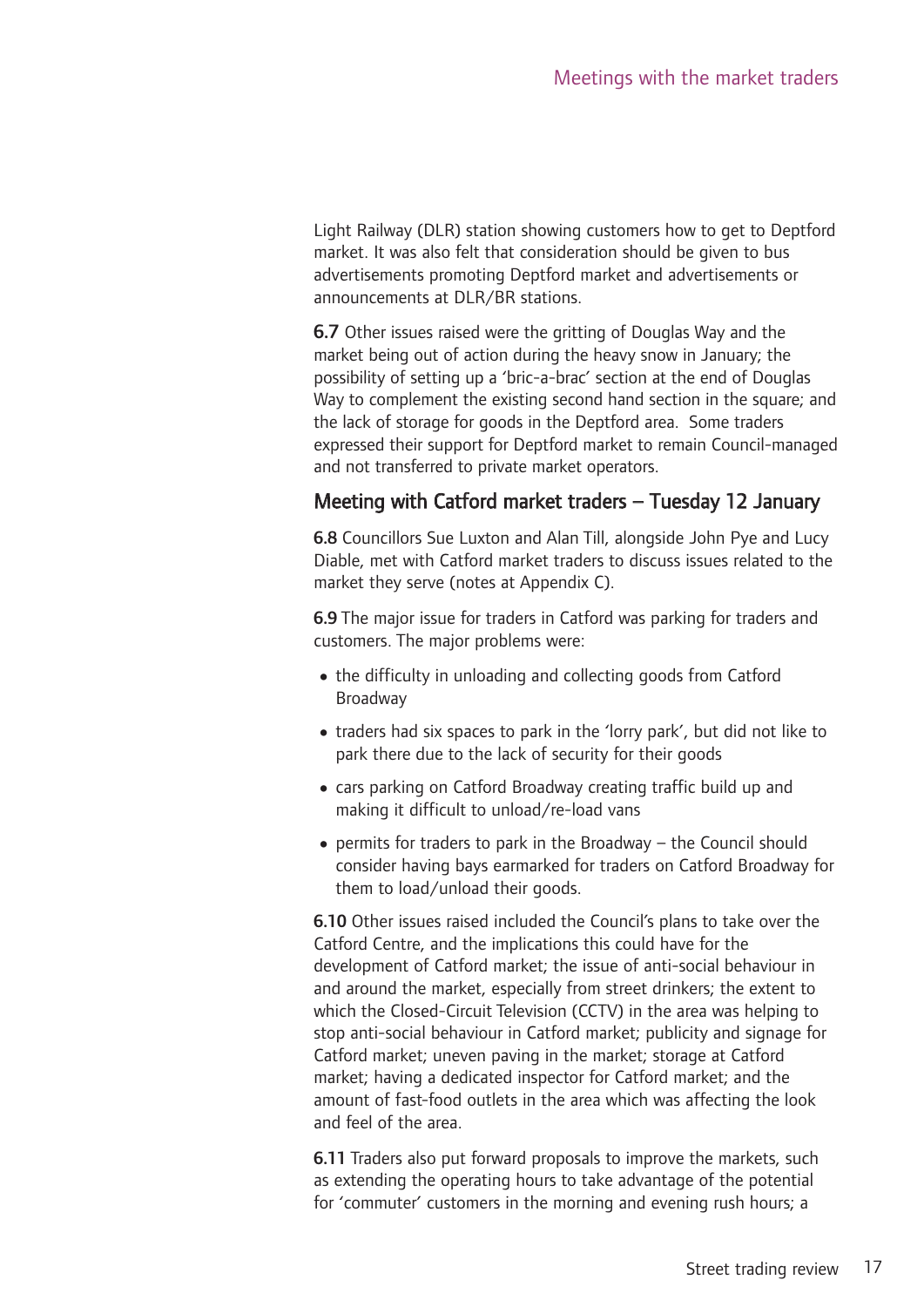'bric-a-brac'/ second hand market; offering opportunities to niche and cottage industry businesses; and creating a café pavement eating culture with small niche fast food units.

#### Meeting with Lewisham market traders – Thursday 14 **January**

**6.12** Councillors Sue Luxton and Alan Till, alongside John Pye and Lucy Diable, met with Lewisham market traders to discuss issues related to the market they serve.

**6.13** The major issue that concerned the traders was anti-social behaviour around Lewisham market and the shopping centre, primarily:

- lack of visibility of police around Lewisham shopping centre and Lewisham market
- •fewer daylight hours in the winter months deterring potential customers who are wary of the anti-social behaviour in the area
- the issue of schoolchildren and anti-social behaviour in the town centre with pupils gathering after school, particularly near the bus stops.

The Committee was informed that Council officers had met with local police officers regarding anti-social behaviour in Lewisham central, and proposals had been made for improving relations between traders and the local Safer Neighbourhood Team (SNT).

**6.14** Other issues that were raised at the meeting included the CCTV in the area, refuse collection/environmental issues, publicity and signage, storage, toilets in the area, product mix, the Lewisham Gateway development, a canopy for the market and the no-entry sign in the High Street/Lewis Grove.

#### Follow-up meetings:

#### Meeting with the Deputy Mayor

**6.15** On 25 January 2010, Councillors Luxton and Till met with the Deputy Mayor, senior council regeneration directorate officers, Deptford town development officers, market service officers and Deptford market trader representatives to discuss the parking/CPZ/traffic issues in Deptford and the effect on Lewisham market.

**6.16** The result of that meeting was an agreement to lift a section of the CPZ parking restrictions on one half of Reginald Street commencing on Saturday the 30 January 2010 as a short-term fix to alleviate the problems in parking the traders had outlined.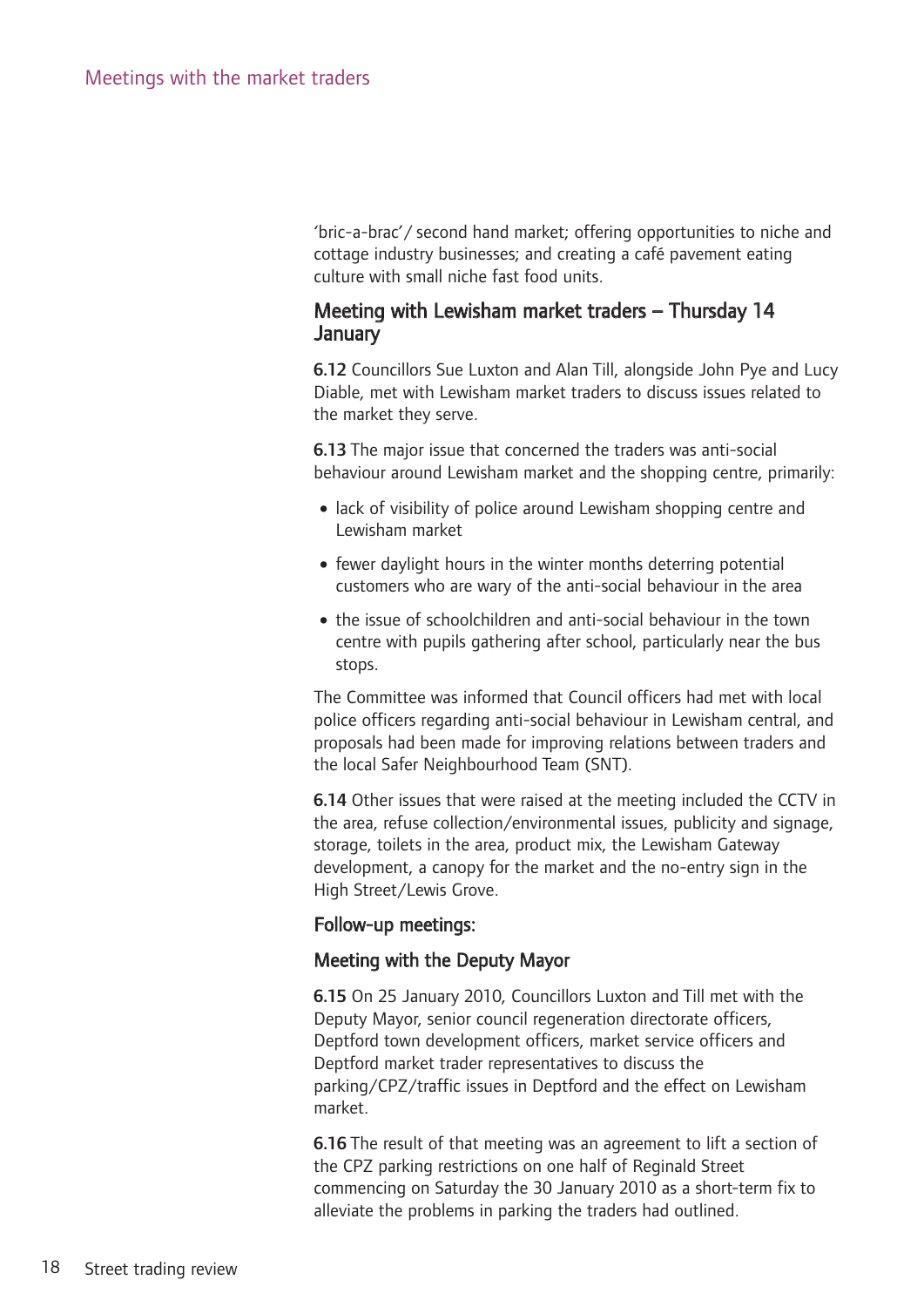#### Anti-social behaviour meeting in Lewisham with the police

**6.17** Following concerns at the level of youth violence and anti-social behaviour that occurred in central Lewisham, during the weeks prior to Christmas. Lewisham Borough Business Against Crime (LBBAC) convened a meeting of stakeholders to discuss and re-examine the strategy for the town centre to deal with issues which posses a potential danger to the business environment in Lewisham town centre.

**6.18** Three issues relating to the review that are to be explored further are:

- •improving the lighting in the market area as this may help deter some behaviour and also perhaps help to make identification of offenders easier
- reviewing the degree to which gaps between market stalls and the presence of market trader vehicles on the market create 'shelters' from CCTV observation and what might be done to reduce this if necessary
- •increasing town centre retailers and market traders' engagement with local schools about the impact of anti-social behaviour and also the benefits to young people that a successful town centre can have.

Future stakeholder meetings are planned in the future.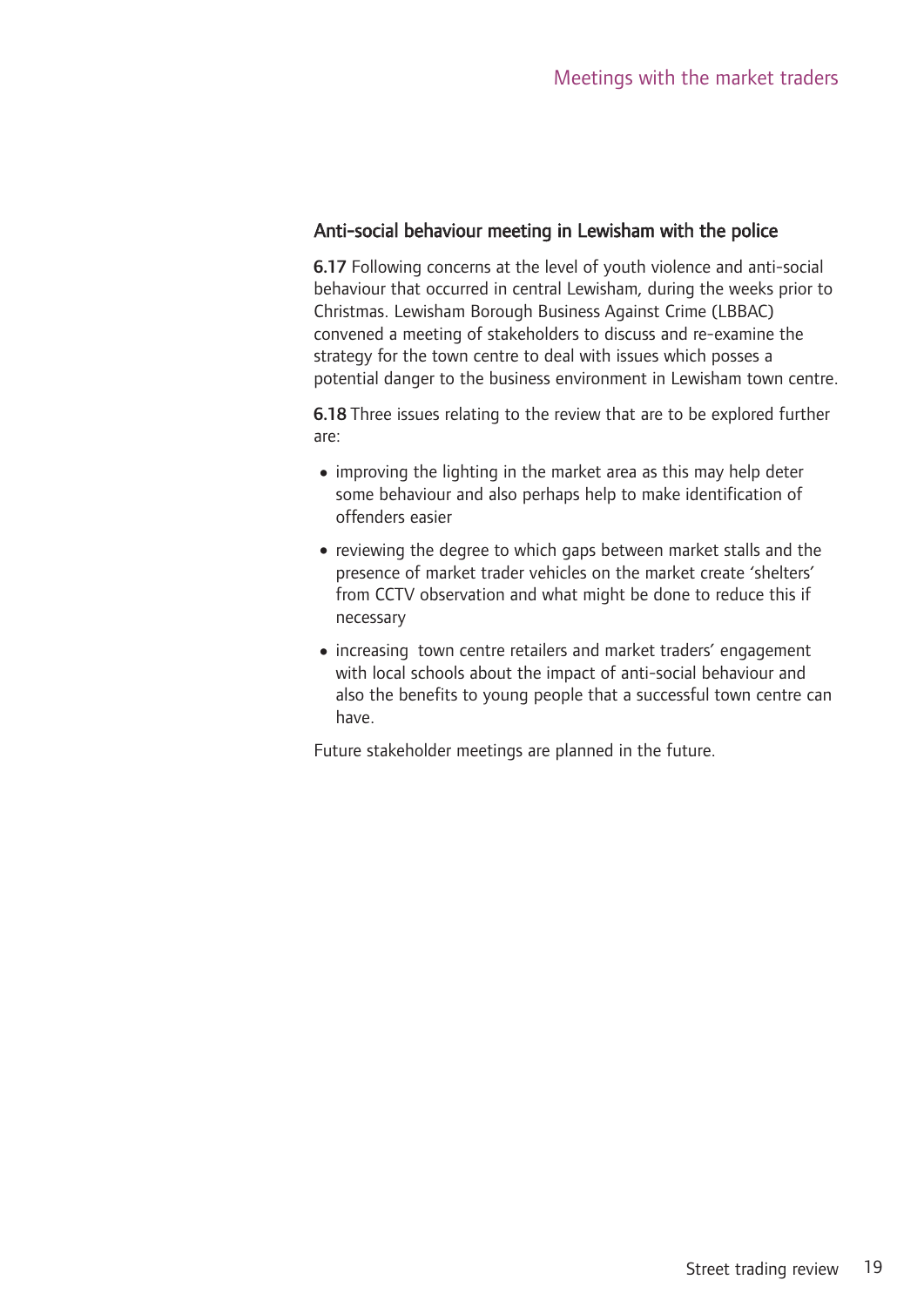## 7. Questionnaires

#### Street markets survey, Traders questionnaire and Farmers markets questionnaire

**7.1** As part of the review, a street market review survey was placed on Lewisham Council's website, with the online questionnaire running from Friday 8 January to Friday 5 February 2010.

**7.2** There were also 'market survey' events held in Lewisham market on Saturday 16 January, Deptford market on Saturday 23 January and Catford market on Thursday 28 January 2010. Councillors, Market Team officers and Overview & Scrutiny officers engaged with the public, encouraging them to complete hard copies of the questionnaire.

**7.3** 178 questionnaires were completed in total, 71 online and 107 from the market survey stall events.

**7.4** The questionnaire was a short series of questions about the public's use of Lewisham markets, what they thought about the range of products, price competitiveness and quality of Lewisham markets and what would encourage them to visit the markets. There were also questions on the public view of the safety of markets and CCTV.

**7.5** The public questionnaire was based on a market survey used by the Market Team to capture the public's opinion on the markets, with some slight modifications.

**7.6** The traders questionnaire was a series of questions designed to capture traders' views on the markets and what they feel are the big issues that are affecting the markets and their viability, as well as some questions on the Lewisham regeneration developments. Twenty eight traders responded to the questionnaire.

**7.7** The farmers markets questionnaire was sent to those who trade at the farmers markets in Lewisham. London Farmers Markets sent questionnaires to those who use the farmers market in Blackheath; and Glendales sent copies of the questionnaire to their traders for the farmers markets in Manor House Gardens, Hilly Fields and Telegraph Hills Park. Nine traders responded to the questionnaire.

**7.8** Full details of the public questionnaire results are available at Appendix D. The questionnaires for the traders in Lewisham markets and farmers markets are available at Appendix E.

#### **Public survey**

•32.2% of respondents visited Lewisham (Monday -Saturday) once a week. 18.8% of respondents visited Lewisham market most days. 29.9% of respondents visited Deptford market, once a week and 18.8% visited most days. 55% of respondents never visited Lewisham market (Sunday). 41.6% of respondents never visited Catford market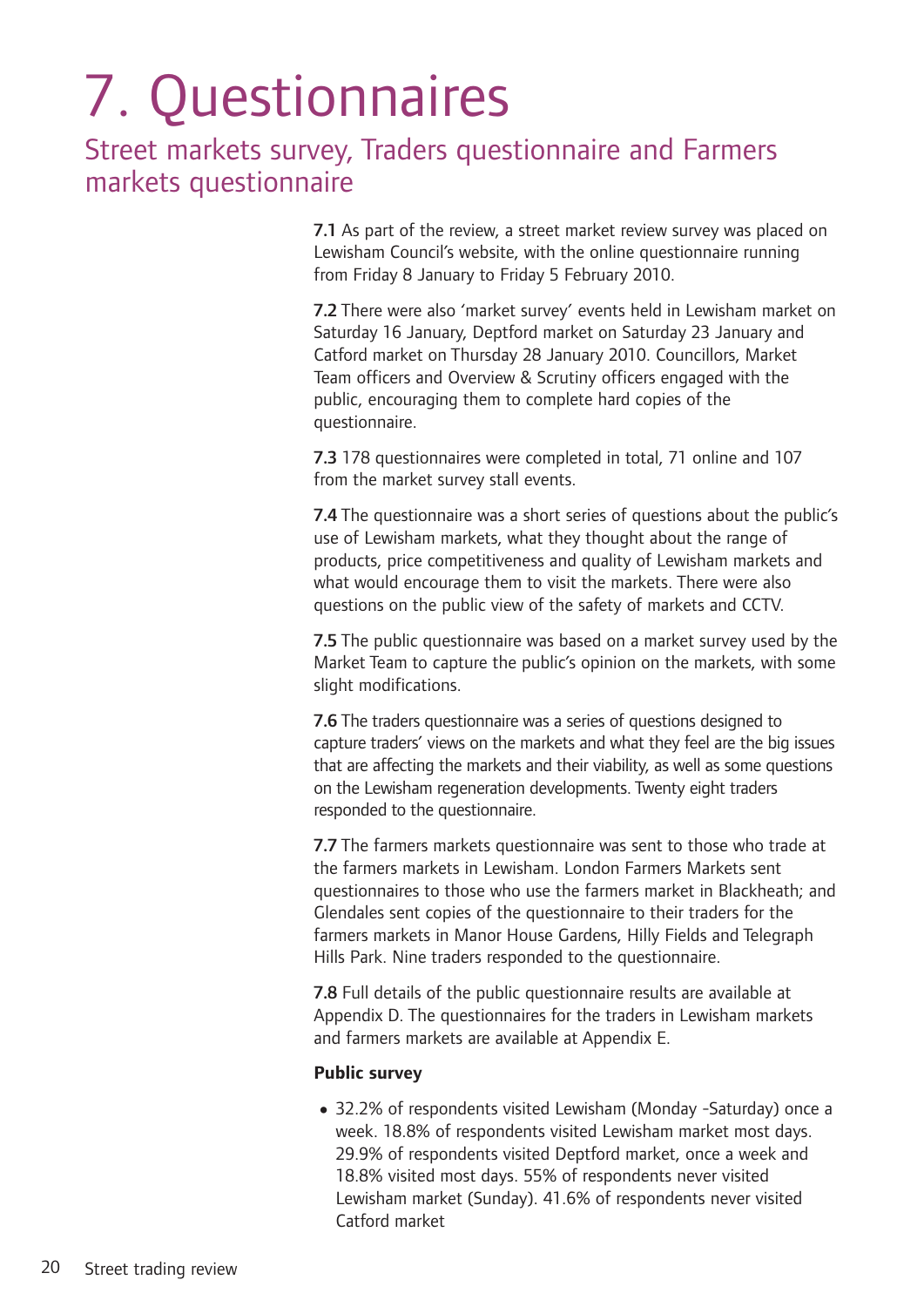- •83.1% of respondents visited the markets from less than 5 miles. 15.1% came from 5-10 miles away
- 48% of respondents walked to the markets. 23.4% came by bus, and 20.5% came by car. Less than 3% of respondents came by bicycle
- •47.3% of respondents said that a wider range of products would attract them to Lewisham (Mon-Sat) market. 42.9% of respondents said that a wider range of products would attract them to Lewisham (Sunday) market. 50% of respondents said that a wider range of products would attract them to Catford market. However, 27.9% of respondents said that more parking would attract them to Deptford market. 27.9% of respondents also said that a wider range of products would attract them to Deptford market
- •51.9% of respondents (Lewisham Mon-Sat), 48% of respondents (Lewisham Sunday) and 57.1% of respondents (Catford) said that products were relatively cheaper in comparison to High Street shops. However 45.6% of Deptford respondents said that the products were a lot cheaper than High Street shops
- •42% of respondents said that Lewisham (Monday–Saturday) market had good quality products. 45% of respondents said that Depford market had good quality products. 41.2% of respondents said that Catford market had good quality products. However, 28% of respondents said that Lewisham (Sunday) had very good quality products. 43.8% of respondents for Lewisham (Mon-Sat) and 42.1% of respondents for Deptford market said these markets had a good choice of products
- •42.3% of respondents for Lewisham (Sunday) and 38.9% of respondents for Catford said these markets had average choice of products.

Some of the products respondents would like to see at the markets were:

- organic products
- •clothes/fashion
- second hand bric-a-brac
- •shoes
- toys
- kids clothes
- •local produce/farm produce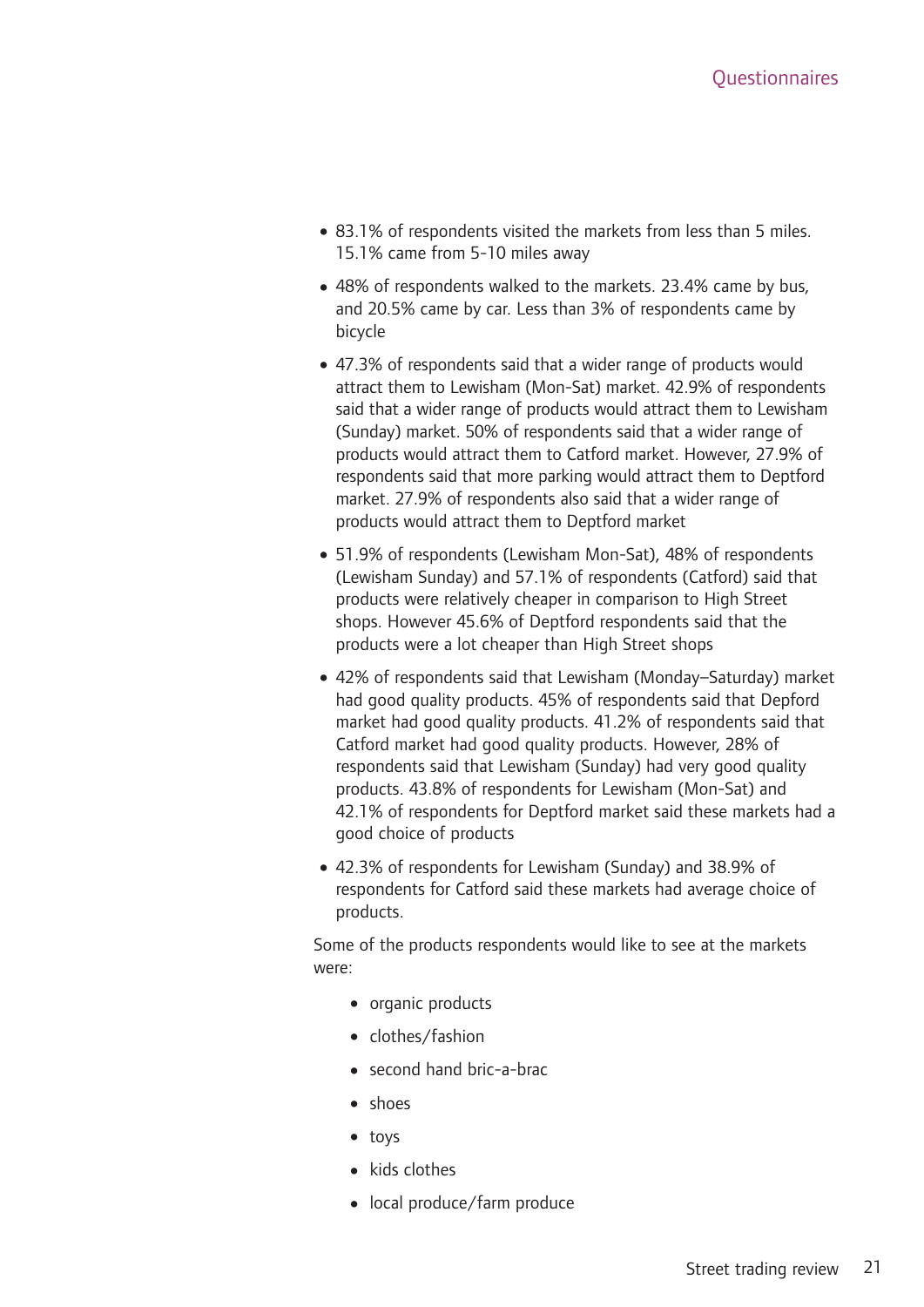- books
- butcher
- more choice of clothes
- more range of fruit and vegetables
- $\bullet$  the vast majority of respondents felt safe in the markets  $-$  90% for Lewisham (Sunday), 88.5% for Lewisham (Mon-Sun), 82.7% (Deptford) and 81.6% (Catford) respectively
- the vast majority of respondents who did not feel safe, felt more police would make them feel safer in the markets
- •in respect of CCTV, 41.4% of respondents did not know CCTV was in place in the markets. However, 31.8% of respondents felt the CCTV made them feel safer.

#### **Traders questionnaire**

- •59% of respondents held pitches in Deptford market (some traders worked in more than one market in the borough)75% held a permanent licence (some held permanent and casual licences for different markets)
- •Catford traders felt that the day-to-day running of the markets was good, and had a good relationship with inspectors. They were also able to attract loyal customers to the market. However a couple of respondents felt that the lack of traders/trade was effecting the market
- •Deptford traders also felt they had a good working relationship with the inspectors and attracted loyal customers
- •Lewisham traders felt, as well as a good relationship with the inspectors and loyal customers, there was a wide variety of produce, good transport links and quality produce at reasonable prices
- in respect of comparing Lewisham markets to other markets, traders felt Lewisham and Catford could fare well, as they were near shopping centres that could attract other customers. Catford had problems because of a lack of traders compared to other markets, Deptford market was seen as having a good atmosphere in comparison to other markets, but had issues in respect of parking that meant some traders felt it did not fare as well with other markets they worked. Other markets in areas such as Sutton, Bromley, Dagenham and Kempton Park were deemed successful because they encouraged a wide variety of traders
- in respect of physical improvements to the markets, Catford traders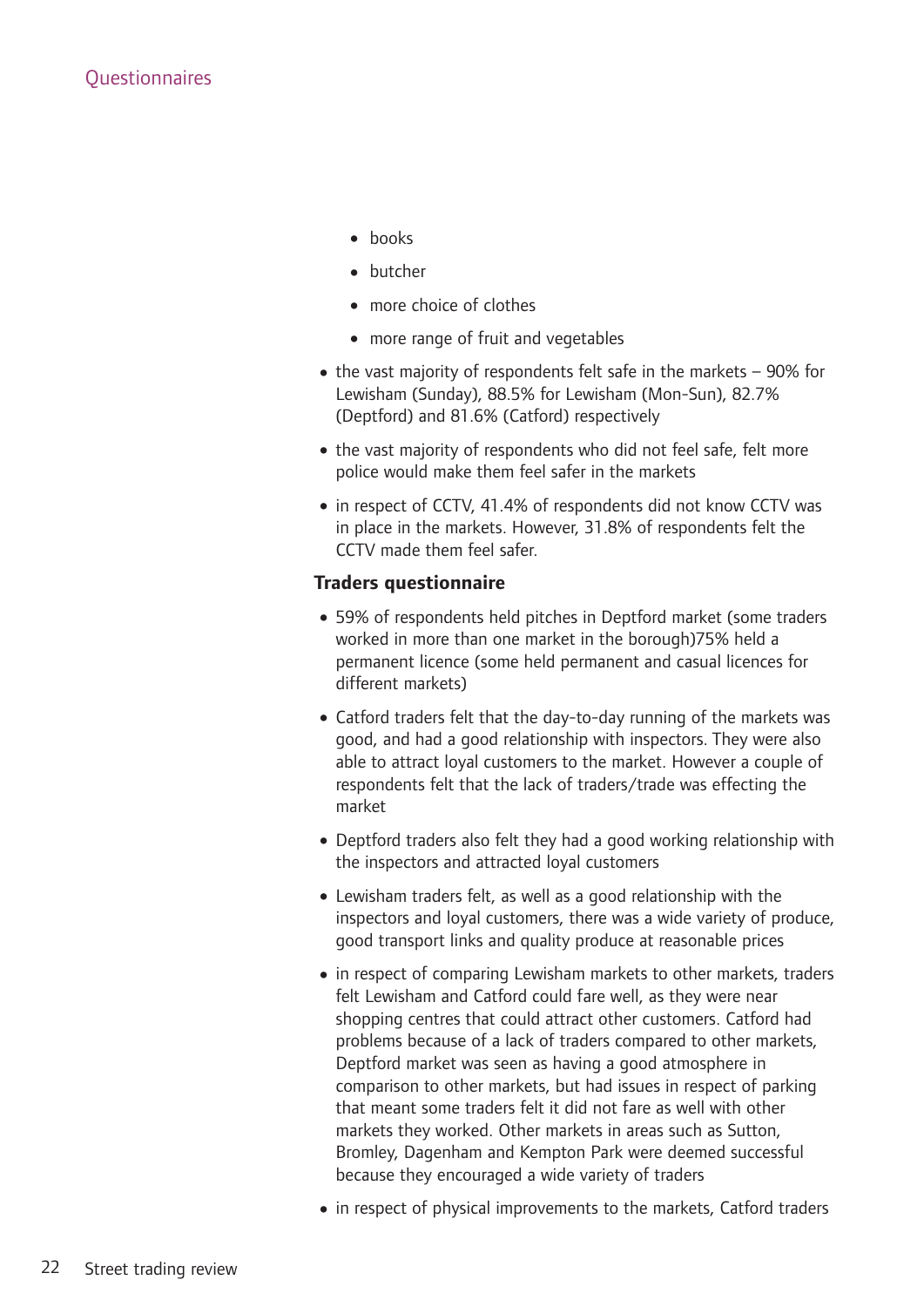felt signage and advertising, alongside improvements in parking for traders were areas that would help the market. Deptford traders felt that improvements in parking for traders and customers, plus improvements in signage for the market would benefit the market the most. Other improvements that would benefit the markets would be refuse facilities and making it more attractive in general. Lewisham traders felt signage, recycling and a cleaner environment would benefit the market

- •Catford and Deptford traders felt that the major challenges to the markets were parking issues for customers and traders and attracting customers. Lewisham traders felt that competition from supermarkets was a major issue. In respect of improvement to the markets specifically for traders, Catford traders felt a dedicated market inspector and more advertising would be beneficial. Deptford traders felt that the most significant issue was the need for greater provision of parking spaces, with a preference for these to be free. Lewisham traders felt that cheaper rents and measures controlling parking by non-traders near the stalls would help the market
- traders from all markets felt that busier, more attractive markets would benefit local businesses
- •for local residents, traders felt more parking and more community policing would benefit them, and encourage them to visit the market
- •Catford and Deptford traders felt that free parking for shoppers would benefit the markets
- •free parking and more advertising were cited by traders as ways to attract more people to come to the markets
- •54% of respondents felt the markets could have a wider range of products, with the most popular products suggested being ladies fashion, clothes for children and stalls selling sweets
- •70% of respondents said that they did not know how the markets were promoted. In terms of suggestions to improve the markets, the most popular suggestions were advertising in local newspapers, radio, and on the sides of buses and increased and improved signage for the markets
- •54% of respondents felt safe in the markets. For traders that did not feel safe, they said that more community policing and dealing with street drinking more would make them feel safer
- •62.5% of traders knew about the regeneration developments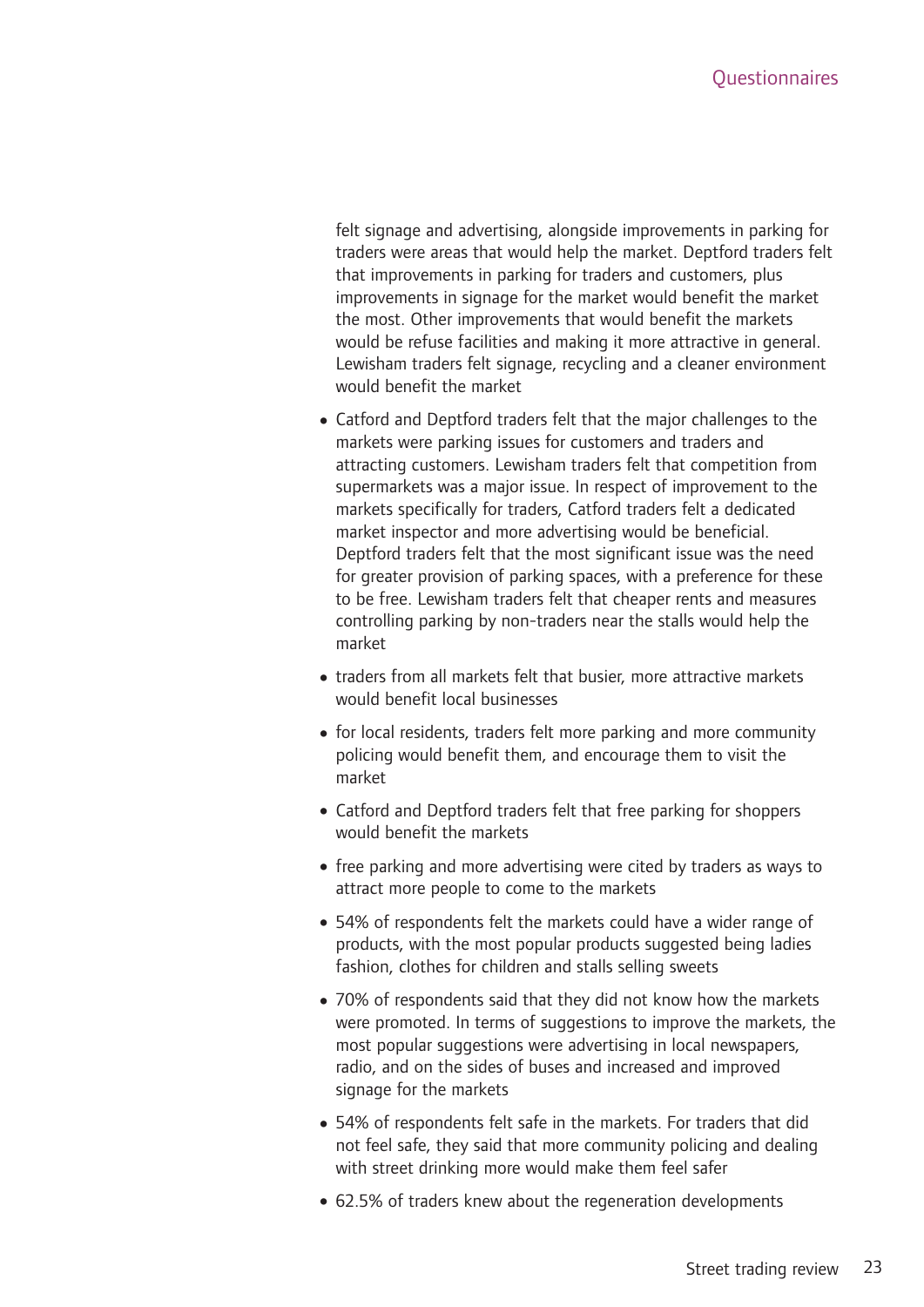planned for Lewisham, Deptford and Catford. The response was generally that it was positive and would attract more people to the markets, but some were wary that if parking issues such as in Deptford were not dealt with, the impact would be minimal.

#### **Farmers markets questionnaire**

- most farmers markets traders serviced a number of markets, not just those in Lewisham
- traders felt that the mix of stalls, good quality of products, and loyal/regular customers meant the farmers markets were working well
- traders chose to sell at farmers markets rather than traditional markets because of the quality goods that are sold there, and the prevalence of other farmers creating a pleasant atmosphere
- the vast majority of traders would like the farmers markets to remain separate from the traditional markets
- traders felt that the Blackheath market was one of the best farmers markets due to the good footfall and free parking
- some suggestions by traders to attract more customers to the farmers markets were a coffee stall, more hot food, some music, more advertising and a cash machine
- •66% of respondents were aware of how the farmers markets were promoted, and further suggestions for promotion in the future were more advertising and signage/banners for the markets. All respondents felt safe on the farmers markets.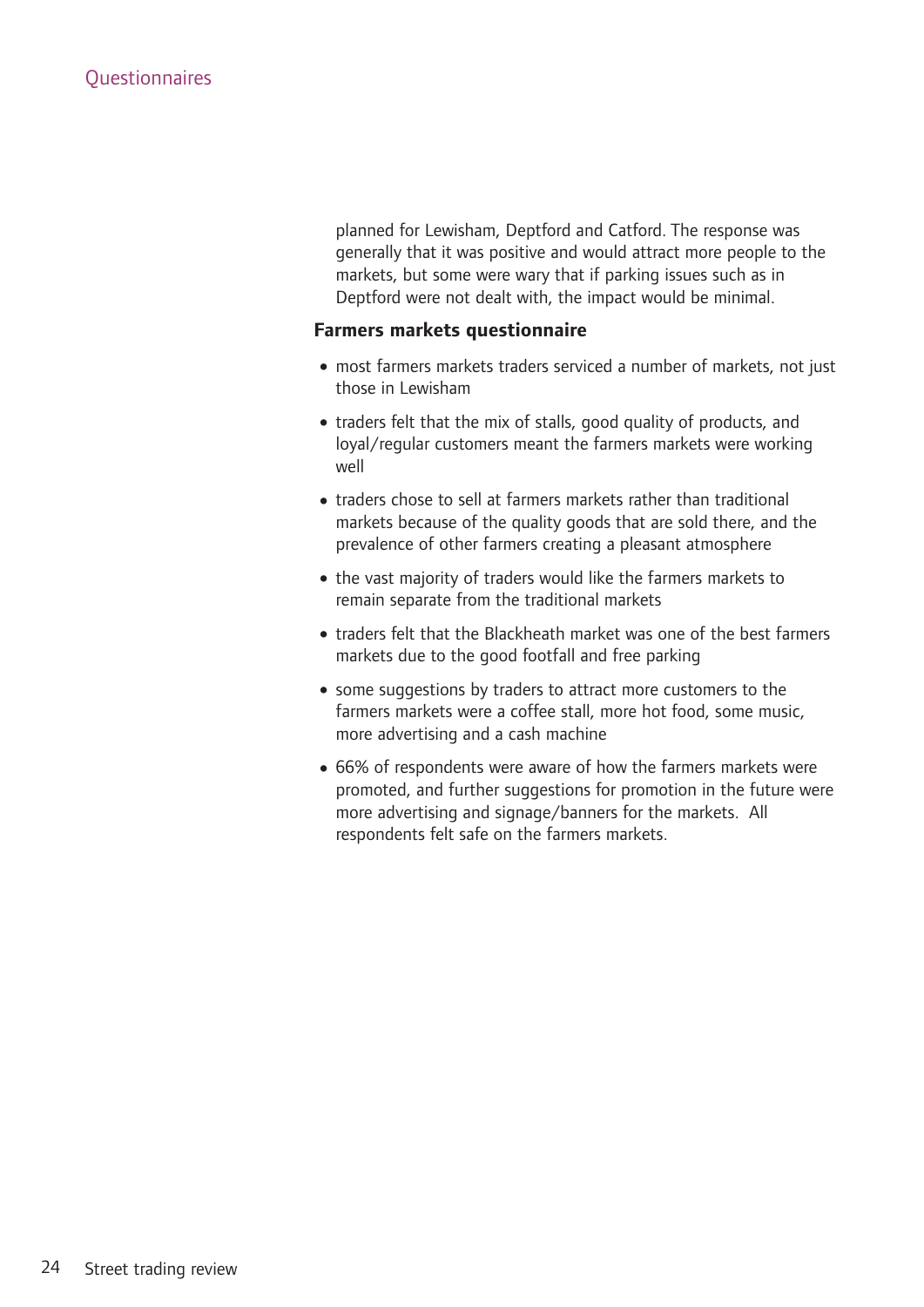## 8. Key findings

The Select Committee:

**8.1** Found that concerns needed to be addressed regarding the effect that parking and traffic restrictions, such as the CPZ in Deptford, was having on the viability of Deptford market. Concerns were raised by traders, customers and officers about the effect of local parking on Deptford market.

**8.2** Notes that traders in Catford market were concerned about the lack of parking facilities for their vehicles on or near the market.

**8.3** Believes that the Trading Standards and Markets Team need to be kept informed of any Regeneration Development projects in Deptford, Lewisham and Catford from the outset and at every stage, so the interests of the markets can be represented effectively.

**8.4** Believes that the Trading Standards and Markets Team need to be fully informed about the progress of plans now that the Catford Centre has been purchased by the Council.

**8.5** Believes that the maintaining or enhancing the vitality and viability of Lewisham should be an intrinsic part of any regeneration projects taking place in the town centres.

**8.6** Notes the maintenance of the paving and roads in the markets are a concern for Councillors and traders alike.

**8.7** Concludes that the historical nature of Deptford needs to be preserved and protected as part of the regeneration of the area.

**8.8** Concludes that the promotion of the markets needs to be reviewed to ensure that the best value is being obtained from the resources available to promote the market. More legal advice needs to be obtained so ensure that Lewisham makes the most of its resources in respect of promotion and publicity for the markets. In addition, any town centre advertising campaigns should include promotion of the markets.

**8.9** Concludes that the markets are restricted in the amount of resources available for the maintenance and upkeep of street furniture, in a way other areas of the borough arguably are not. Therefore the Council need to look at how this can be addressed to ensure that the market areas are not at a disadvantage.

**8.10** Concludes that the perception of a lack of police presence in and around the markets needs to be addressed quickly. Better engagement between the police, their local SNT units and the market representatives would begin the process of addressing anti-social behaviour in and around the markets, that both residents and customers alike have highlighted as an issue.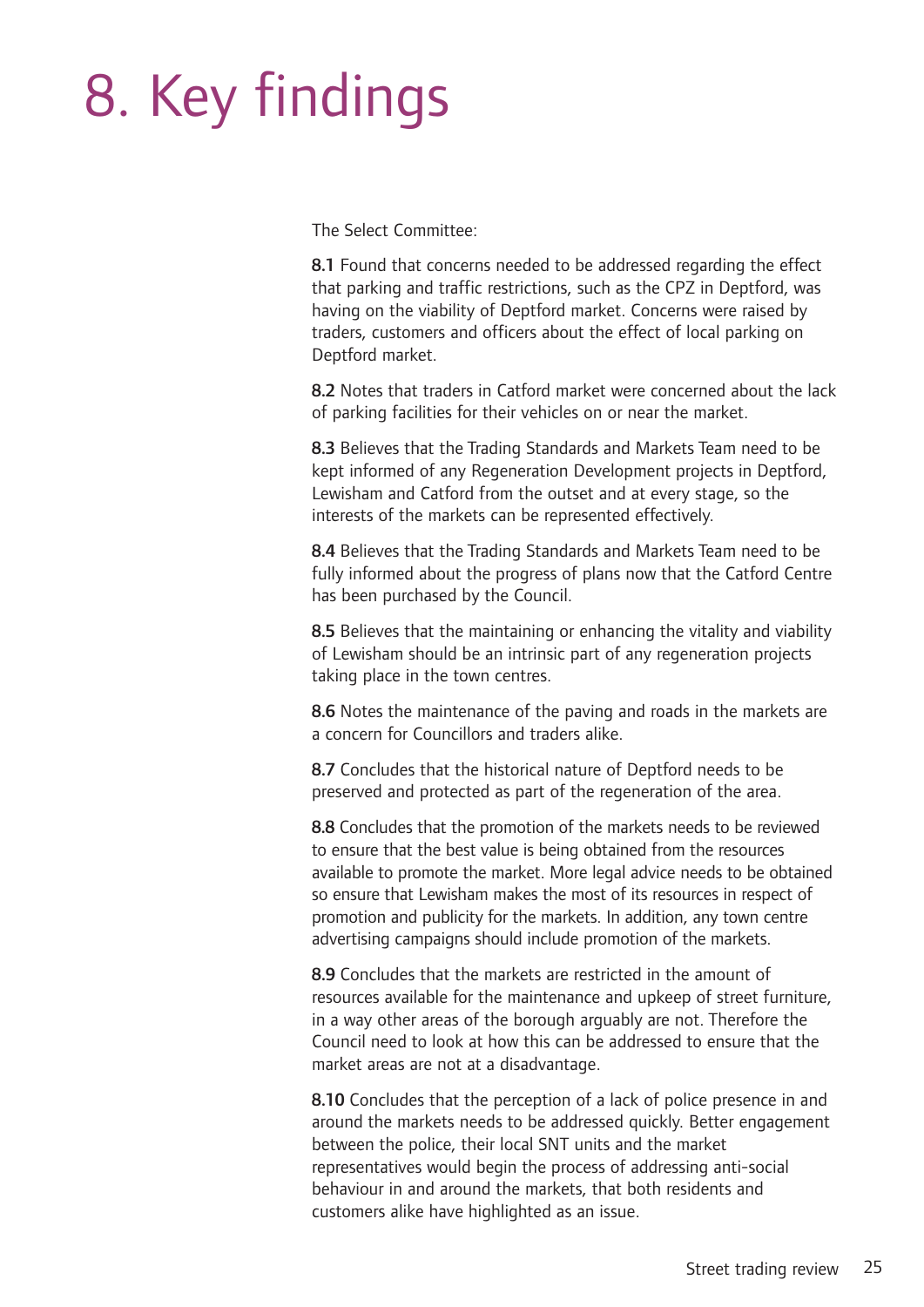**8.11** Concludes that the issue of street drinking in and around the markets is a factor for encouraging the notion by a minority of customers that the markets are not as safe as they could be. Drinking control zones need to be looked at where they are not already in place, especially in Deptford.

**8.12** Notes the perception by some that the markets can feel unsafe to shop and visit in the late afternoon/early evening, especially in the winter months, due to the lighting.

**8.13** Concludes that now is a good time to consider introducing an effective recycling policy for the markets, especially with the contract of the waste compacter in Lewisham market nearing its end . There also seems to be a willingness from some traders to embrace recycling in the markets.

**8.14** Concludes that the storage for market traders in all our markets – in terms of secure premises and in the medium-to-long term permanent premises – needs to be addressed as it is an ongoing concern for officers and traders alike.

**8.15** Concludes that the policy of licensing shops in Deptford to use their forecourts for additional income needs to be reviewed so a balance be struck between the shops and the market to ensure the prosperity of both. In addition, enforcement of current conditions needs to be effective although the difficulties of doing so are appreciated.

**8.16** Concludes that the feasibility of a market in west Lewisham needs to be looked at. The Select Committee is encouraged that the Markets Team have already been pro-active in looking at locations in Forest Hill that could accommodate a market.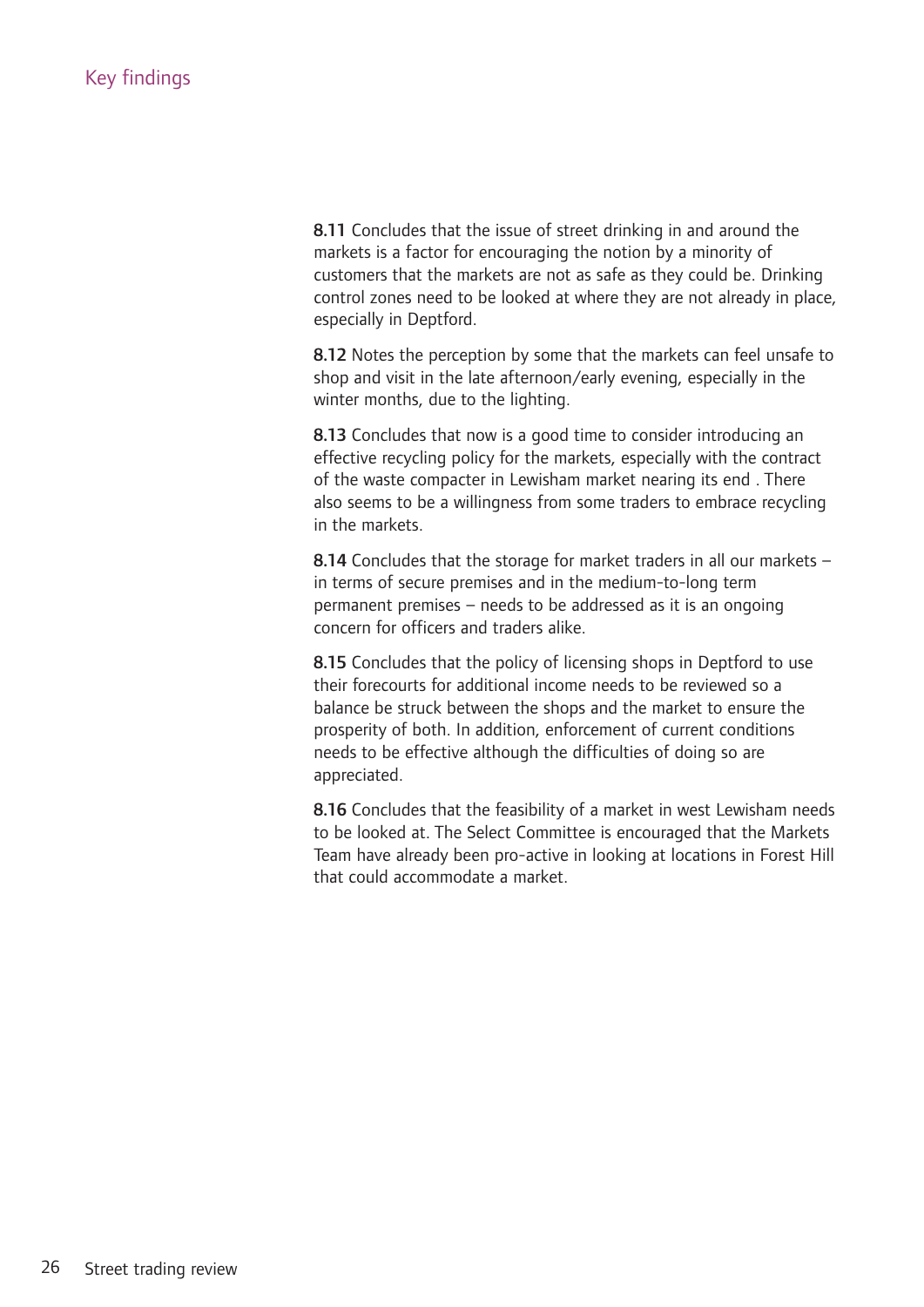## 9. Conclusions and recommendations

#### **Highways and parking**

**1.** The Committee acknowledges that a balance needs to be struck between on the one hand encouraging residents and visitors to the borough to use public transport, and on the other the need to provide sufficient free parking around Deptford market to encourage customers to visit the market rather than go elsewhere, and to allow traders to park their vehicles.

**2.** The Controlled Parking Zone (CPZ) in Deptford is reviewed so that more free parking in Reginald Road, Frankham Street and around Deptford market is made available for customers and traders, while taking into account the needs of local residents. There needs to be consistency between the CPZ and any other parking controls. Any regeneration plans for Deptford High Street or the area around it need to ensure sufficient provision is made for parking for the market, for both traders and customers.

**3.** There should be a feasibility study to consider whether Catford market traders could be provided with a 'permit' to allow them to park in the Catford Broadway, or within the facilities available at the Catford Centre.

#### **Regeneration**

**4.** The regeneration of Catford, Deptford and Lewisham should ensure that the markets are an integral part of the development and their importance is reflected in the plans.

**5.** If there is a development-related issue or planning application either in or within the vicinity of the markets, the Markets Teams should be consulted as a matter of course, in addition to the town centre management team.

**6.** Investigate the potential of administering the Catford market and the Catford Centre stalls together now the centre has been purchased by the Council.

#### **Planning, streetscape and environment**

**7.** The Local Development Framework should ensure that the social, economic and cultural importance of the markets is addressed and preserved or enhanced by any development projects.

**8.** Highways need to respond promptly to maintenance of roads and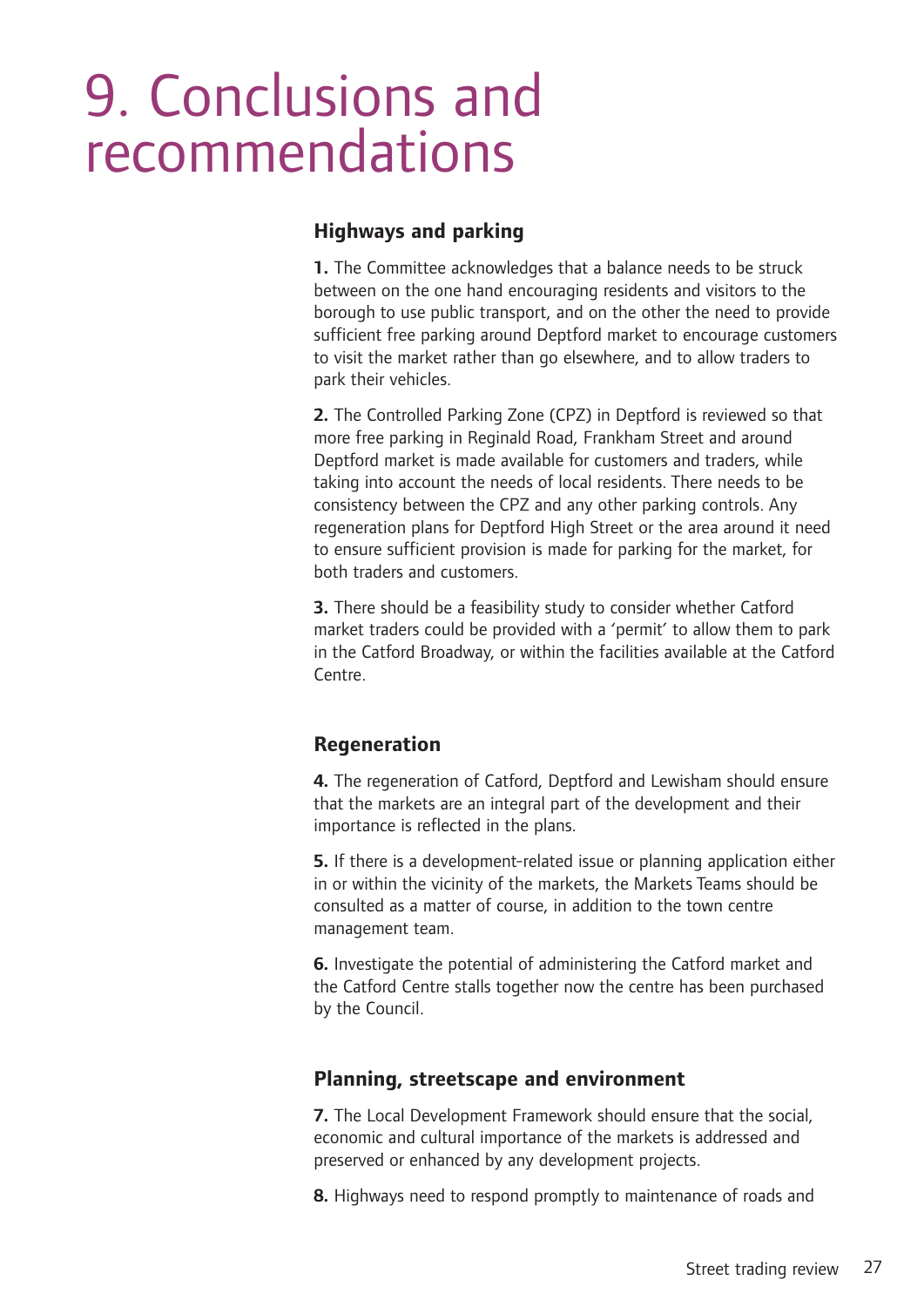pavements in and around the markets when requests are made from the Markets Team and/or Market Inspectors.

**9.** Create a programme of maintenance to improve the streetscape in Deptford.

**10.** There needs to be a Historic Buildings Survey for Deptford to record the historic nature of buildings so that the Council can:

- a) improve planning and development control
- b) enforce policy in respect of historic buildings.

**11.** More work needs to be carried out in raising awareness among business owners of historic buildings in the borough and planning restrictions in conservation areas.

#### **Publicity, signage and funding**

**12.** Investigate whether 'Section 106 funding' (of the Town & Country Planning Act 1990) from any planning applications could be used to improve the signage and street furniture of the markets.

**13.** Investigate whether the improvements and upkeep of market street furniture could be funded by sources other than the 'operating cost' from the markets, governed by the London Local Authorities Act 1990.

**14.** There needs to be more signage in Catford, Deptford and Lewisham to promote the markets, and where feasible, publicity at local bus-stops, on buses and at the local train and DLR stations.

**15.** Further legal advice is needed to clarify the extent to which the 'reasonable operating cost' of the markets can include publicity and promotion.

#### **Anti-Social Behaviour (ASB), street drinking and policing**

**16.** Look at the feasibility of a drinking control zone in Deptford to combat street drinking and anti-social behaviour in and around Deptford market.

**17.** The Committee noted the concerns raised by market traders and residents of the impact that the proliferation of betting shops in Deptford was having on the area, and the perceived increase in loitering and ASB by street drinkers. The committee noted its concern that under the Gambling Act 2005, the Council's Licensing Committee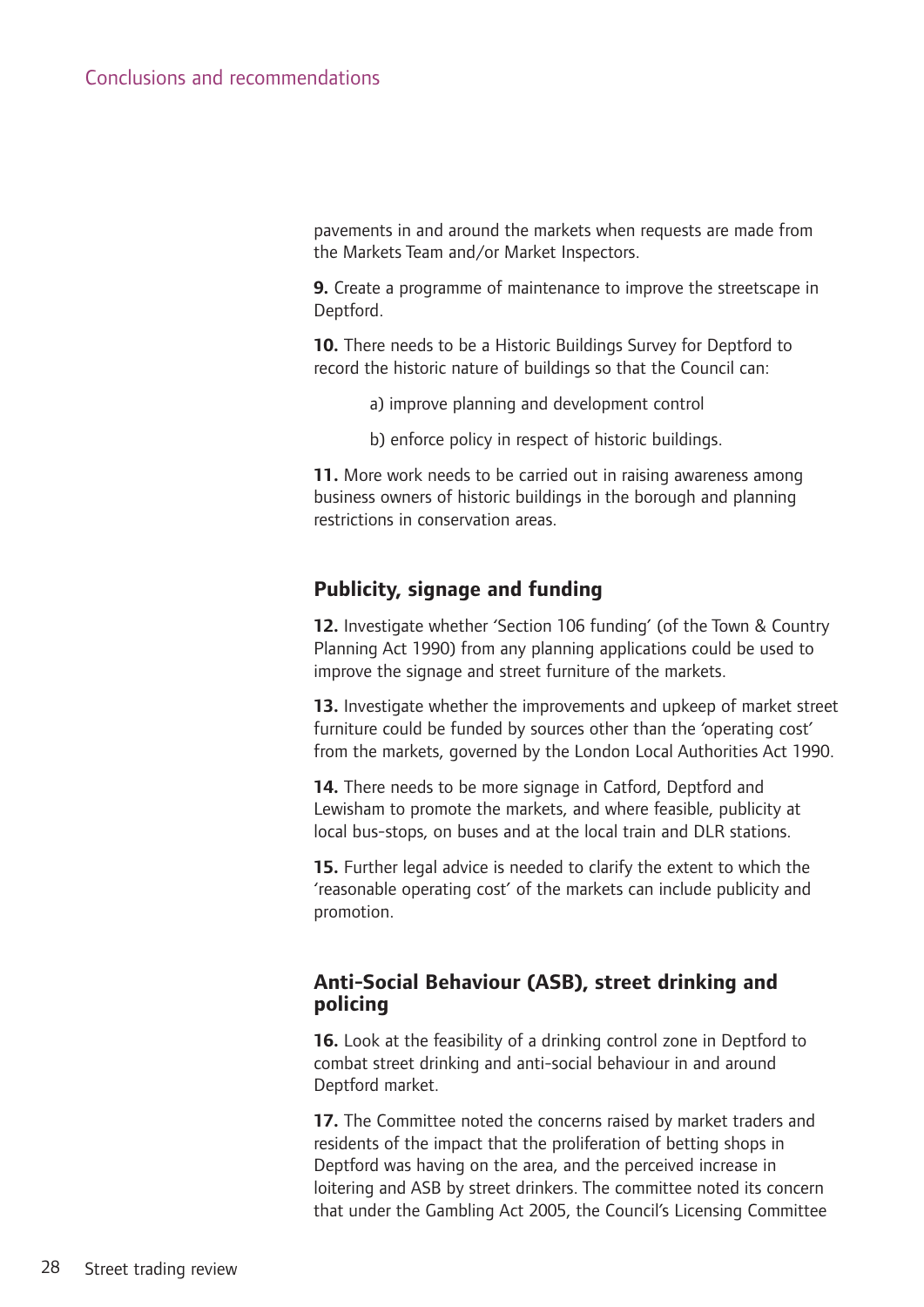has very limited grounds on which to refuse applications for new betting shops. The committee recommends that the Mayor writes to the Licensing Minister to express our concerns, and desire for a change in law to give local communities a greater say in the matter.

**18.** Liaise with the police to ensure sufficient presence of Safer Neighbourhood Teams in and around the markets to make customers and traders feel safe.

**19.** Lighting in the markets should be improved, to make it feel safer to traders, customers and local residents. The Committee noted that CCTV in the markets was not having a discernable impact on people's perception in respect of their fear of crime.

#### **Refuse collection, toilets and storage**

**20.** With the contract for the Compacter in Lewisham market now approaching renewal, the opportunity has arisen to investigate the feasibility of introducing recycling in the markets.

**21.** Ensure that a waste audit for the markets is carried out.

**22.** Investigate whether additional toilet facilities can be provided for the markets, particularly for Deptford while the regeneration of Deptford is ongoing.

**23.** There needs to be sufficient storage space available to market traders, and ensure that permanent storage facilities for the markets is available once the regeneration work has been completed in Catford, Deptford and Lewisham.

#### **Forecourts**

**24.** Environment enforcement reviews the forecourts licensing policy in Deptford, so it does not operate to the detriment of Deptford market and its traders, whilst continuing to recognise the legitimate business interests of local shops.

#### **New market**

**25.** As there is no market in west Lewisham at present, the Council should be looking to establish a market in Forest Hill/Sydenham.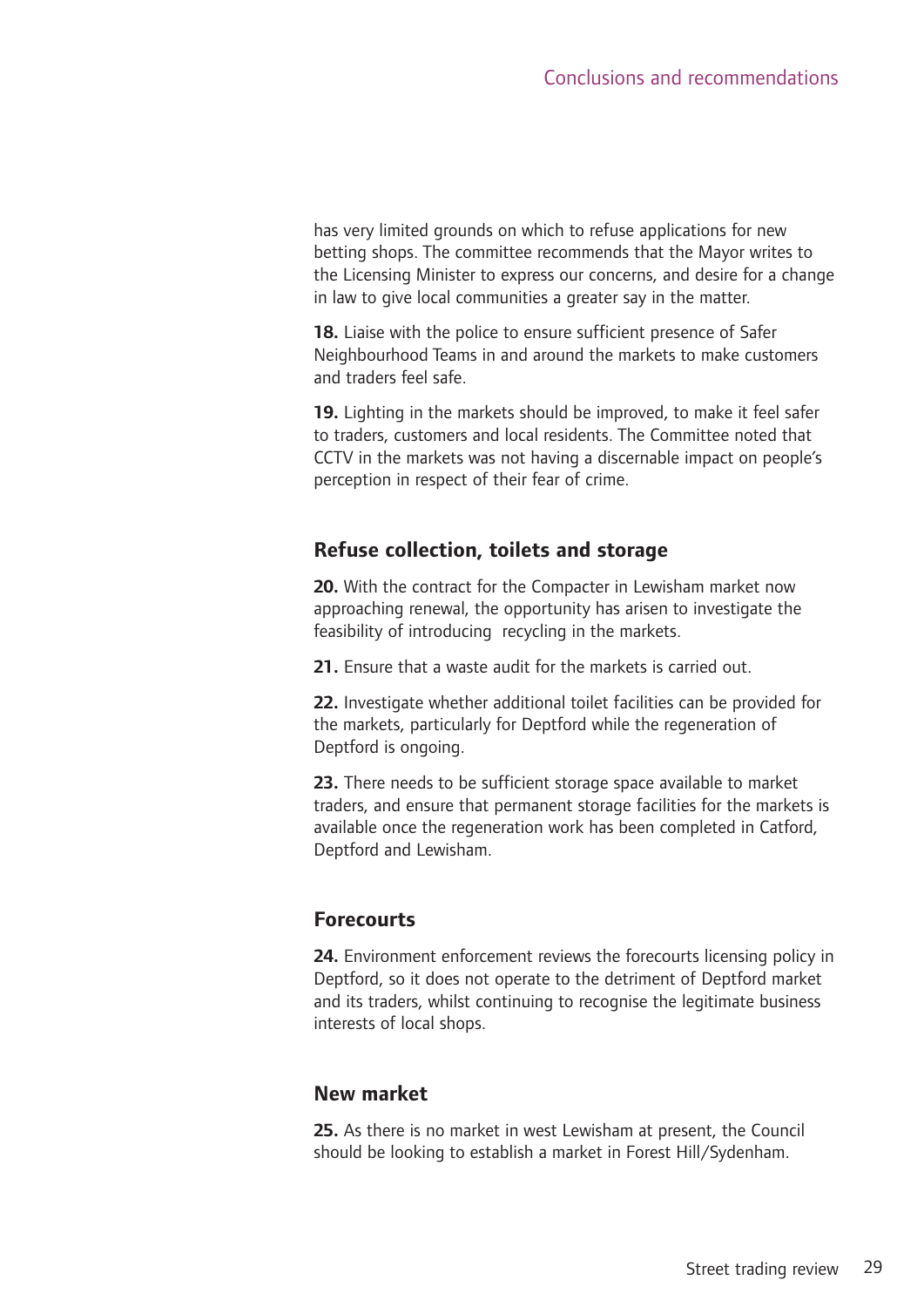# 10. Bibliography

**1.** London Assembly Economic Development, Culture, Sport and Tourism Committee, 'London Street Markets', January 2008.

**2.** House of Commons Communities and Local Government Select Committee, 'Market Failure 'Can The Traditional Markets Survive' July 2009.

**3.** London Assembly, Planning and Housing Committee, 'Cultivating the Capital: Food Growing and the Planning System in London, January 2010.

**4.** Minutes of the Sustainable Development Select Committee, 9 December 2009.

**5.** Minutes of the Sustainable Development Select Committee, 3 February 2010.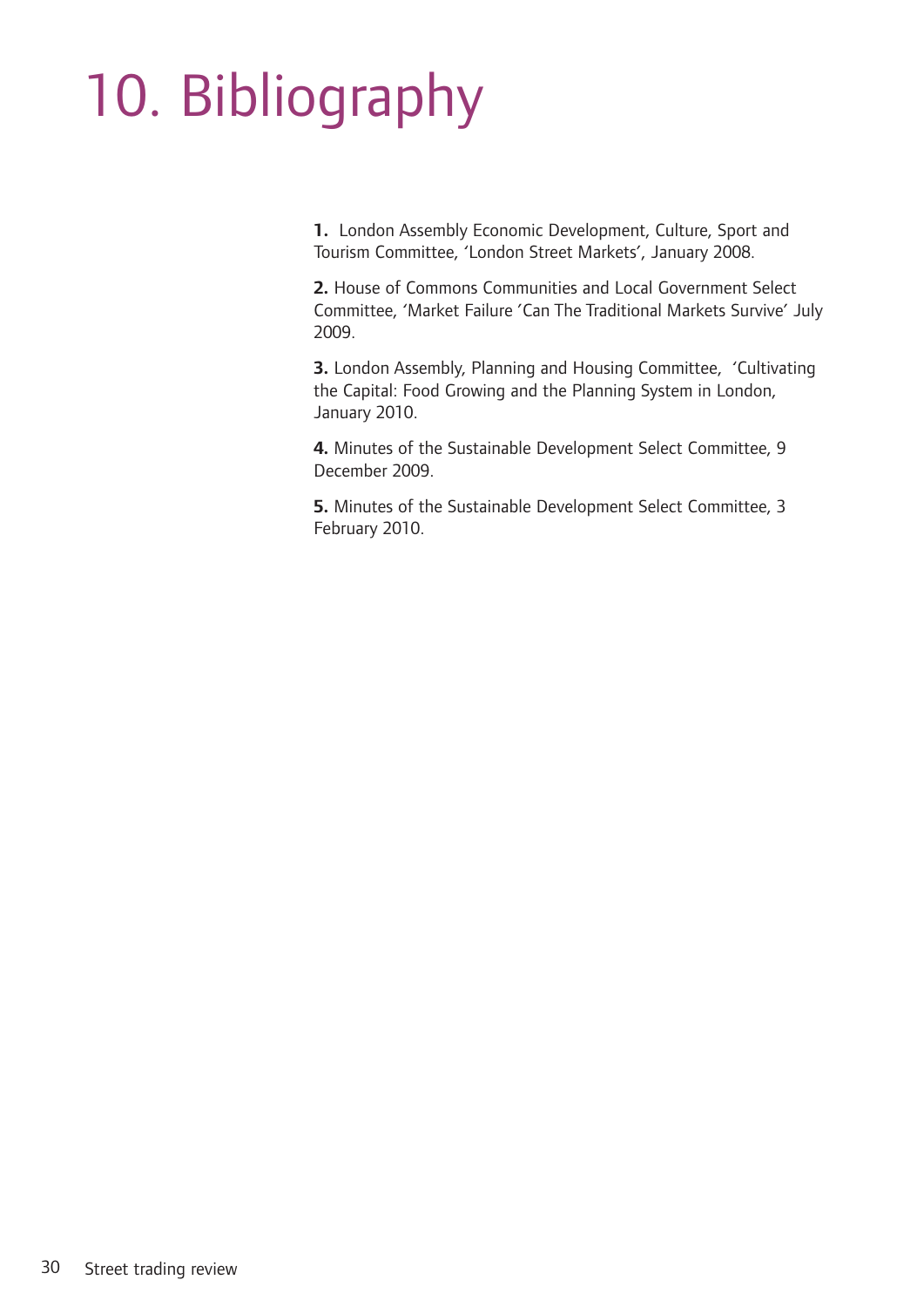## Appendix A

Recommendations from the Greater London Assembly reports on street markets

- •we recommend that Transport for London (TfL) and the London Borough of Tower Hamlets take immediate action, working closely with the traders at Whitechapel market, to resolve problems so the market continues to thrive, and to report back to the Committee on progress made by March 2008
- Petticoat Lane market (Wentworth Street) is unusual in being located just within the Congestion Charging Zone. In these unusual circumstances, we recommend that the Congestion Charging Zone boundary be redrawn so that the market does not fall within the zone thereby eliminating the problem of the market's traders having to pay the congestion charge just to unload their vans
- the Mayor should develop a '100 London Markets' strategy, along the lines of his 100 Public Spaces programme. This should be drawn up in consultation with professional and representative bodies, as well as London's retail market traders and customers. We expect to see significant progress towards an agreed strategy within a year of this report's publication
- the objectives of the 100 London Markets strategy should be to:

a. protect London's market spaces by adopting and implementing planning policies to protect them from the threat of redevelopment, and to promote the establishment of new markets

b. ensure that London's retail markets have first class facilities and management

c. take all necessary steps to make London's retail markets financially viable and sustainable

d. promote London's markets to residents and visitors through Visit London in particular

- the Mayor should within six months commission research to evaluate the effectiveness and impact of existing planning policies, including the use of Section 106 agreements, across London and feed the findings into the forthcoming supplementary planning guidance on town centres
- the Greater London Authority (GLA) should also use the research as a basis for developing best practice advice to local authorities, including those involved in projects as part of the 100 London Markets strategy
- the London Development Agency (LDA) should develop a programme for delivering business support to market traders which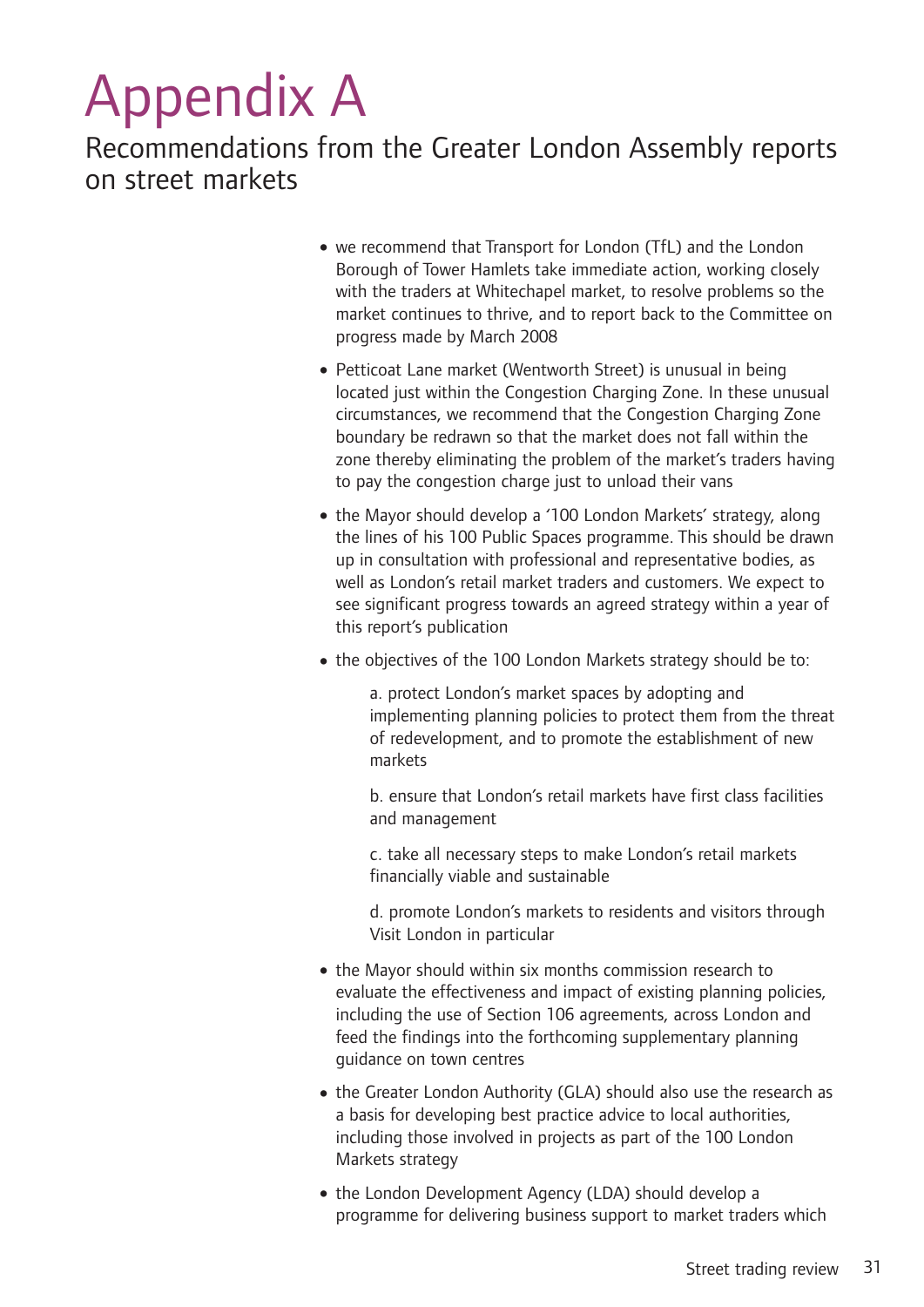#### Appendix A

is coordinated with projects under the 100 London Markets strategy. It should draw up this programme in consultation with the National Market Traders' Federation, building on lessons learned from its own programmes so far and drawing on good practice from outside London

• the London Development Agency (LDA) and Visit London should use the100 London Markets scheme as a vehicle for promoting London's markets to tourists, using its website and supporting the development of marketing and promotional materials (such as branded reusable cloth bags). The London Development Agency (LDA) and Visit London should develop a strategy to promote markets in the run-up to the London 2012 Olympic and Paralympic Games. We ask them to report back to the Committee within six months noting the action they have taken towards this aim.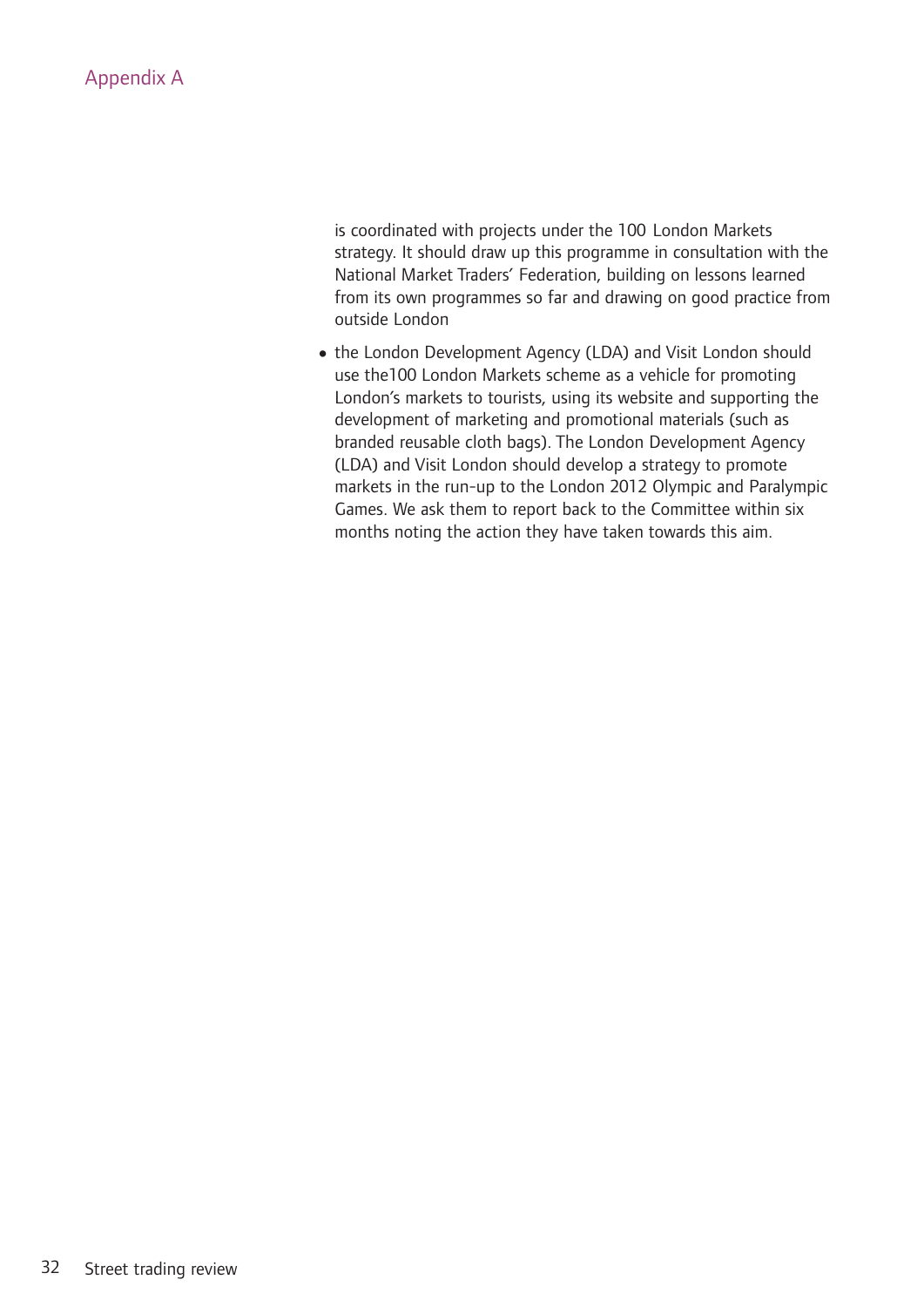## Appendix B

Recommendations from the House of Commons Communities and Local Government Select Committee Review – 'Can the Traditional Market Survive'

#### **Background**

• the situation as regards traditional retail markets in England today is complex. There is evidence of prolonged decline coinciding with the growth of supermarkets. But there is also evidence of continuing success for some in all types of market. There is scope for optimism for the future provided that local authorities and other key stakeholders are willing and able to rise to the challenges that markets will continue to face.

#### The benefits of traditional retail markets

- •specialist markets can add a further dimension to the five benefits identified earlier: economic, social, regeneration, health and the environment
- •we see no reason why farmers' markets should not retain their identity within a larger 'ordinary' market, and can see advantages for both types of markets in terms of increasing footfall and creating more of an event feel. We recommend, therefore, that local authorities actively consider the benefits of co-location, though we accept that this may not always be appropriate.
- •we acknowledge that the use of market charters to regulate market numbers is a complex issue, but believe that it is one that locallyelected councils are best placed to adjudicate on. We would though recommend that councils treat farmers' markets applications sympathetically given the potential benefits they can offer whether in proximity to existing markets or in isolation. We also recommend that account be taken of the status of the organisation wishing to run a farmers' market, and that consideration be given to reducing fees in the event that the organisation is a not-for-profit organisation with clearly articulated social goals.

#### Realising the potential of traditional retail markets in metropolitan centres

•we recommend that local authorities develop a strategic plan for the development of their markets that encompasses the eight separate qualities we have identified: integration with the town centre and local communities; good management; investment; promotion; a unique selling point; location; partnership working; and lessons from elsewhere in Europe. We further recommend, drawing particularly on the continental approach, that English local authorities consider the advantages of longer-term contracts with private operators if they choose to outsource their market operation, and recognise the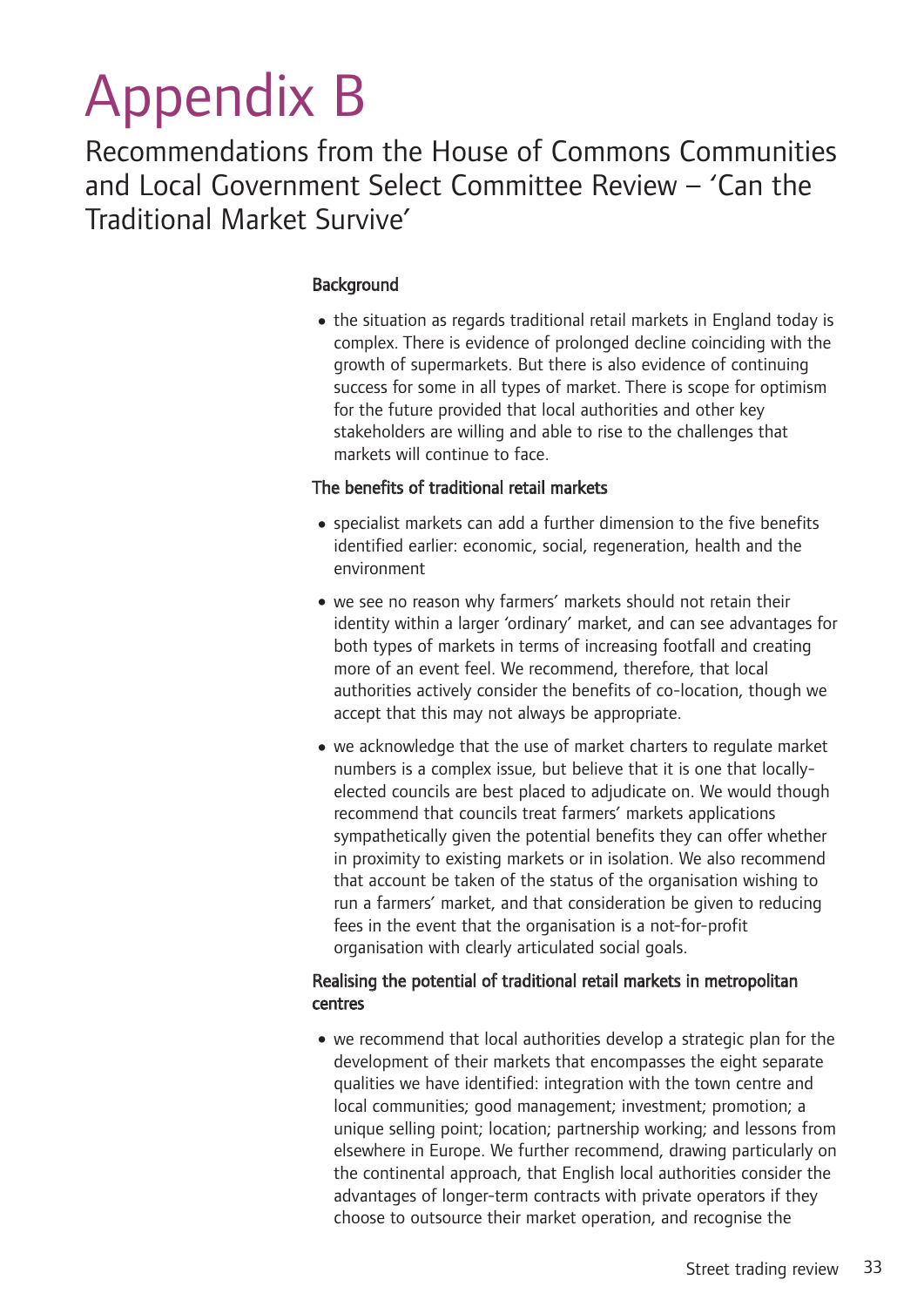importance of long-term commitment—including financial commitment—to their markets. We also see merit in local authorities exploring with NABMA and the NMTF the feasibility of creating broader roles for market trader organisations in terms of managing and promoting their markets, as a means of encouraging innovation in the future development of markets. Finally, we suspect that continental markets have much to offer in terms of managing public space and creating market events and suggest that local authorities consider the merits of market twinning, perhaps as part of a wider town twinning arrangement

- we do not underestimate the size of the challenge facing local authorities seeking to sustain their markets in the current austere economic climate. From the evidence we have received, it seems to us that there are two big challenges: finance and management
- •we commend those councils such as Bradford, Bolton and Leicester who have already taken steps to increase and sustain investment in their markets. The challenge now is for more councils with markets in their locality to find the additional investment required to modernise and then sustain their markets in the context of a prolonged period of retrenchment. Ring-fencing market profit for reinvestment in the market, as Bradford have done in recent years, is clearly one option that more councils ought to consider. In addition, by considering markets as part of the wider town centre management agenda and in terms of their ability to deliver a number of strategic benefits, councils may find it easier both to release their own resources for markets, and to obtain financial support from other local and regional partners—for example regional development agencies (regeneration agenda), primary care trusts (the health agenda) and third sector partners (the social cohesion agenda). We recommend that local authorities think laterally and innovatively along these lines
- •we recommend that local authorities with profitable but 'tired' markets consider prudential borrowing as a means of revitalising their markets
- a third area that local authorities should, in our view, explore further is joint financial sharing with local market trader organisations, with the proviso that the latter in return gain a more strategic role in the managing of their markets
- we commend those councils who have already identified market champions and urge other councils with markets to adopt a similar model. (Paragraph 90)
- •we commend the LGA for establishing a market champion and recommend that it work with local councils and NABMA to develop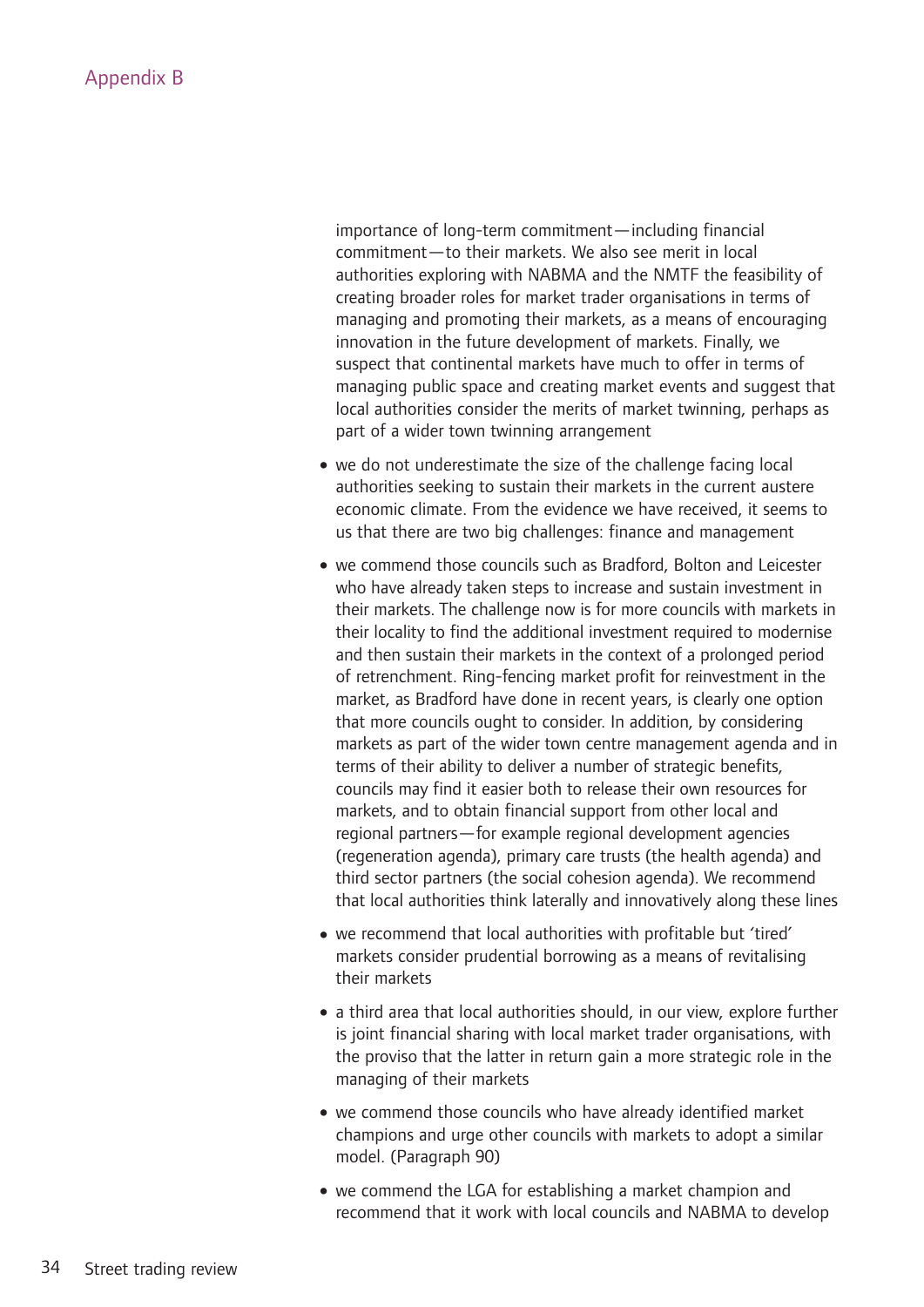the post so it has a clear and prominent role that adds real value to local council efforts to improve market management

- •we recommend that councils review their market management structure and give careful consideration to the most appropriate organisation for them that recognises the need to realise the wider economic and non-economic benefits of markets and gives due weight to the public and private sector alternatives on offer
- •we are persuaded that there is a strong case for London authorities to be given greater powers in respect of their street markets
- we recommend that London local authorities and CLG, whose support will be necessary to ensure that legislative change comes into effect, work together to change the relevant provisions of the London Local Authorities Act 1990 and other relevant legislation specific to individual London boroughs. In doing so, however, they should be mindful of the need to include a requirement to work in partnership with market trader organisations on the development of London street markets. Where local authorities gain additional powers in relation to market rents, stall location and management structures, it should be incumbent upon them clearly to articulate their strategic vision for the future of their street markets, and the benefits that will ensue for both traders and the wider community, before they put these powers into practice.

#### **Realising the potential of retail markets in medium and small towns**

- •councils need to have a clear strategic vision of how they intend to secure the long-term sustainability of their markets
- •we encourage those local authorities who retain a market to review very carefully the other options available to them before they elect to close it down. One option, as in the previous section, would be to create a market champion on the council, possibly aligned with the town centre management function. Smaller councils should also explore the feasibility of sharing a market champion to oversee markets in more than one locality
- •given the vital importance—when one or two key stalls can make all the difference—of attracting the right mix of stalls and market traders, smaller local authorities should also place particular emphasis on employing a market operator capable of building up a sustainable market
- the suggestion from a number of our witnesses, which we think is a good one, was that local councils might need to look to the private sector to find such a person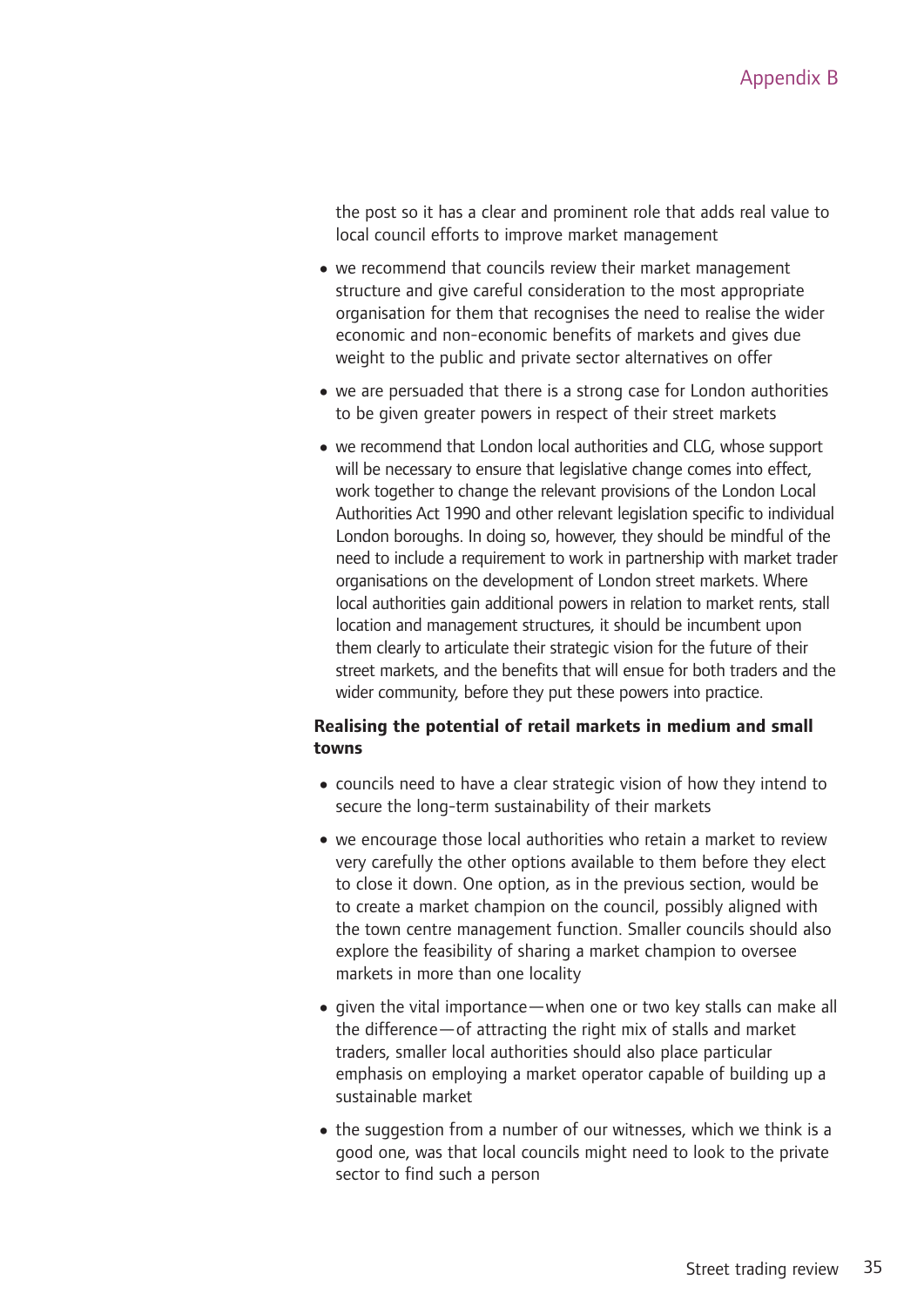- •given that a 'toby' can run more than one market, we recommend that the local councils of neighbouring market towns consider a cost-saving joint-employment arrangement
- •local authorities should also consider carefully the location of their markets, particularly in the light of the AMT study
- small decisions can make a big impact, and a heartfelt plea from much of our market trader evidence was that councils needed to include them in consultation when they were considering changes to the market environment—a plea which we endorse
- •we see one further option that councils with local markets should explore, namely the potential for greater partnership working, including non-council streams of funding, to further joint goals. We believe that lower tier authorities, possibly in conjunction with upper tier authorities, can—on a smaller scale—pursue the same wider objectives (healthy eating, community cohesion etc) as metropolitan councils.

#### **The industry**

•we commend the key market industry organisations for the work they have done in recent years to establish a coordinated approach to tackling strategic market industry issues. We recommend that the industry look in particular at how they can provide further best practice guidance and support to lower tier councils operating smaller, local markets and who are more likely to lack specialist market knowledge.

#### **The way ahead for central government**

- we welcome the Government's decision to include markets within its strategic planning guidance and, in particular, the advice to local governments to retain and enhance existing markets
- •we urge the Government to emphasise the wider non-economic benefits that markets can bring and to encourage local authorities also to take them into account when making planning decisions, both in the PPS document, and in the future iterations of the accompanying good practice guidance
- it should not be central government's role to intervene in the future of individual markets. Markets are nothing if not local, and it is for local authorities to be the key source of public support. The future of the industry is best served by an active partnership between the key industry organisations, including market trader organisations, and local authorities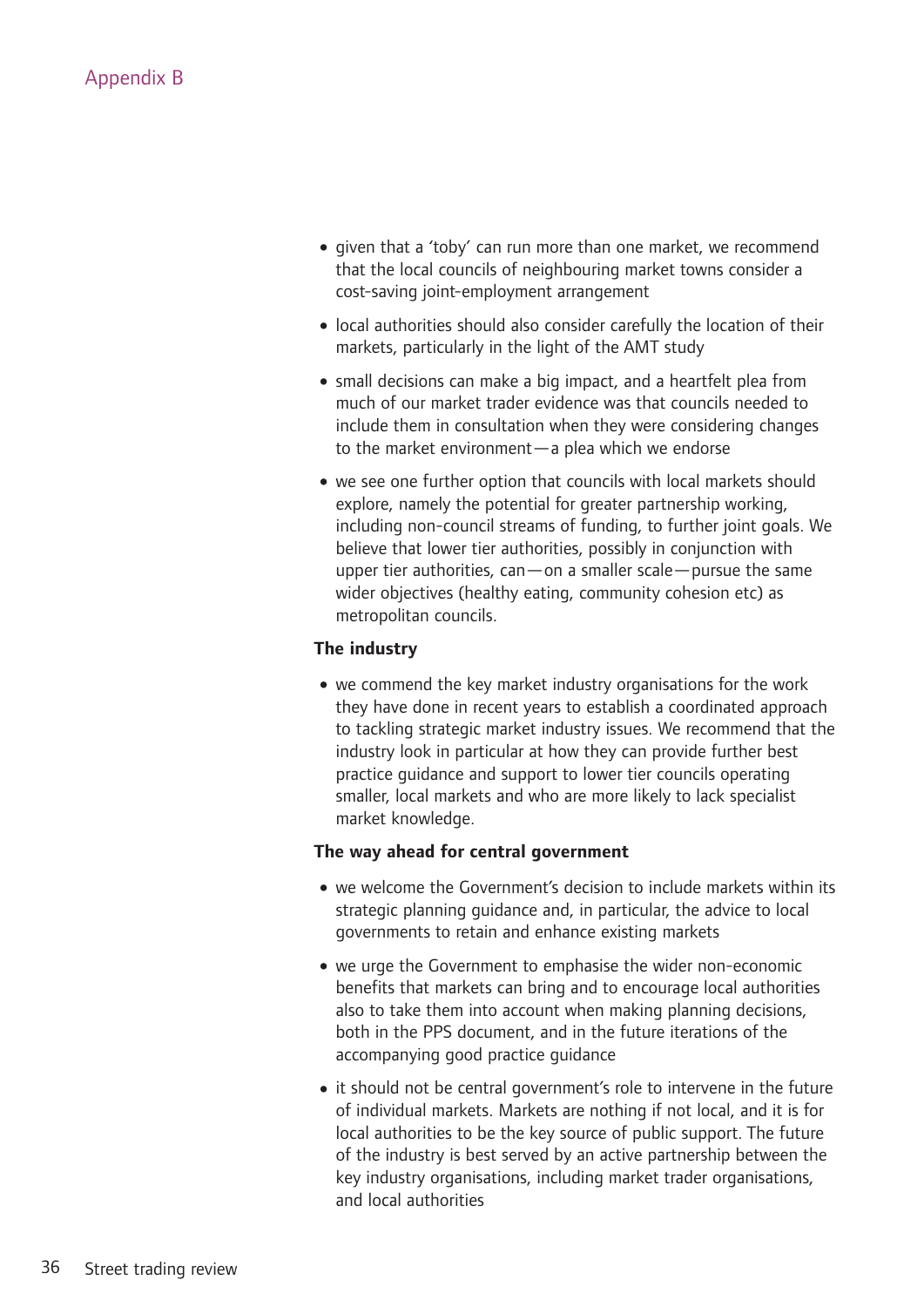- •we are concerned however that there is a lack of clarity within central government as to who has overall responsibility for markets, as opposed to an interest in certain aspects of them
- there are actions that the Government could take, beyond production of strategic planning guidance, better to fulfil its proper strategic role in relation to markets
- •we are not convinced that there is a sufficiently strong case to appoint a Markets Minister
- •we do nevertheless see a need for a clear central government focus for markets, and recommend that the lead should lie with CLG in recognition both of the wider community aspects of markets and the key role of local government
- we further recommend that CLG lead an inter-departmental working group to ensure that departments make best use of markets as a vehicle to further wider Government objectives as set out in this report.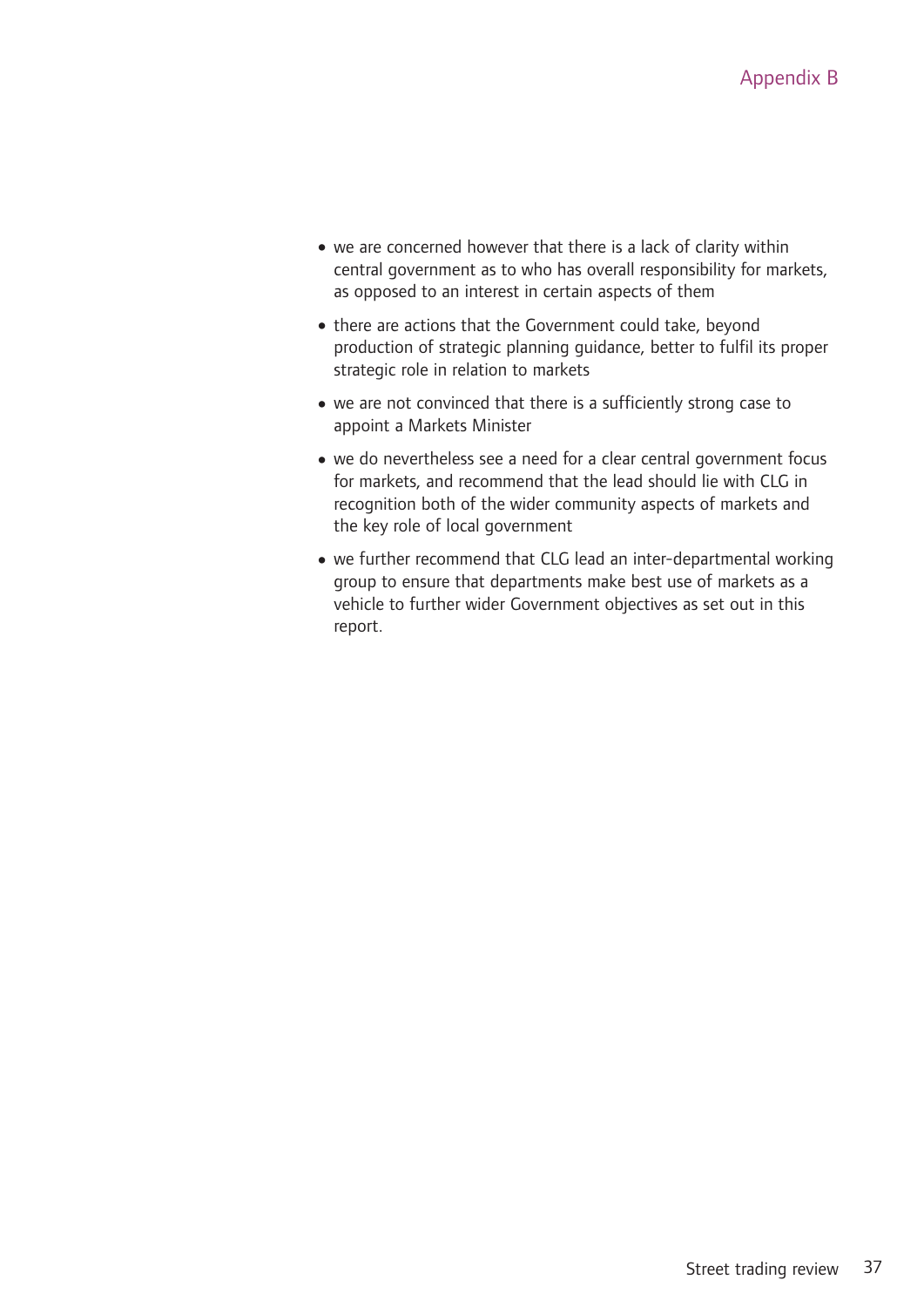### Appendix C Notes from meeting with market traders

#### **Meeting with Deptford traders 2pm, Monday 11 January (Wearside)**

| In attendance: | Councillor (Cllr.) Sue Luxton, Chair of the<br>Sustainable Development Select Committee                      |  |  |  |  |
|----------------|--------------------------------------------------------------------------------------------------------------|--|--|--|--|
|                | Cllr. Alan Till, Member of Sustainable<br>Development Select Committee<br>(and Chair of Licensing Committee) |  |  |  |  |
|                | John Pye, Trading Standards and Markets Manager                                                              |  |  |  |  |
|                | Lucy Diable, Principal Markets Officer                                                                       |  |  |  |  |
|                | Nigel Parslow, Markets Officer                                                                               |  |  |  |  |
| Traders:       | Alfie Lockyer, Spokesperson for Deptford Traders                                                             |  |  |  |  |
|                | John Price                                                                                                   |  |  |  |  |
|                | <b>Phil Hamlin</b>                                                                                           |  |  |  |  |
|                | Victoria Haigh                                                                                               |  |  |  |  |
|                | <b>Brett Wilcox</b>                                                                                          |  |  |  |  |
|                | <b>Richie Daley</b>                                                                                          |  |  |  |  |
|                | <b>Brian Gibbons</b>                                                                                         |  |  |  |  |
|                |                                                                                                              |  |  |  |  |

Haki Hassan

Cllr. Luxton welcomed everyone to the meeting and explained that Councillors were also meeting with traders from Catford and Lewisham to garner their views as part of the Sustainable Development Select Committee review on street trading.

The traders introduced themselves and gave a little information about how long they had been on the market, and what produce they sold.

#### **Issues raised**

#### **1.** Parking, Controlled Parking Zone (CPZ) and traffic issues:

Traders raised issues in relation to:

a) the signage at Frankham Street notifying people of the CPZ zone

b) the issue of access into Frankham Street and not being 2-way traffic, making it easier for drivers/potential customers

c) The CPZ itself and the negative effect they believed it to be having on business in Deptford market.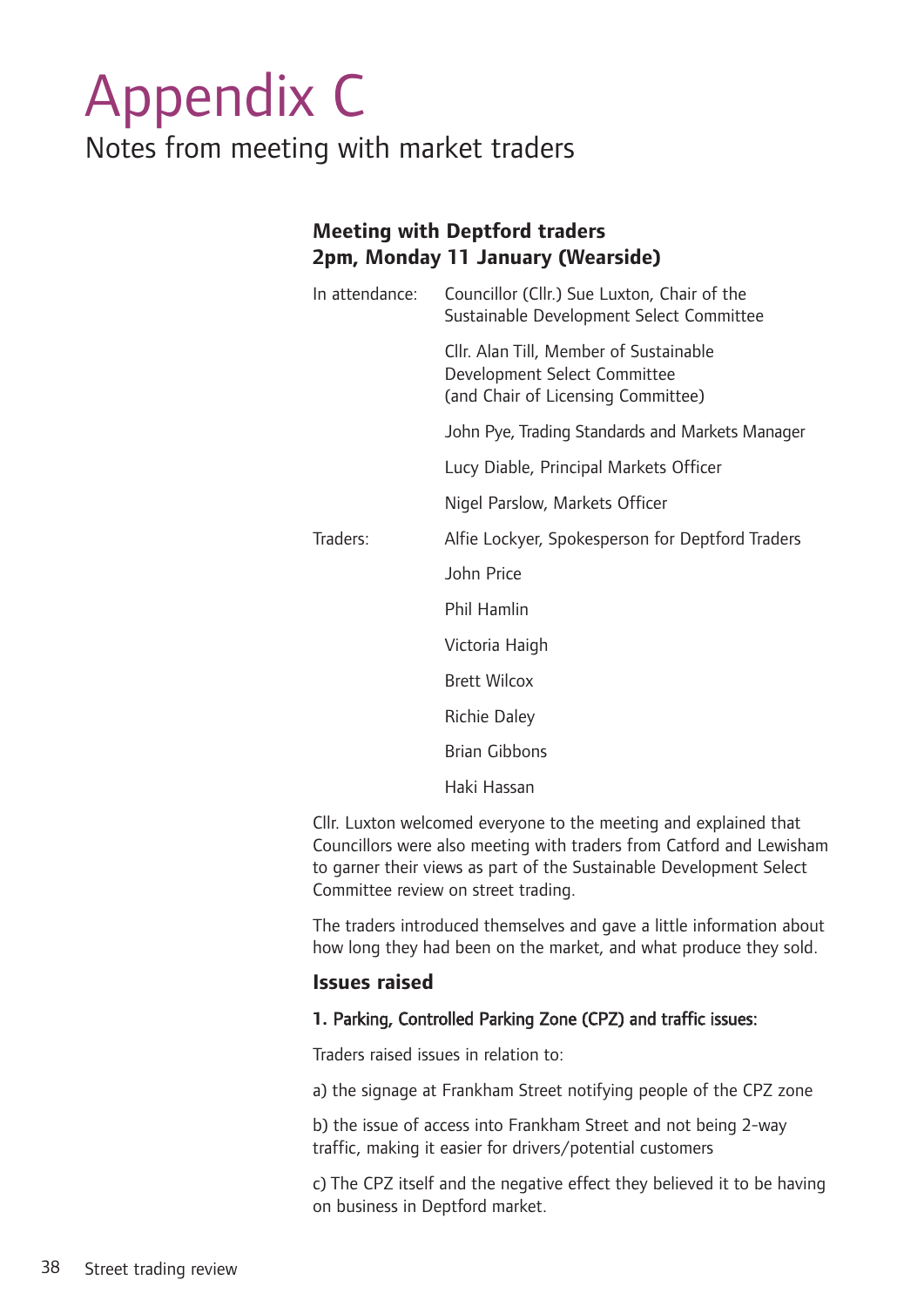The CPZ for Deptford town centre was introduced in June 2009 and a review of the CPZ is currently being conducted.

Lucy Diable said that the development work in Deptford around Frankham Street Boulevard and the CPZ are both issues in respect of the market's profitability. It has caused a change a pattern in trade. Morning trade on the Saturday market has seen a reduction in footfall due to the CPZ operating up to 1.30pm, and more car customers seemingly waiting until the CPZ finishes before coming to the market to shop. If there is bad weather on a Saturday, this has a greater effect on footfall as customers won't come to the market in the afternoon either. It is also leading to some traders keeping their pitches open longer to make up for lost sales in the morning, and this has a knockon effect on the clean-up operation/refuse collection in the evening. Ultimately, they need to pack up effectively shortens 'earning' period – traders cannot catch up with loss of morning business.

The loss of income for Deptford market since the CPZ has been in place is approximately £16,000 and it is also affecting the amount of traders on the market. Pitch charges would have to be increased as a reflection of this.

One proposal is to have free parking on the market trading days (Wednesdays, Fridays and Saturdays). Other options suggested were to allow a 2 hour free parking 'window' and shift Saturday free parking to morning.

Cllr. Luxton noted that CPZ's are usually introduced in Lewisham after a consultation, and only when the majority of those consulted are in favour. They have to be self-financing, so the permits have to cover the costs of the initial set up and ongoing enforcement, but the Council does make some money on the penalty notices.

Traders' views on parking, CPZ's and traffic issues were:

- the issues of parking and the flow of traffic in Frankham Street make car drivers get frustrated and not want to park/come to the market
- the CPZ has caused a lot of harm to the market quickly
- many customers use cars for larger purchases so the parking/CPZ issue is having a negative effect attracting those customers
- Greenwich operate a different parking system that allows for a free max 2 hour stay near the Millennium Dome that could be incorporated in Lewisham
- the development causes problems with the market such as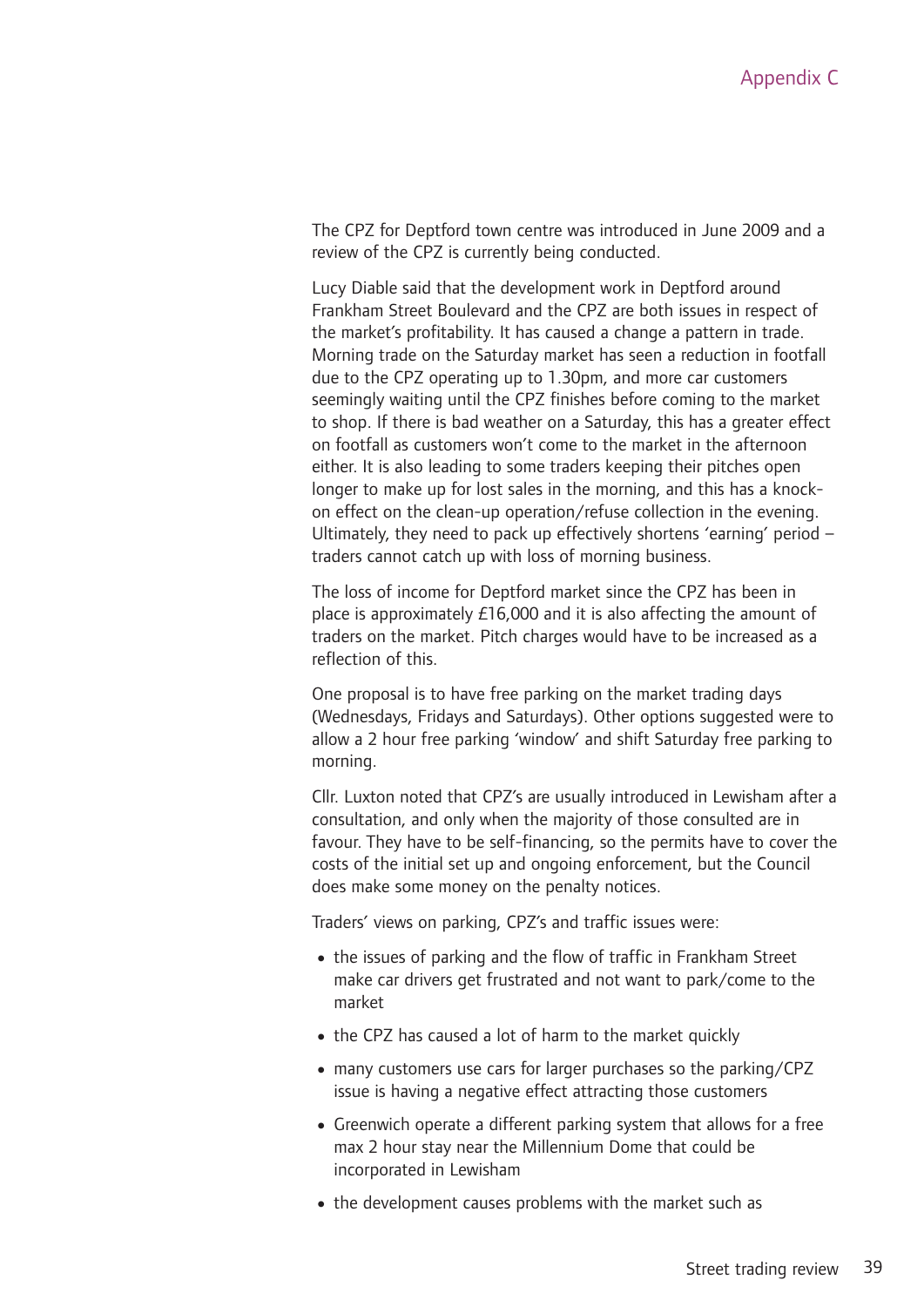temporary disruption in pitch location which affects trade, even more so in difficult economic conditions

• Reginald Road - even though it is in the CPZ, it was often half empty as not many residents along that road had cars, therefore the traders felt that it didn't all need to be CPZ.

Nigel Parslow said that the issue of parking can affect casual traders, as permanent traders are eligible for parking permits, at a fee.

One of the traders has co-ordinated a petition against the CPZ in Deptford, and it will be presented, as petitions are, at the next council meeting on 27 January.

It was AGREED that a meeting would be arranged before the Sustainable Development Select Committee meeting on 3 February with the Deputy Mayor, senior transport/regeneration officers and representatives of Deptford market traders to discuss the issues of parking, the CPZ, the development of Deptford town centre and the impact on Deptford market.

#### **Action: Scrutiny Manager**

#### **2. Street drinking:**

Traders raised the issue of street drinkers sitting on/near the Anchor in Deptford and the anti-social behaviour (ASB), which was having a detrimental effect on the market. Traders also raised the issue of the plethora of betting shops that are in the area, that encourage street drinkers and those committing ASB to loiter in the area. They also mentioned seating in Giffin Street encourages street drinking in the area. The traders also said that there seemed to be a lack of police officers in the area, though they recognised that Safer Neighbourhood Teams (SNTs) patrolled the area.

Councillor Till told the meeting that the Government had revised the licensing laws that meant there was no longer a limit to how many licensed betting shops could be in one area.

Councillor Luxton queried whether there was a street drinking zone in Deptford which should be stopping street drinking.

#### **Action: Scrutiny Manager to check.**

#### **3. Environmental enforcement:**

Traders raised the issue of shops sub-letting their forecourts, and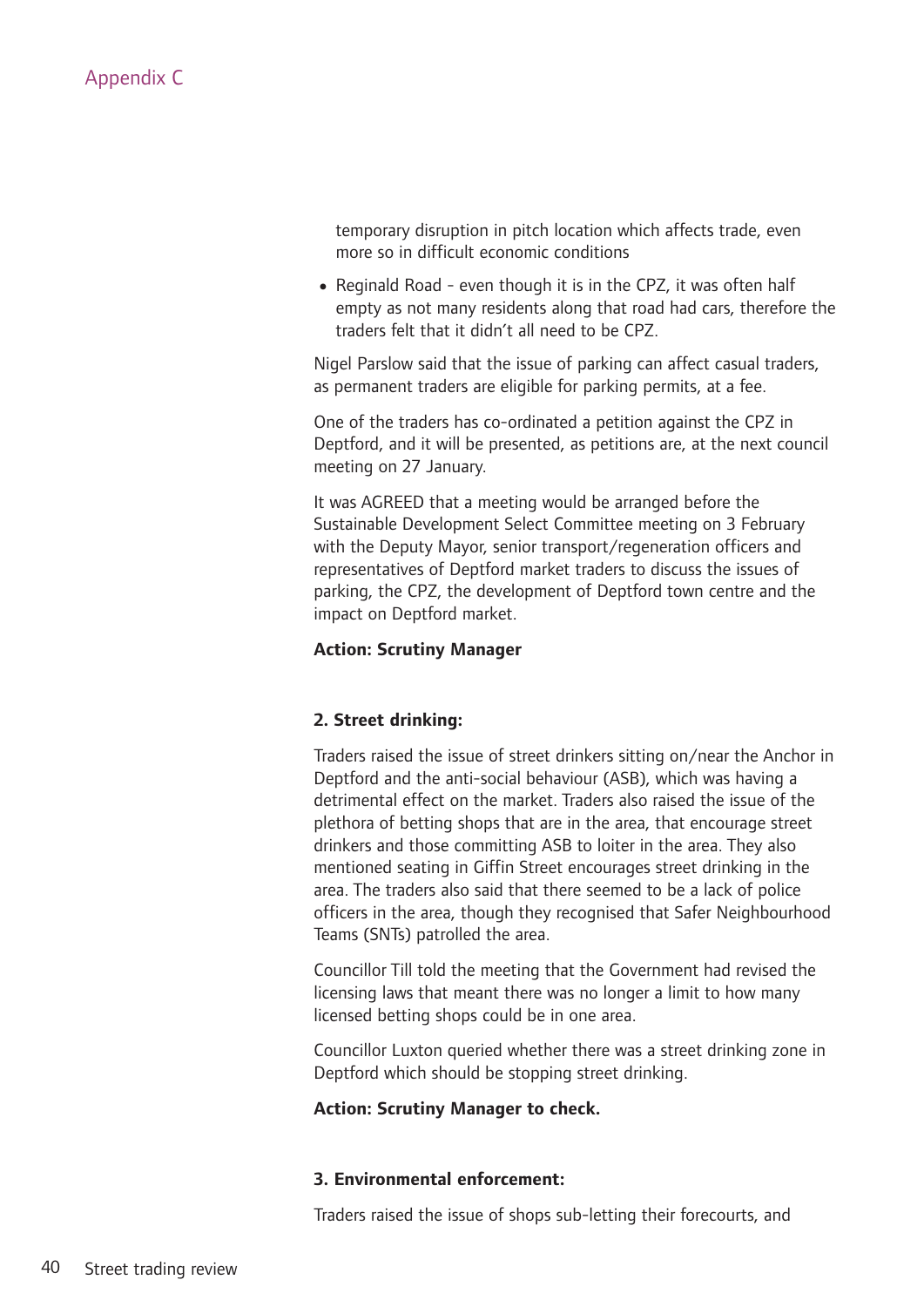whether the rules were being enforced in how the shops managed this. Traders also raised their concerns about the number of licensed forecourts in the high street especially selling similar goods to market traders, their alleged selling on the street and selling goods not stocked in the shop.

#### ACTION: The Scrutiny Manager to ask Environmental enforcement for the income from shops' forecourts in the Deptford market area.

#### **4. Publicity and signage:**

Traders said that some signage should be placed near to the market and at the train/DLR station to show that customers have reached Deptford market. There could be consideration for bus advertisements for the promotion of Deptford and the market.

#### **5. Other issues:**

a) Gritting of Douglas Way and the market: Traders raised the issue of the lack of gritting in Douglas Way and Deptford market which made it difficult for the market traders and customers.

b) Food/produce selection: John Pye mentioned that suggestions from officers, and the consultant's report, have supplied a number of proposals for improving the markets in Lewisham, such as a 'bric-abrac' market in Catford market. In terms of Deptford, the only suggestion from the consultants was in respect of improving the food offer. Lucy Diable said that she was trying to set up a 'bric-a-brac section at the end of Douglas Way to complement the existing second hand section in the square.

c) Storage: Traders raised the issue of the lack of storage for their goods in the Deptford area. The storage area at present is only temporary and no permanent storage area has been agreed.

d) Market management: Some traders expressed their support for Deptford market to remain council-managed and not transferred to private market operators.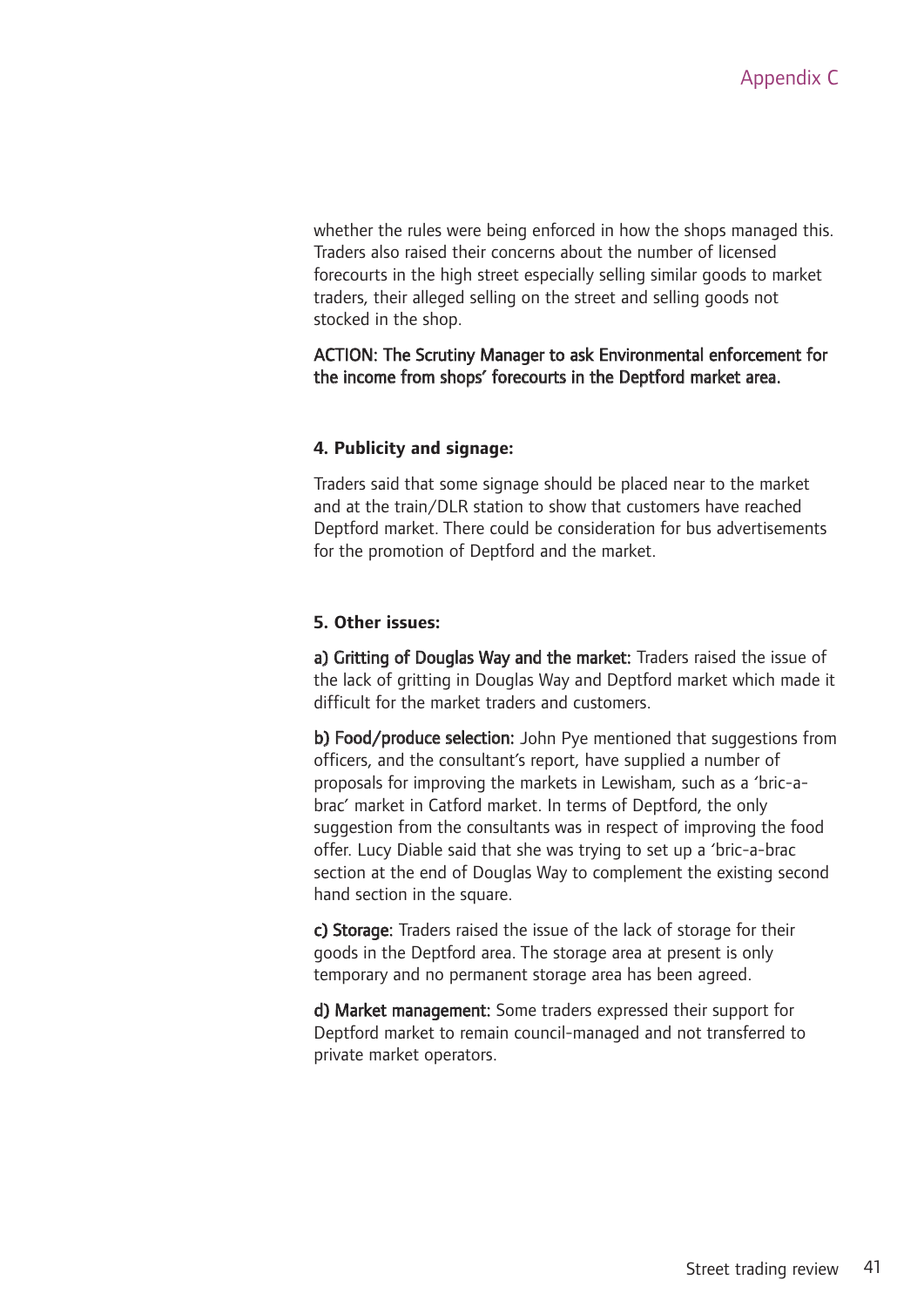#### **Meeting with Catford traders 2pm, Tuesday 12 January (Wearside)**

| In attendance: | Councillor (Cllr.) Sue Luxton, Chair of the<br>Sustainable Development Select Committee                      |
|----------------|--------------------------------------------------------------------------------------------------------------|
|                | Cllr. Alan Till, Member of Sustainable<br>Development Select Committee<br>(and Chair of Licensing Committee) |
|                | John Pye, Trading Standards and Markets Manager                                                              |
|                | Lucy Diable, Principal Markets Officer                                                                       |
| Traders:       | Helen Oginni                                                                                                 |
|                | Cheryl Barrett                                                                                               |
|                | Jean Prince                                                                                                  |
|                | Marlene Barrett                                                                                              |

Cllr. Luxton welcomed everyone to the meeting and explained that Councillors had met with traders from Deptford, and would also meet with traders from Lewisham to garner their views as part of the Sustainable Development Select Committee review on street trading.

The traders introduced themselves and gave a little information about how long they had been on the market, and what produce they sold.

#### **Issues raised**

#### 6. Parking around Catford market

Traders raised issues in relation to:

a) Parking for traders and customers

b) The difficulty for unloading and collection of goods on the Catford Broadway

c) Traders had 6 spaces to park in the 'lorry park', but traders did not like to park there due to the lack of security for their goods

d) Cars parking on the Catford Broadway which clogs up the traffic and makes it difficult to unload/re-load vans

e) Permits for traders to park in the Broadway

f) Council should consider having bays earmarked for traders on the Catford Broadway for them to load/unload their goods.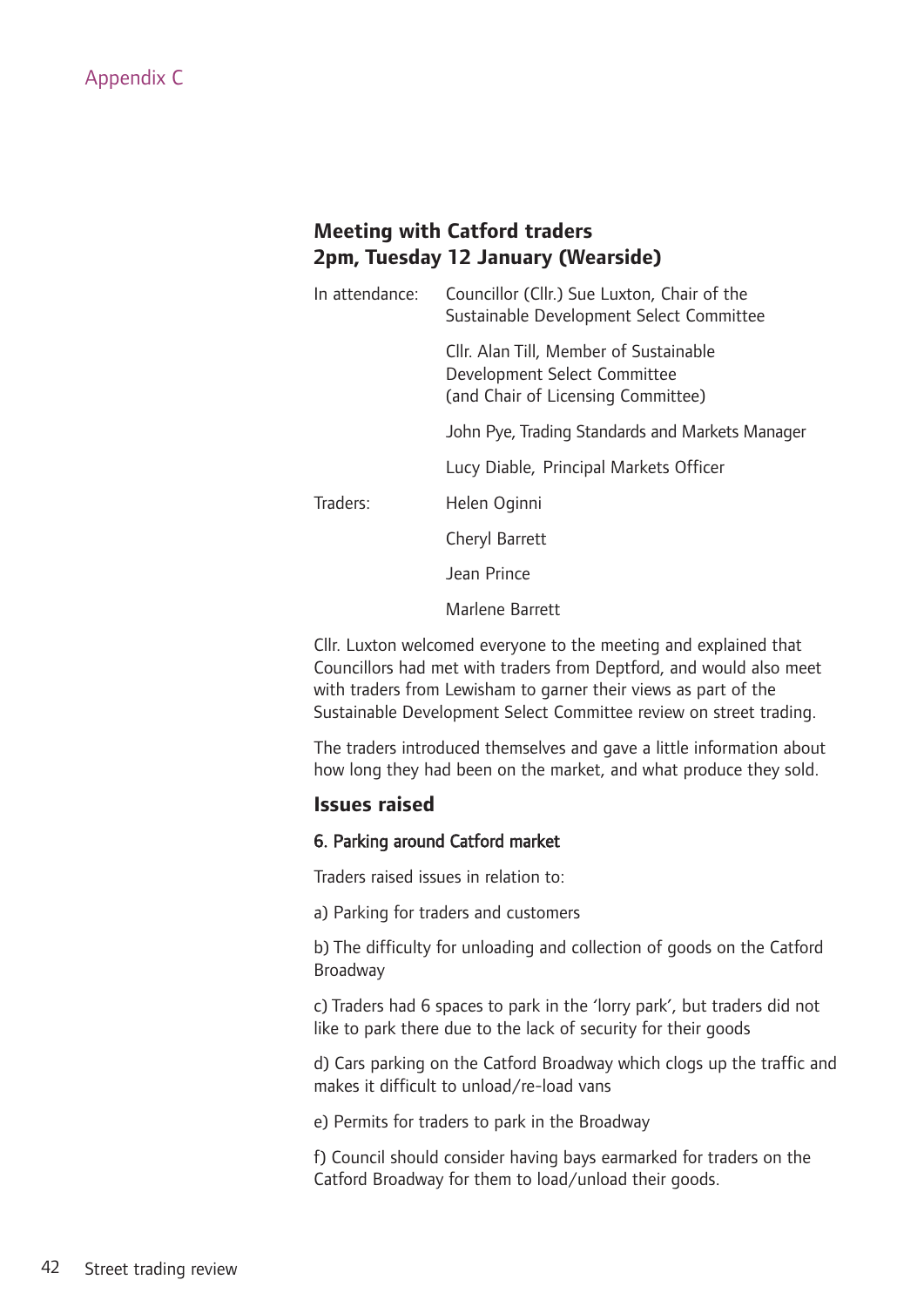#### 7. Catford centre:

Traders were informed that the Council had plans to take over the Catford centre, and this could have implications for the development of Catford market. It was also clarified that the Council currently does not manage stalls in the Catford centre. One of the traders expressed a reluctance to be managed by a private market operator.

#### 8. Anti-Social Behaviour (ASB):

Traders raised the issue of ASB in and around the market, especially from street drinkers. The CCTV in the area was queried and whether it was helping to stop ASB in Catford market.

Some traders also raised the issue of school children causing ASB during the week.

#### 9. Publicity and signage:

Traders said that some signage for Catford market would be helpful as a lot of residents and commuters do not know the market is situated in the Broadway. They also thought that there should be some publicity for Catford.

#### 10. Bringing more customers to Catford market:

John Pye mentioned that suggestions from officers, and the consultant's report, have supplied a number of proposals to improve the markets. In respect of Catford market, it proposed changes to the operating hours to take advantage of the potential for 'commuter' customers in the morning and evening rush hours. It also proposed a 'bric-a-brac'/2nd hand market in Catford market. Another suggestion was to offer opportunities to 'niche and cottage industry' businesses and create a café pavement eating culture with small 'niche' fast food units.

The issue of refuse collection if there was a 2nd hand market was raised.

Traders asked about whether it was possible to make Catford market a 6-7 day market. They were told that this would need to go to Licensing (Supplementary) Committee. Currently temporary designations are used to allow trading on extra days.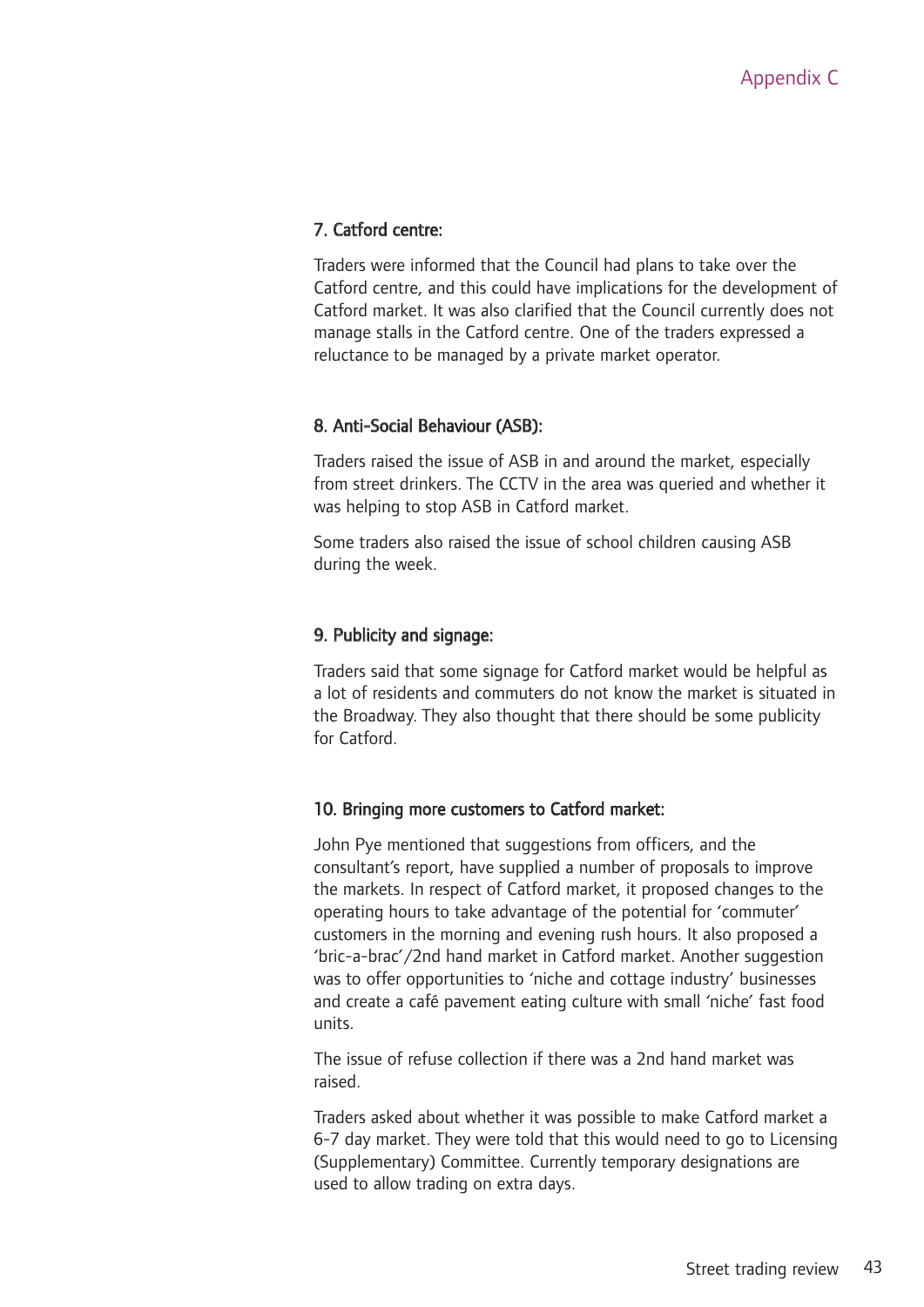#### 11. Other issues:

a) Paving:

Traders said that there was a lot of uneven paving in the market that were leaving puddles and was not good for stock.

b) Storage:

Traders said that storage was a big problem with Catford market.

c) Market Inspectors:

An idea was to give Market Inspectors a stall at the market like at East Street market, and Catford market should have a dedicated inspector as opposed to a shared inspector.

d) Food outlets:

Traders said that the number of fast-food outlets in the area need to be looked at as it affected the look and feel of the area.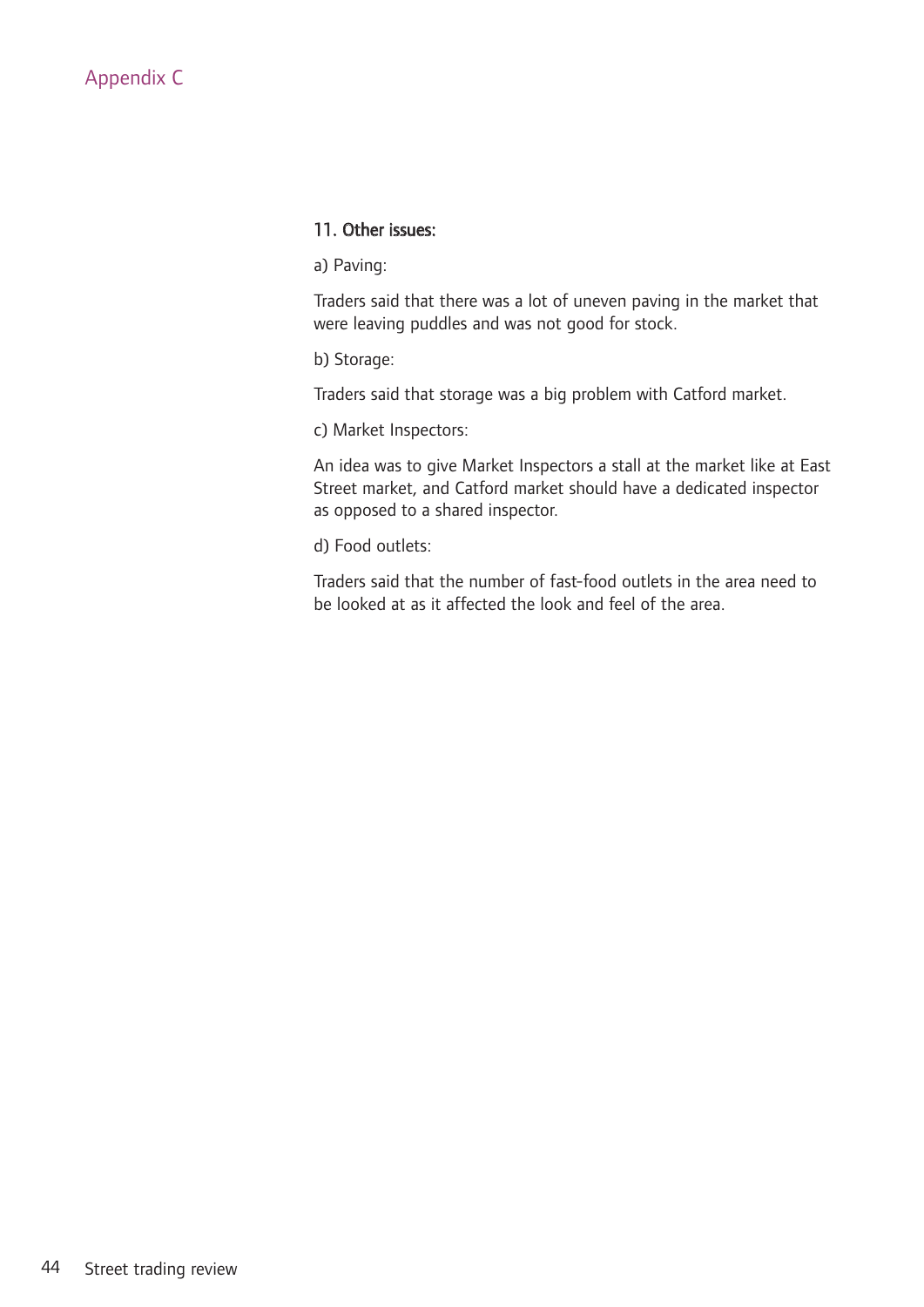#### **Meeting with Lewisham traders 2pm, Thursday 14 January (Lewisham Library)**

| In attendance: | Councillor (Cllr.) Sue Luxton, Chair of the<br>Sustainable Development Select Committee                      |
|----------------|--------------------------------------------------------------------------------------------------------------|
|                | Cllr. Alan Till, Member of Sustainable<br>Development Select Committee<br>(and Chair of Licensing Committee) |
|                | John Pye, Trading Standards and Markets Manager                                                              |
|                | Lucy Diable, Principal Markets Officer                                                                       |
|                | Sue Harden, Markets Administration Officer                                                                   |
| Traders:       | Rachel Shonde                                                                                                |
|                | Sahgi Toorgulshagi                                                                                           |
|                | Abdul Shokurzade                                                                                             |
|                | Jean Hogg                                                                                                    |
|                | Tommy Everson                                                                                                |
|                | Don Adlington                                                                                                |
|                | Kenneth Jeal                                                                                                 |
|                | Mike Penny                                                                                                   |
|                | Malcolm Pulsford                                                                                             |

Cllr. Luxton welcomed everyone to the meeting and explained that Councillors had already met with Deptford and Catford traders to garner their views as part of the Sustainable Development Select Committee review on street trading.

The traders introduced themselves and gave a little information about how long they had been on the market, and what produce they sold

#### Issues raised

#### 12. Anti-Social Behaviour (ASB) in and around Lewisham market and Shopping Centre:

Traders raised issues in relation to:

g) ASB taking place primarily in and around Lewisham Shopping Centre and Lewisham market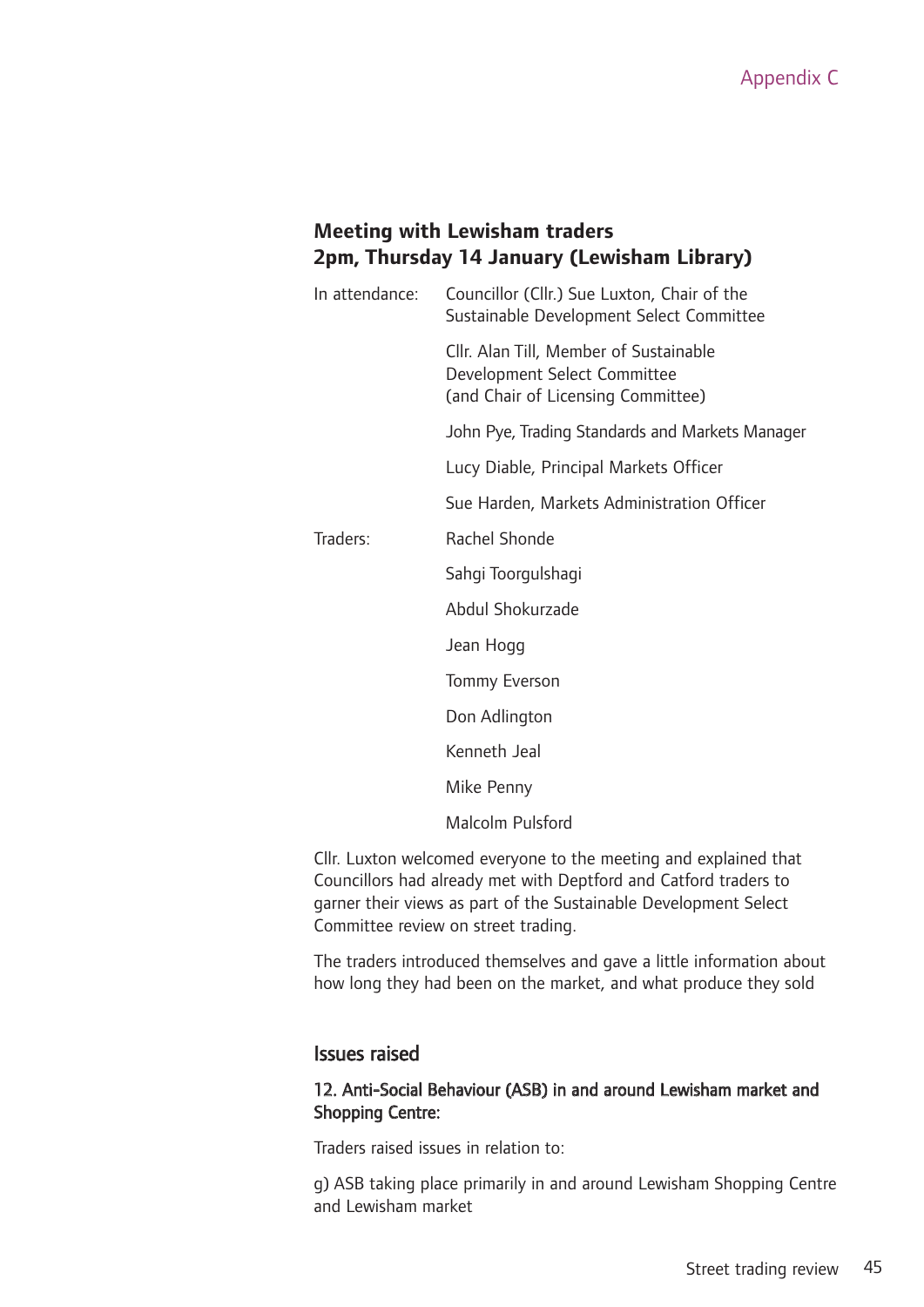h) Lack of visibility of police around Lewisham Shopping Centre and Lewisham market

i) As it gets dark earlier in the winter months – could deter potential customers who are wary of the ASB in the area

j) Issue of school children and ASB in the town centre. Pupils gather after school, particularly near the bus stops.

John Pye said he and Lucy Diable had recently met with Sergeant David Laurie about policing issues, and he stressed the importance of reporting incidents to the police so they can investigate criminal activity.

The idea that the contact details of the SNT be given to all traders so they can contact them about crime in the area was discussed as a possible way forward. It was also suggested that an SNT Sergeant meet with the traders, and such a meeting can be facilitated by the Markets Team.

#### 13. CCTV:

The CCTV at the market did not seem to be deterring crime or ASB, and it was not sure that the cameras could pick up enough information to be viable, plus bad lighting around the market did not help.

Lucy Diable said that one proposal that was raised in their meeting with the police was that school children from local schools could participate in work experience on stalls to help them engage with the market traders and in turn the shopping centre.

One trader suggested the introduction of Connexions, youth workers and other initiatives like Street Pastors to engage with the young people in the area.

#### 14. Refuse collection/environmental issues:

One trader raised the issue of the lack of refuse collection around the market, in spite of increasing pitch charges to traders over the years, especially issues in respect of the dustcart and the compactor. Lucy Diable explained the issues around the contingency arrangements for the use of the dustcart in Deptford if the compactor breaks down.

The traders discussed the issue of recycling in Lewisham market.

Councillor Luxton said that it would be a good time to revisit the issue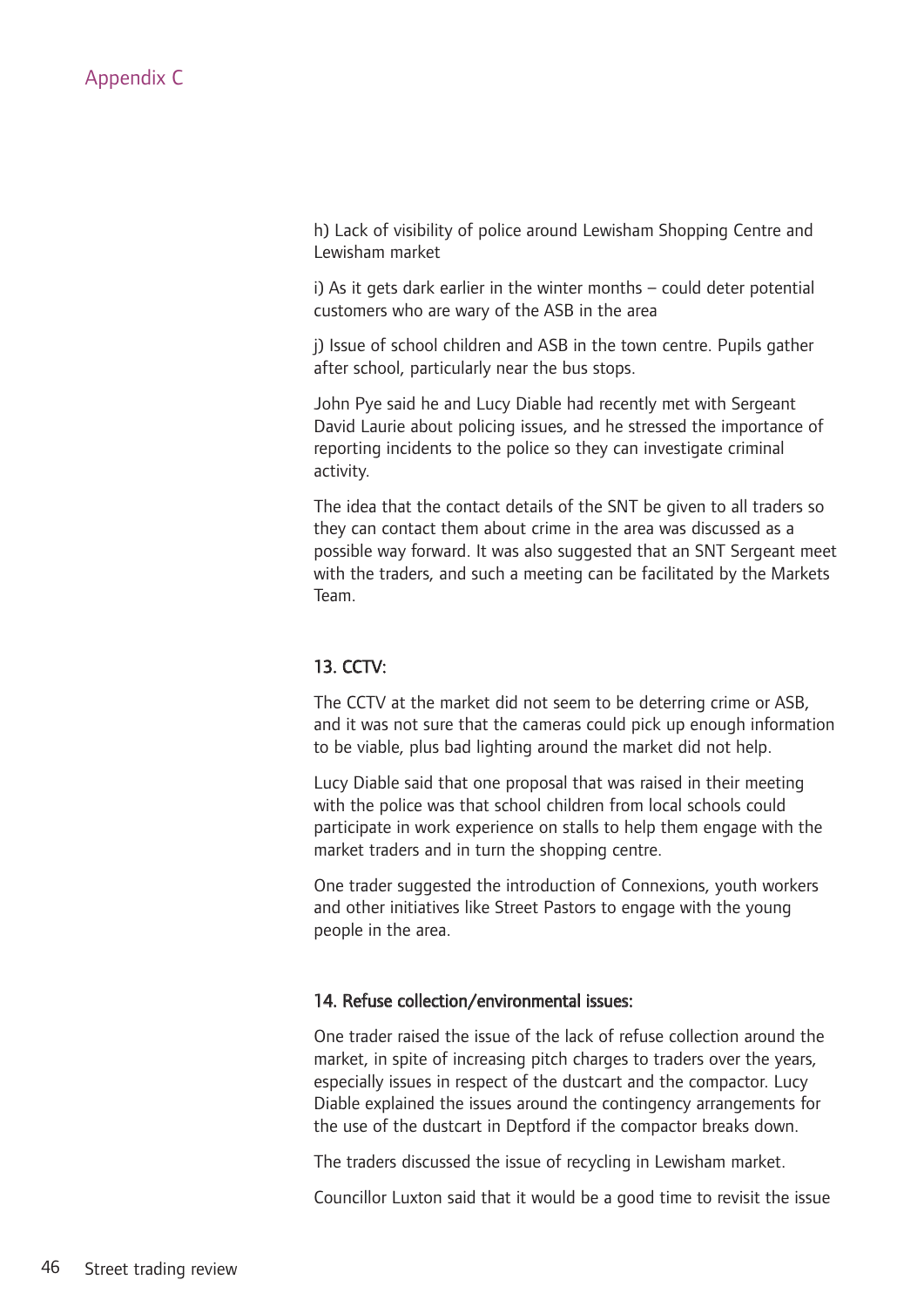of the compactor and recycling given that the contract was coming to an end.

#### 15. Publicity and signage:

Traders said that publicity that stretched further than Lewisham should be considered as a lot of customers come to the market from surrounding boroughs.

They also said that there should be some signage showing customers where the market is situated.

#### 16. Storage and vehicles:

The traders said that there was limited storage for their produce and Lewisham Shopping Centre could not provide additional storage. They also said that vehicles should be 'off-road' to make the market look tidier.

Councillor Till said that the storage issue was a prominent issue for all the markets.

#### 17. Other issues:

e) Toilets:

Traders said that there should be a toilet on-site for traders and/or customers as the only toilets at present are in the shopping centre.

f) Product mix:

Traders said that the market should stay essentially a fruit-andvegetable market as that is how it had built is reputation as a good market that provided value-for-money produce. One of the traders also suggested that the Council might think about setting up a 'food court' area.

g) Lewisham Gateway Development:

John Pye told the meeting that the market had been considered as part of the development of the centre and was seen as important to the town centre.

h) The long-standing issue of a canopy for the market was raised.

i) The issue of the High St./Lewis Grove and the no entry sign was raised and whether permits for traders could be issued so they could use the entrance without being penalised.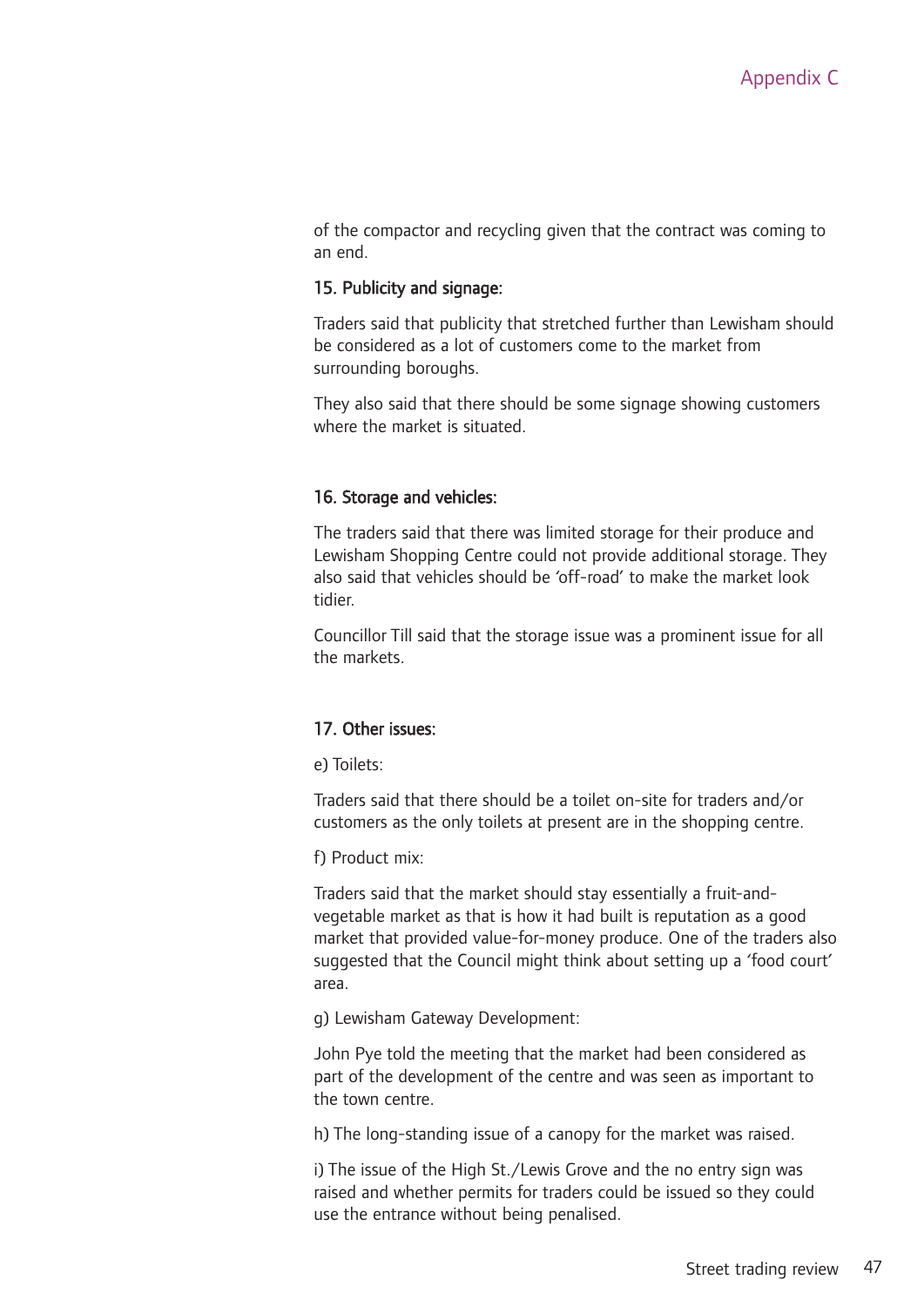# Appendix D

### Public consultation and online questionnaire – full results

| Which of Lewisham's markets do you use on a regular basis? |                            |             |                            |                 |               |              |                          |  |
|------------------------------------------------------------|----------------------------|-------------|----------------------------|-----------------|---------------|--------------|--------------------------|--|
| <b>Answer Options</b>                                      | <b>Most</b><br><b>Days</b> | <b>Once</b> | Once a<br>a Week Fortnight | Once a<br>Month | <b>Rarely</b> | <b>Never</b> | <b>Response</b><br>Count |  |
| Lewisham (Mon-Sat)                                         | - 27                       | 46          | 9                          | 20              | 26            | 15           | 143                      |  |
| Lewisham (Sun)                                             | 0                          |             | 3                          | 9               | 15            | 42           | 76                       |  |
| Deptford/Douglas Way 27                                    |                            | 43          | 12                         | 13              | 15            | 34           | 144                      |  |
| Catford                                                    | 11                         | 10          | 4                          | 4               | 23            | 37           | 89                       |  |

| How far do you come to visit the market(s)? |     |                                   |                  |                          |  |  |  |
|---------------------------------------------|-----|-----------------------------------|------------------|--------------------------|--|--|--|
| <b>Answer Options</b>                       |     | <b>Response</b><br><b>Percent</b> |                  | <b>Response</b><br>Count |  |  |  |
| Up to 5 miles                               |     | 83.1%                             |                  | 143                      |  |  |  |
| 5 to 10 miles                               |     | 15.1%                             |                  | 26                       |  |  |  |
| 10 to 15 miles                              |     | 1.2%                              |                  | $\overline{2}$           |  |  |  |
| 15 to 20 miles                              |     | 0.6%                              |                  | 1                        |  |  |  |
| Over 20 miles                               |     | 0.0%                              |                  | 0                        |  |  |  |
| answered question                           | 172 |                                   | skipped question | 6                        |  |  |  |

| How do you usually get to the market(s)? |                            |                          |  |  |  |  |
|------------------------------------------|----------------------------|--------------------------|--|--|--|--|
| <b>Answer Options</b>                    | <b>Response</b><br>Percent | <b>Response</b><br>Count |  |  |  |  |
| Walk                                     | 48.0%                      | 82                       |  |  |  |  |
| Drive/Ride                               | 20.5%                      | 35                       |  |  |  |  |
| Bus                                      | 23.4%                      | 40                       |  |  |  |  |
| Train (inc. DLR)                         | 4.7%                       | 8                        |  |  |  |  |
| Taxi                                     | 0.6%                       | 1                        |  |  |  |  |
| Other (please specify)                   | 2.9%                       | 5                        |  |  |  |  |
| Other (please specify)                   | 8                          |                          |  |  |  |  |
| answered question<br>171                 |                            | skipped question 7       |  |  |  |  |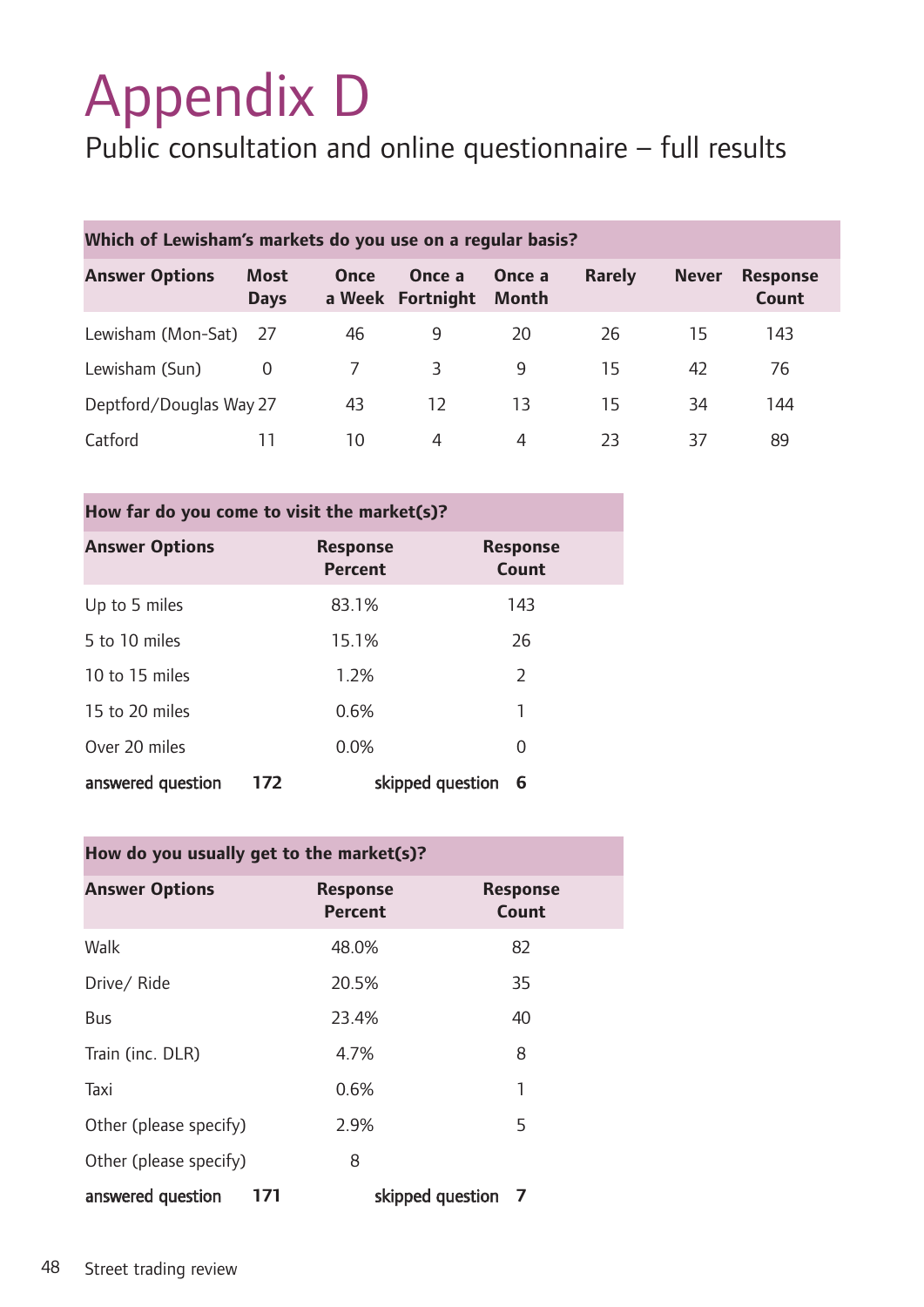# Appendix D

### Public consultation and online questionnaire – full results

| What would attract you to the visit market more often? |                                        |                                       |                                          |                        |                            |                |                                              |              |                          |
|--------------------------------------------------------|----------------------------------------|---------------------------------------|------------------------------------------|------------------------|----------------------------|----------------|----------------------------------------------|--------------|--------------------------|
| <b>Answer</b><br><b>Options</b>                        | A wider<br>range of<br><b>Products</b> | <b>Attractions</b><br>for<br>children | <b>Better</b><br>transport<br>facilities | <b>More</b><br>parking | Longer<br>opening<br>hours | <b>Special</b> | <b>Street</b><br><b>Events Entertainment</b> | <b>Other</b> | <b>Response</b><br>Count |
| Lewisham<br>(Mon-Sat)                                  | 35                                     | 3                                     | $\overline{2}$                           | 10                     | 8                          | $\overline{4}$ | 5                                            | 7            | 74                       |
| Lewisham<br>(Sun)                                      | 15                                     | $\overline{0}$                        | $\overline{0}$                           | $\overline{2}$         | $\overline{2}$             | $9\,$          | $\mathbf{1}$                                 | 6            | 35                       |
| Deptford/<br>Douglas Way                               | 24                                     | 3                                     | 6                                        | 24                     | 12                         | $\overline{7}$ | 4                                            | 6            | 86                       |
| Catford                                                | 18                                     | $\mathbf 0$                           | $\boldsymbol{0}$                         | 3                      | $\overline{2}$             | $\overline{4}$ | 3                                            | 6            | 36                       |
| Other (please specify)                                 |                                        | 19                                    |                                          |                        |                            |                |                                              |              |                          |
| answered question                                      |                                        | 135                                   |                                          | skipped question       | 43                         |                |                                              |              |                          |

| In comparison with High-street shops, how would you class the value of products in the market? |                  |                              |                          |                          |                          |                          |  |
|------------------------------------------------------------------------------------------------|------------------|------------------------------|--------------------------|--------------------------|--------------------------|--------------------------|--|
| <b>Answer Options</b>                                                                          | A lot<br>cheaper | <b>Relatively</b><br>cheaper | <b>About the</b><br>same | <b>More</b><br>expensive | <b>Very</b><br>expensive | <b>Response</b><br>Count |  |
| Lewisham (Mon-Sat)                                                                             | 43               | 54                           | 4                        |                          |                          | 104                      |  |
| Lewisham (Sun)                                                                                 | 9                | 12                           | 2                        |                          |                          | 25                       |  |
| Deptford/Douglas Way                                                                           | 47               | 43                           | 8                        | $\overline{4}$           |                          | 103                      |  |
| Catford                                                                                        | 9                | 20                           | $\mathcal{P}$            | 3                        |                          | 35                       |  |
| answered question                                                                              | 161              |                              |                          |                          |                          |                          |  |

| And what about the quality of the goods you buy? |           |                  |                |                |                 |                          |  |
|--------------------------------------------------|-----------|------------------|----------------|----------------|-----------------|--------------------------|--|
| <b>Answer Options</b>                            | Very good | Good             | <b>Average</b> | <b>Poor</b>    | <b>Vey poor</b> | <b>Response</b><br>Count |  |
| Lewisham (Mon-Sat)                               | 27        | 42               | 20             | 7              | 4               | 100                      |  |
| Lewisham (Sun)                                   | 7         | 6                | 6              | $\overline{4}$ | 2               | 25                       |  |
| Deptford/Douglas Way                             | 21        | 46               | 24             | 6              | 4               | 101                      |  |
| Catford                                          | 6         | 14               | 7              | 5              | V               | 34                       |  |
| answered question                                | 162       | skipped question | 16             |                |                 |                          |  |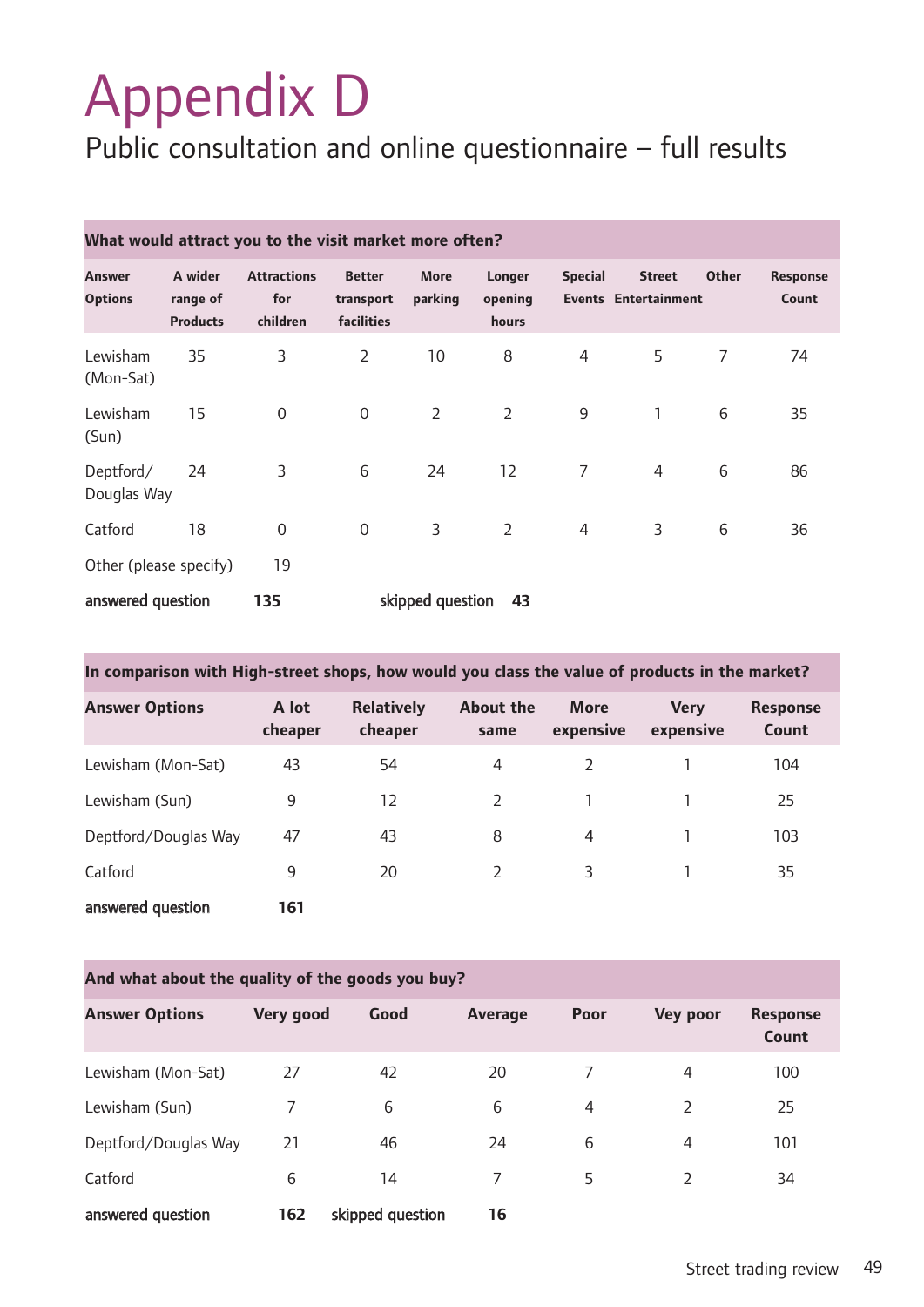| <b>Answer Options</b> | Very good<br>choice | Good<br>choice | Average<br>choice | <b>Poor choice</b><br>choice | <b>Vey poor</b><br>Count | <b>Response</b> |
|-----------------------|---------------------|----------------|-------------------|------------------------------|--------------------------|-----------------|
| Lewisham (Mon-Sat)    | 25                  | 46             | 27                | 6                            |                          | 105             |
| Lewisham (Sun)        | 4                   | 5              | 11                | 5                            |                          | 26              |
| Deptford/Douglas Way  | 26                  | 45             | 24                | 9                            | 3                        | 107             |
| Catford               | 6                   |                | 14                | 5                            | 4                        | 36              |
| answered question     | 163                 |                | skipped question  | 15                           |                          |                 |

What are your views on the choice of products on offer at any given time?

#### **What other products would you like to see available at the market? (If you would like to see more of an existing product also give details.)**

#### Lewisham (Mon – Sat)

- organic produce, free range eggs, some specialist foods, including more 'world' variety
- more high quality food choices
- a butcher
- high quality meat, fish, cheese, bread
- organic produce, locally produced food
- the range of products is fine but better quality
- more local produce, crafts
- more farm produce; specialty stalls: meat; cheese
- more variety of food
- far less fruit & veg stalls cloths electrial goods etc
- deli (olives, etc.), fresh bread, organic and/or locally grown fruits and vegetables, locally produced food (honey, jams, cakes, etc.)
- more fabric and haberdashery
- •farmers market type food, better meat, better bread
- •furniture-clothes-books-toys-
- plants, potted and cut flowers, more local produce, organic, better quality produce, Local produce, especially fruit from Kent!!
- more food options similar to spittalfields/camden
- bakery with fresh artisan bread
- more choices of clothes, households items and fruits/vegs
- •ladies Clothes
- bigger variety of fruit
- more plants and material
- more clothing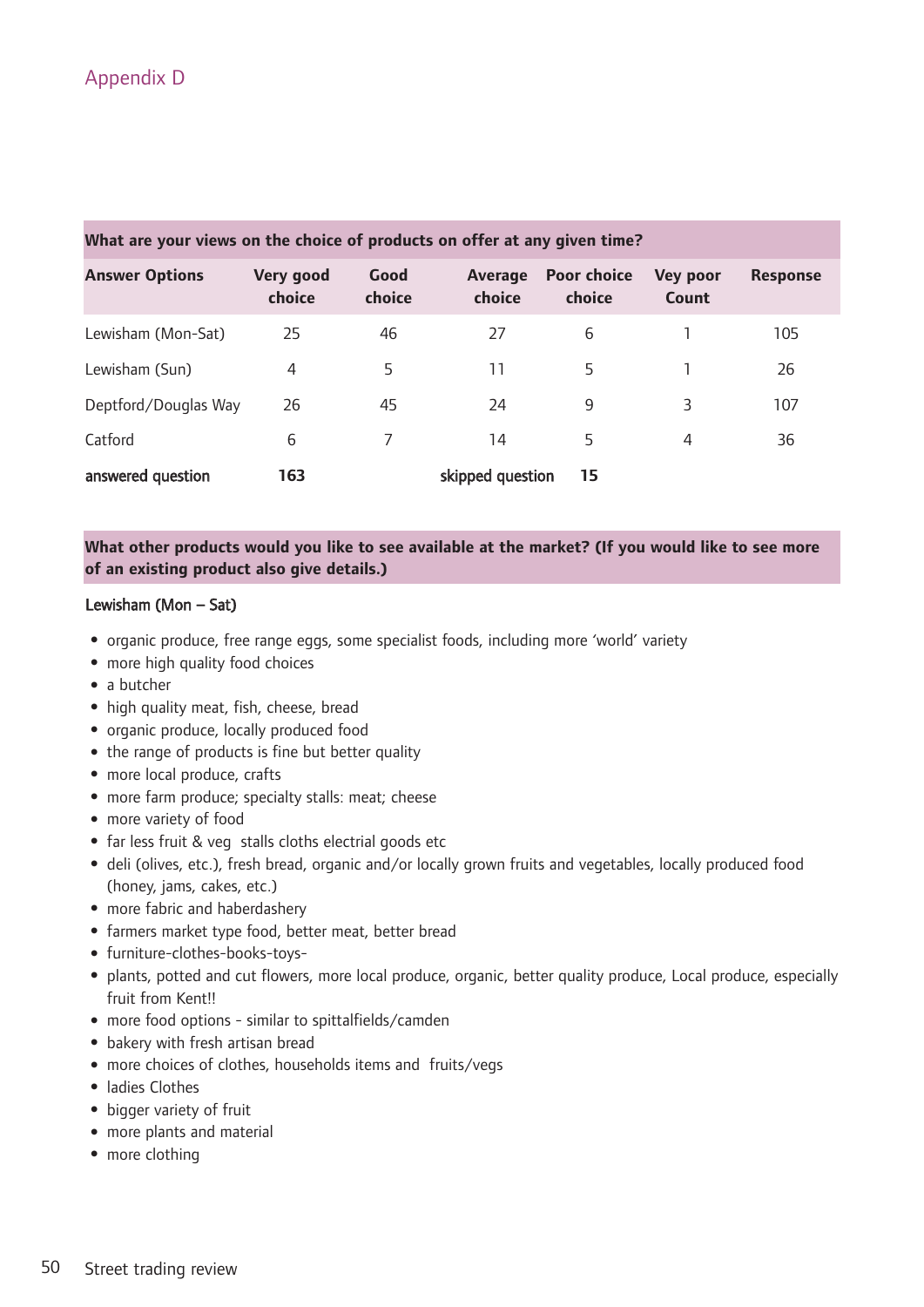#### Lewisham (Sunday)

- organic produce, free range eggs, some specialist foods, including more 'world' variety
- butcher
- •farmers farket-style stalls similar to Greenwich market
- more farm produce; specialty stalls: meat; cheese
- more variety of food
- as above, one Sunday dedicated to each but not a general free for all, eg 1st Sunday for crafts.
- •assortment of products
- deli (olives, etc.), fresh bread, organic and/or locally grown fruits and vegetables, locally produced food (honey, jams, cakes, etc.)
- •French market, flower market, organic farmers market, local produce
- more food options similar to Spitalfields/Camden
- bread/olives, craft goods

#### Deptford/Douglas Way

#### MARKET MANAGERS

- •second hand fashion, craft, organic produce
- •Some food/snack stalls other than the hotdog one I miss the old olive stall Higher quality goods, better food and produce, and maybe some creative stalls. Most of the clothing and homeware stores seem rubbish. Sometimes the produce is very good value, other times it is just cheap. The flower stall run by Brett is consistently great though.We love it!
- more perishable fresh food shops e.g. baked goods, fine wines, specialty stalls
- more foods (other than fruit/veg)
- •larger flea market
- $\bullet$  "
- $\bullet$  as above
- $\bullet$  same
- flower market too, local products
- make up, cake stall, proper coffee stall
- quality clothes
- more fuits/vegs/flowers & range of quality clothing & secondhand selections
- kids Clothes
- Craft Market, 2nd hand books
- bigger variety of fruit
- arts and crafts
- more variety
- Kenyan goods
- toys, pictures, furniture
- •clothes, children's goods
- information stall
- •crafts, better fruits, international foods, furniture, home furnishings
- organic food artworks
- electrical and household goods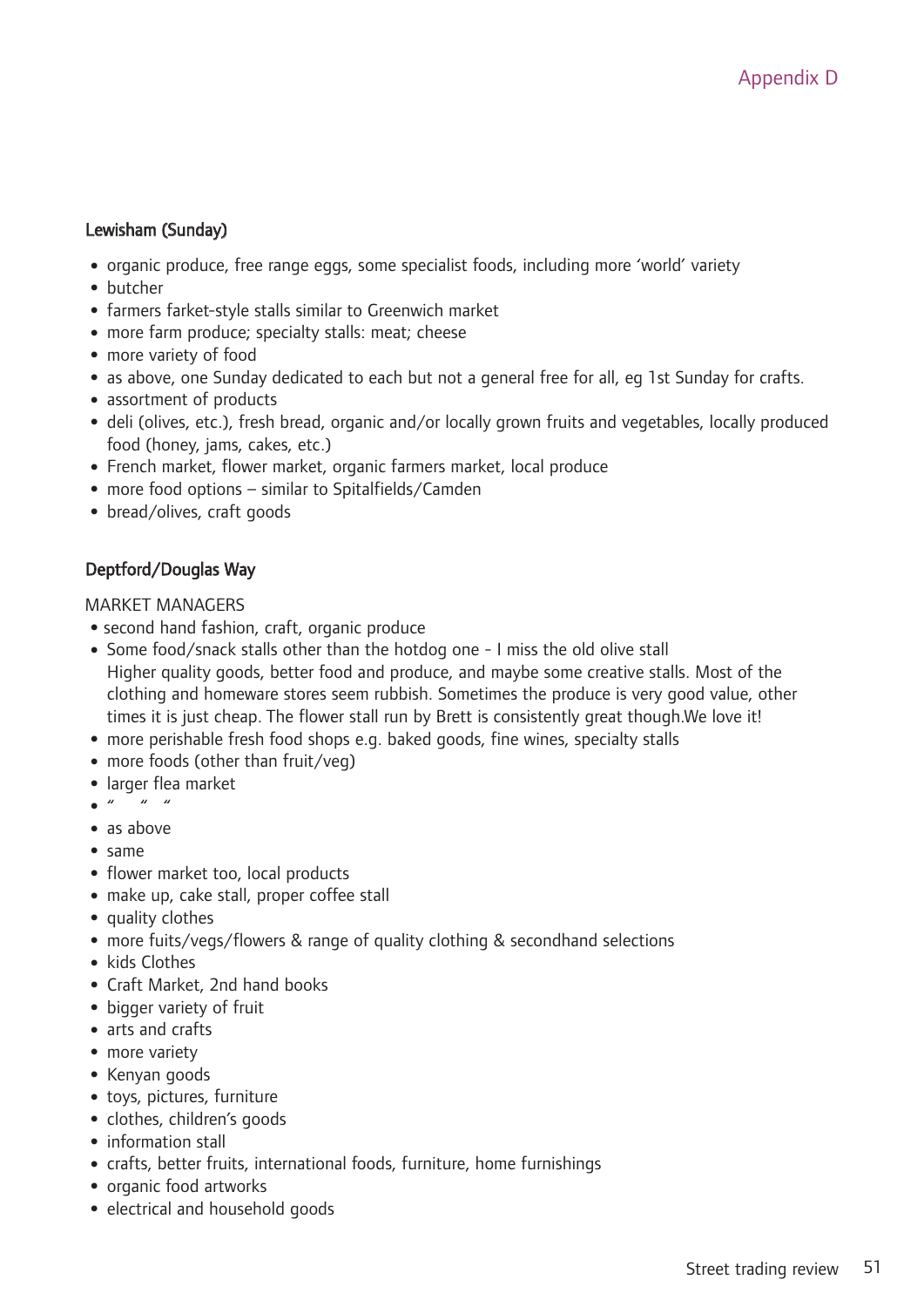- more plants and material
- quality kids clothes
- •computer hardware/software
- deli products
- pet food
- toys
- more hot food
- •variety of cheeses
- clocks, clothes
- more Trinidadian food
- Turkish food
- video shop
- organic food and breads
- china store
- •Jams, local food, bread
- •sunglasses
- more variety of shops to complement stalls
- •cooked food/international food
- •craft goods
- Irish products
- •food stalls, garden accessories
- books

#### Catford

- organic produce, free range eggs, some specialist foods, including more 'world' variety
- more farm produce; specialty stalls: meat; cheese
- better quality adult clothes
- good quality selections of what Lewisham market has on offer
- butternut squash
- more food stalls
- bread/olives, craft goods
- health food products
- •cultural products
- egg stall
- adult clothes
- bakery stall
- Asian food
- •fruit and vegetables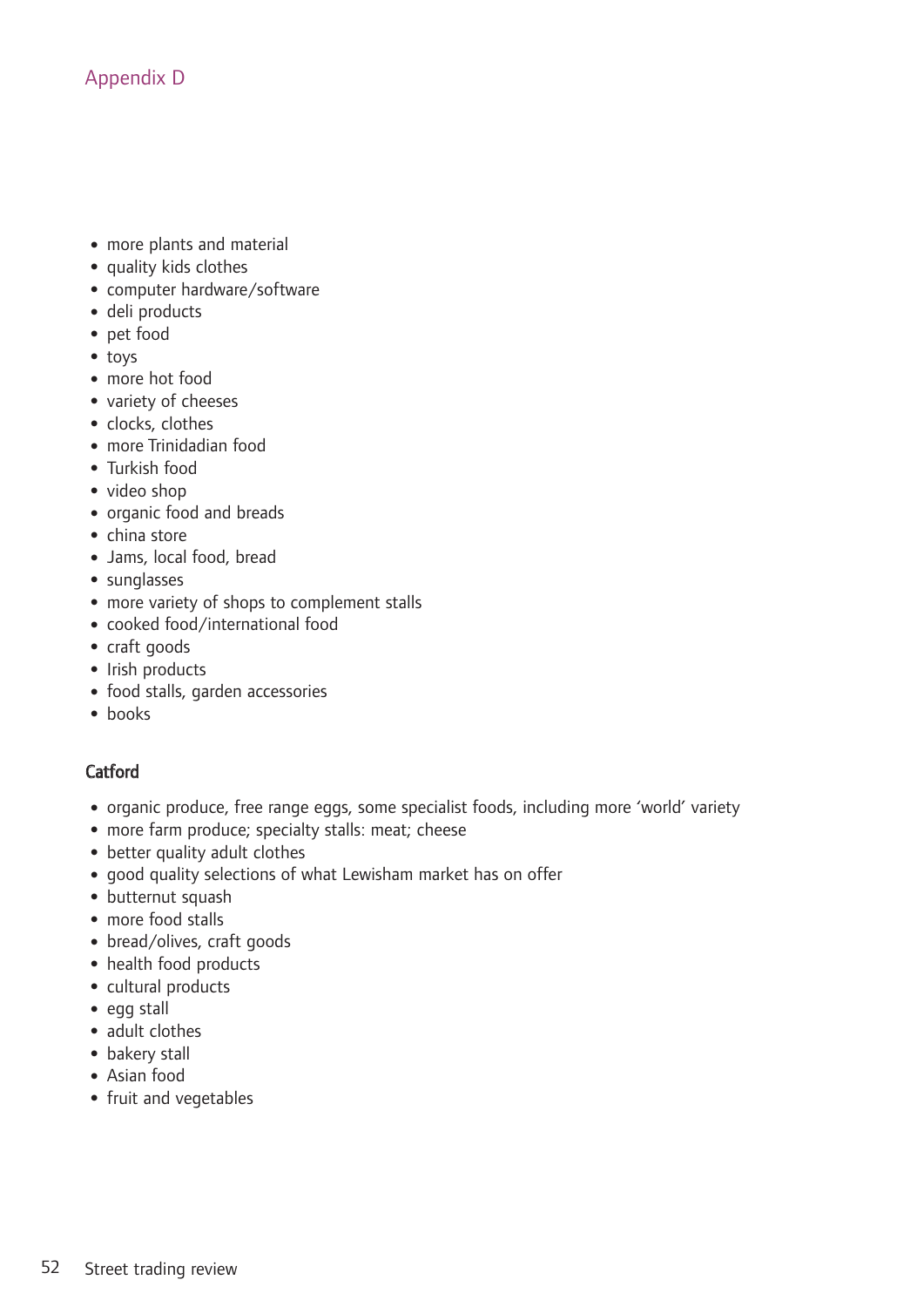| Do you feel safe when you are at the market? |            |                  |                       |  |  |  |
|----------------------------------------------|------------|------------------|-----------------------|--|--|--|
| <b>Answer Options</b>                        | <b>Yes</b> | <b>No</b>        | <b>Response Count</b> |  |  |  |
| Lewisham (Mon-Sat)                           | 92         | 12               | 104                   |  |  |  |
| Lewisham (Sun)                               | 27         | 3                | 30                    |  |  |  |
| Deptford/Douglas Way                         | 91         | 19               | 110                   |  |  |  |
| Catford                                      | 31         |                  | 38                    |  |  |  |
| answered question                            | 161        | skipped question | 17                    |  |  |  |

#### **If you answered 'No' to Question 10, what would you like to see improved to make you feel safer?**

More security A clean High St. more security /police petrols Clean up the area -make it more people friendly, get rid of the drunks etc Catford regeneration More police More market officials More police More Police More police More police More police More police presence More police Uniform canopies More police Improved environment More police other than PCSOs More CCTV Not enough police More PCSOs

| Does CCTV coverage in the market areas make you feel safe? |                         |                       |  |  |
|------------------------------------------------------------|-------------------------|-----------------------|--|--|
| <b>Answer Options</b>                                      | <b>Response Percent</b> | <b>Response Count</b> |  |  |
| Yes                                                        | 31.8%                   | 50                    |  |  |
| <b>No</b>                                                  | 26.8%                   | 42                    |  |  |
| Didn't know it was in place                                | 41.4%                   | 65                    |  |  |
| answered question<br>157                                   | skipped question        | 21                    |  |  |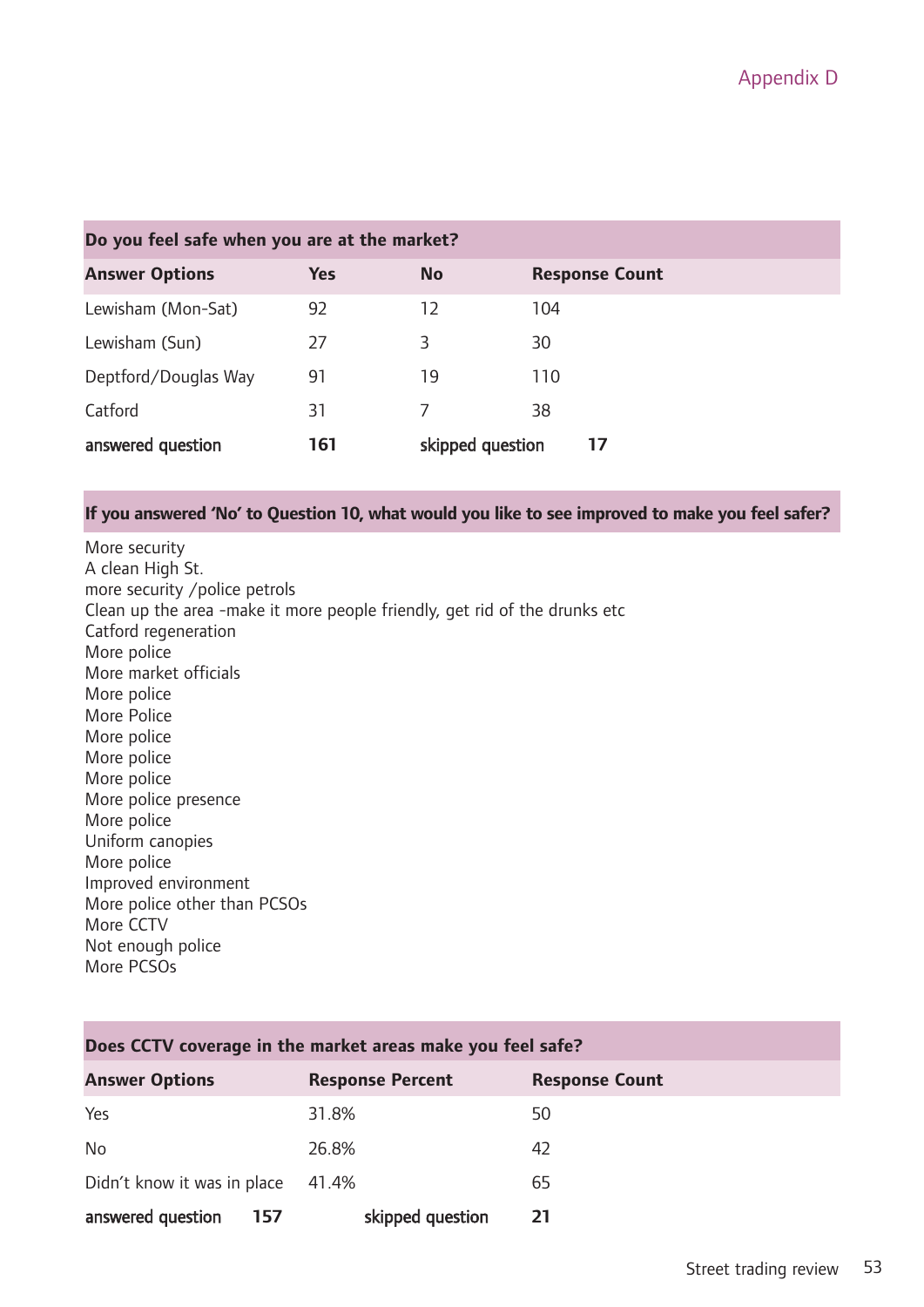## Appendix E

### Questionnaire for traders and farmers' markets

#### **Street trading review – questionnaire for traders**

Lewisham Council's Sustainable Development Select Committee are conducting a 'Street trading review' as part of its work for this year.

The review will be focusing on the following:

- •look and feel of our markets
- running a viable market
- promoting our markets
- product mix and unique selling points

Responses will be used to help develop the recommendations and will be included in the review's report.

Therefore the Select Committee would like to hear your views about street trading in Lewisham to inform their review.

Please answer the questions below, and return the questionnaire to the Market Inspectors (consultation will run from 8 January-5 February 2010).

#### **If you need more space, please write on additional sheets.**

1. Which markets (inside and outside the borough) do you serve? **(please answer the questions in relation to the market or markets in Lewisham you serve. If you would like to comment on other markets in Lewisham you do not serve, please stipulate you are doing so)**

2. Are you a permanent or casual licence holder?

3. What do you believe is working well in the markets in Catford, Deptford and Lewisham (circle as appropriate)?

4. How do you feel the markets in Catford, Deptford and Lewisham (circle as appropriate) compare to other markets that you work in or know of ? In your answer below, can you state:

- the location of the market/s you are comparing the Lewisham markets to
- •reasons for your answer

5. How could the market environment benefit from physical improvements (e.g. street furniture, refuse/recycling, signage, access/parking, pitch management)?

6. What do you believe are the challenges that the markets in Catford,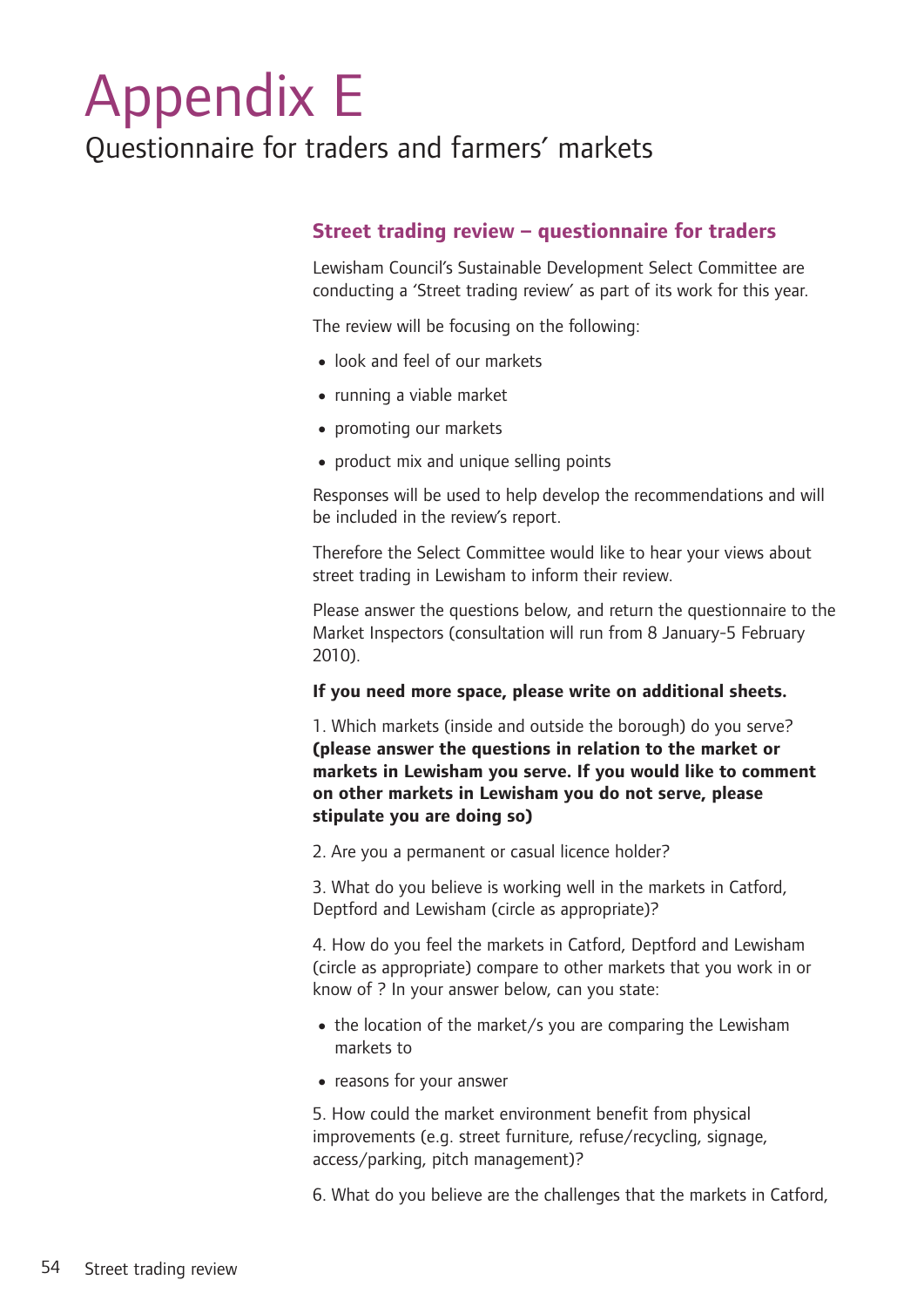Deptford and Lewisham (circle as appropriate) are currently faced with?

7. a) What general improvements – both physical and non-physical do you think can be made to the markets?

7. b) What specific improvements can be made to the market to help:

- traders?
- local businesses?
- local residents?
- shoppers

8.What do you feel would make more people visit and shop in our markets?

9.Do you feel that there should be more range in the products provided at the markets? YES/NO (circle as appropriate)

b) If YES, do you have any suggestions? (this could also be the mix of products available as well as products not currently provided)

10.Do you know how the markets are promoted? YES/NO (circle as appropriate?

If, yes, how do you feel about the way the markets are currently being promoted?

11. How do you think the markets in the Borough of Lewisham could best be promoted?

Do you feel safe when you are in Catford, Deptford and Lewisham markets (circle as appropriate)

YES/NO (circle as appropriate)

If 'No', what would you like to see improved to make you feel safer?

Are you aware of the regeneration plans for Lewisham town centre and Deptford town centre?

What impact do you think the regeneration plans for Lewisham town centre and Deptford town centre would have on the markets in Catford, Lewisham and Deptford?

THANK YOU FOR TAKING THE TIME TO COMPLETE THIS SURVEY. THE CONSULTATION RESULTS AND THE STREET TRADING REVIEW REPORT WILL BE AVAILABLE ON LEWISHAM'S WEBSITE (www.lewisham.gov.uk) ONCE THE REVIEW HAS BEEN COMPLETED.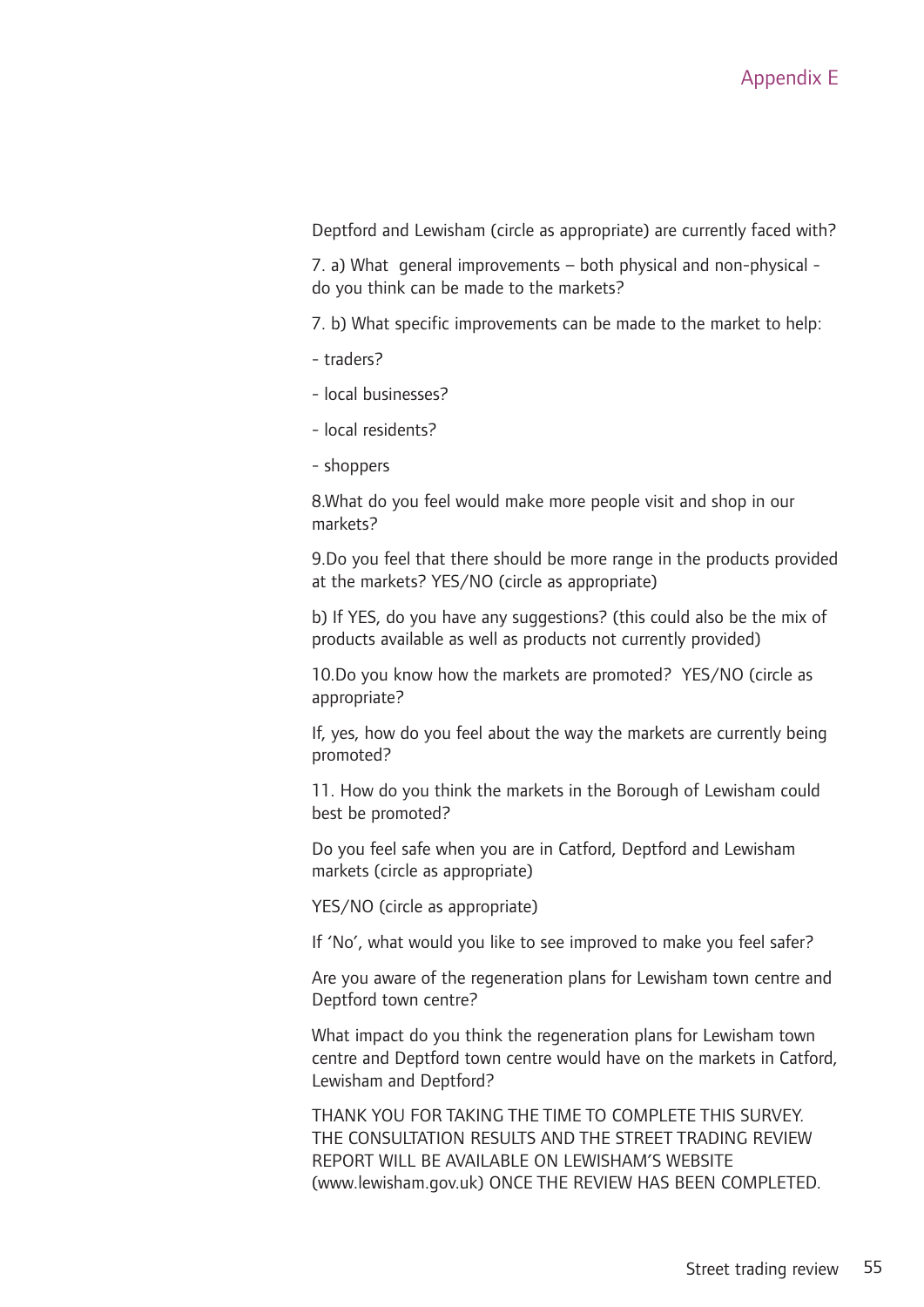#### **Section 1 - Monitoring form**

**It is important to help us check that our we are catering to everyone's needs. The information in this form is for monitoring purposes only and will only be used to help improve our services.**

#### **Are you:**

|          | Male $\Box$ Female $\Box$                                        |  |  |
|----------|------------------------------------------------------------------|--|--|
| Are you: |                                                                  |  |  |
|          | $18-24$ 25-29 30-34 35-39 40-44 $\Box$                           |  |  |
|          | $45-49$ $\Box$ 50-54 $\Box$ 55-59 $\Box$ 60-64 $\Box$ 65+ $\Box$ |  |  |

#### **Ethnicity:**

|        | <b>Ethnicity:</b>                                              |
|--------|----------------------------------------------------------------|
| $\Box$ | White - English/Welsh/Scottish/Northern Irish/British          |
| $\Box$ | Mixed/multiple ethnic groups $-$ White and Asian               |
| $\Box$ | Asian/Asian British - Any other Asian background               |
|        | write in details                                               |
| $\Box$ | White - Irish                                                  |
| $\Box$ | Mixed/multiple ethnic groups - Any other mixed/multiple ethnic |
|        | background - write in details                                  |
| $\Box$ | Black/African/Caribbean/Black/British - Caribbean              |
| $\Box$ | White - Gypsy or Irish Traveller                               |
| $\Box$ | Asian/Asian British - Indian                                   |
| $\Box$ | Black/African/Caribbean/Black British - African                |
| $\Box$ | White $-$ Any other White background - write in details        |
| $\Box$ | Asian/Asian British - Pakistani                                |
| $\Box$ | Black/African/Caribbean/Black British - Any other              |
|        | Black/African/Caribbean background - write in details          |
| $\Box$ | Mixed/multiple ethnic groups - White and Black Caribbean       |
| $\Box$ | Asian/Asian British - Bangladeshi                              |
|        |                                                                |
|        |                                                                |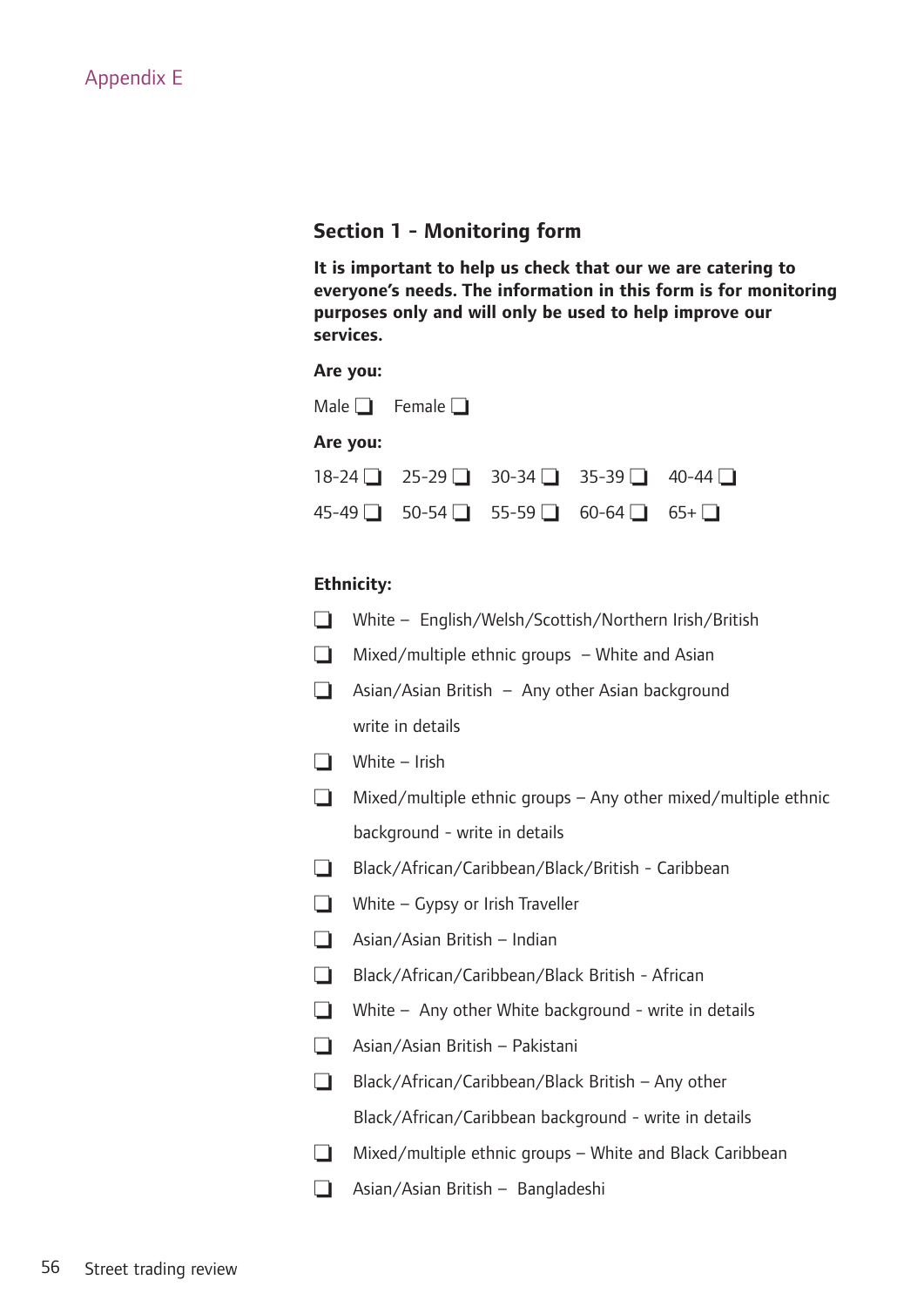#### Appendix E

- ❏ Other Ethnic group Arab
- ❏ Mixed/multiple ethnic groups White and Black African
- ❏ Asian/Asian British Chinese
- ❏ Other Ethnic group Any other ethnic group write in details

#### **Do you consider yourself to have a disability?**

Please give us more details

#### **Are you a Lewisham resident?**

Yes **</u>** No **</u>**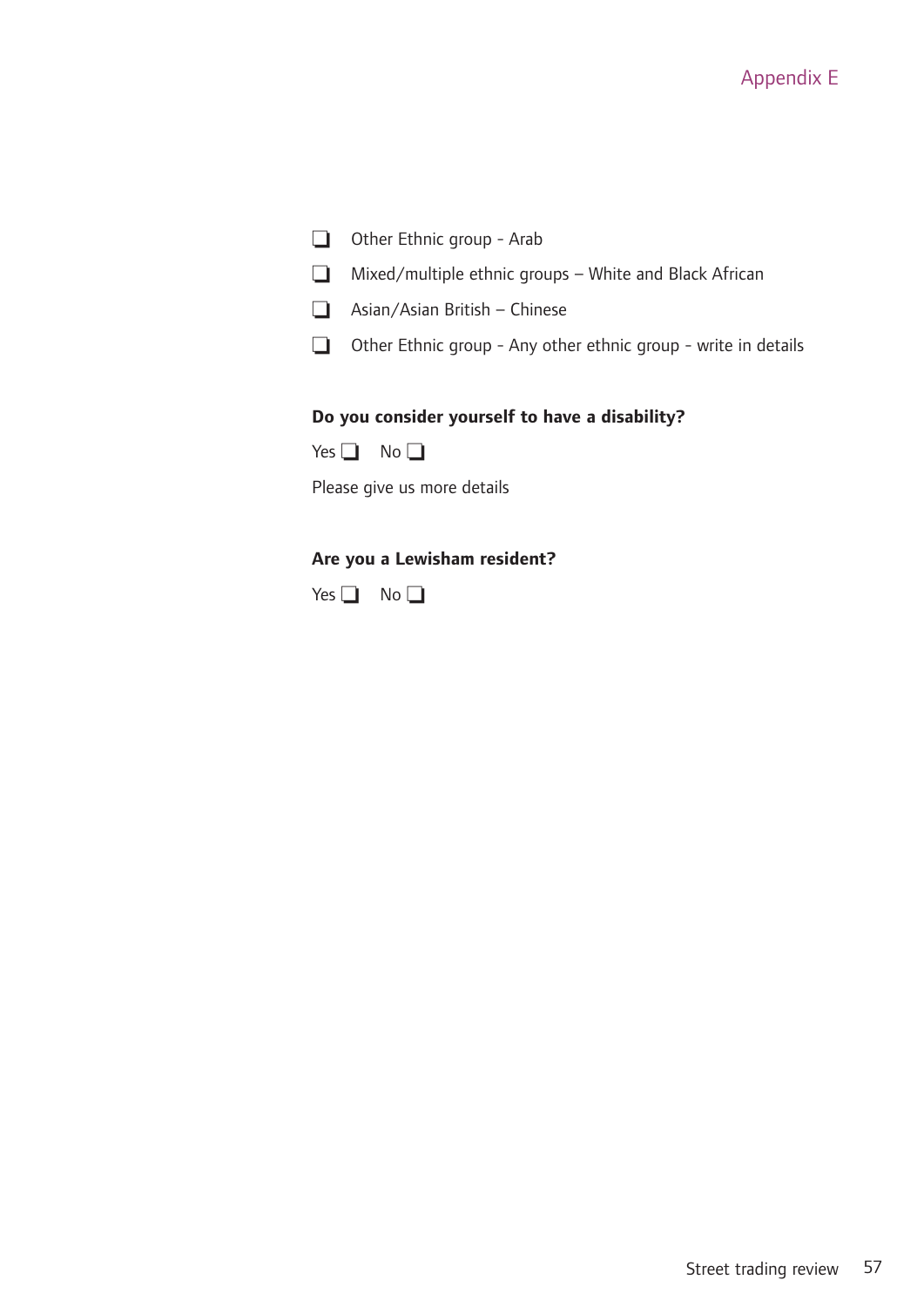#### **Street trading review – questionnaire for traders at the Blackheath farmers market**

Lewisham Council's Sustainable Development Select Committee are conducting a 'Street trading review' as part of its work for this year.

The review will be focusing on the following:

- •look and feel of our markets
- running a viable market
- promoting our markets
- product mix and unique selling points

Responses will be used to help develop the recommendations and will be included in the review's report.

Therefore the Select Committee would like to hear your views about street trading in Lewisham, especially on Blackheath farmers market, to inform their review.

Please answer the questions below, and return the questionnaire to:

Roger Raymond Scrutiny Manager Overview and Scrutiny 2nd Floor, Civic Suite Lewisham Town Hall Catford SE6 4RU

#### **If you need more space, please write on additional sheets.**

1. Which farmers' market do you serve – just Blackheath?

2. What do you believe is working well in the farmers' market in Blackheath?

3. Why do you choose to sell your goods at Blackheath farmers' market rather than a traditional street market?

4. Do you feel farmers' markets and Lewisham's existing street markets should remain separate and distinct, or is there room for more overlap?

5. Would you be interested in receiving more information about having stalls at Lewisham's street markets? If so, please provide contact details below.

6. How do you feel the farmers' market in Blackheath compares to other markets that you work in or know of? In your answer below, can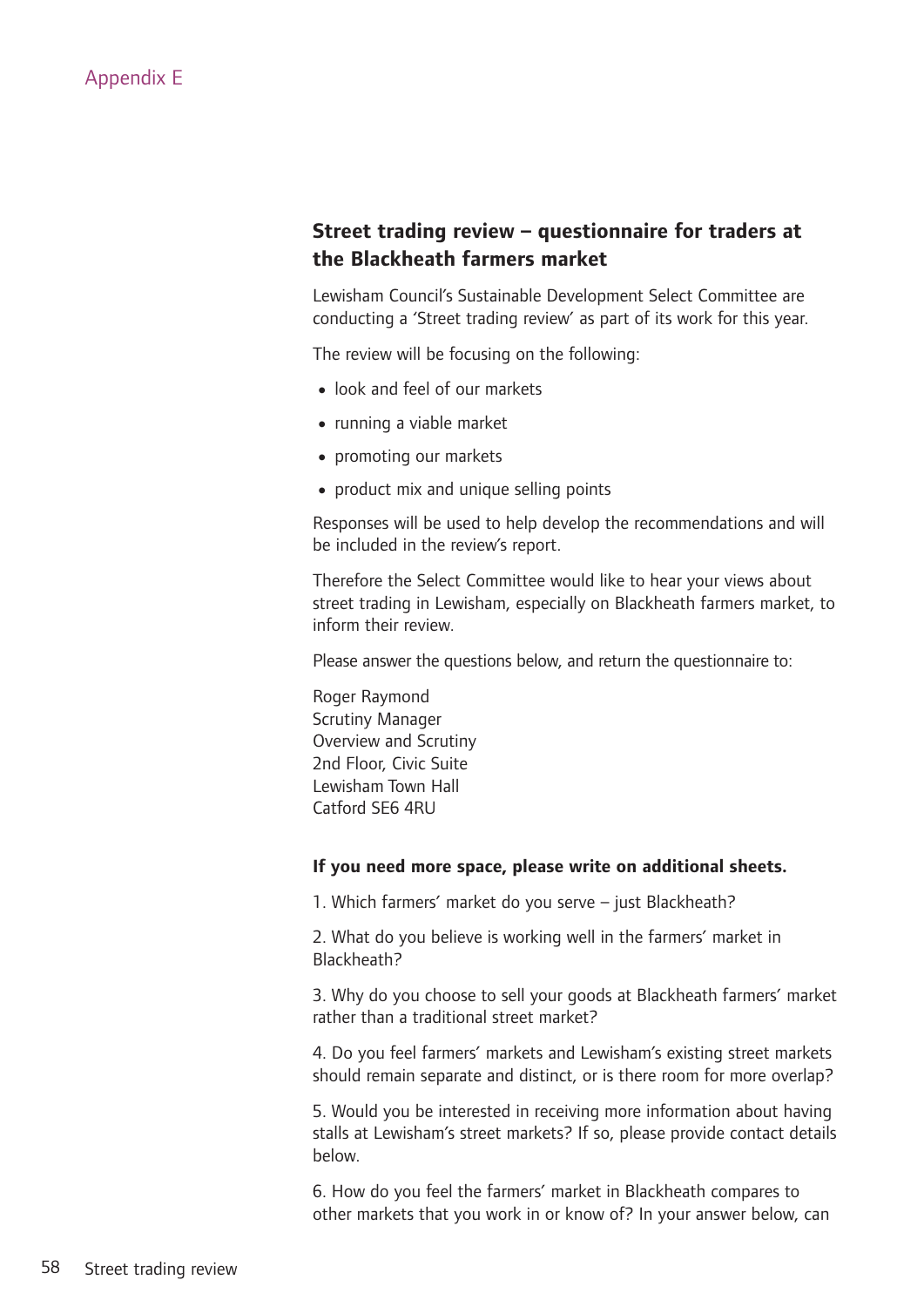you state:

- the location of the market/s you are comparing the Lewisham farmers' market to
- •reasons for your answer

7 Do you feel that there should be more range in the products provided at the farmers' markets in Blackheath?

YES/NO (circle as appropriate)

b) If YES, do you have any suggestions? (This could also be the mix of products available as well as products not currently provided)

8. What do you feel is missing from the farmers' markets in Blackheath that would make more people visit and shop there?

9. Do you know how the farmers' market in Blackheath is promoted? (YES/NO) (circle as appropriate)

If yes, how do you feel about the way the markets are currently being promoted?

10. Do you have any suggestions about how best to attract more people to come to the farmers' markets in general?

11. Do you feel safe when you are in the farmers' markets in Blackheath?

(circle as appropriate)

YES/NO (circle as appropriate)

If 'No', what would you like to see improved to make you feel safer?

THANK YOU FOR TAKING THE TIME TO COMPLETE THIS SURVEY. THE CONSULTATION RESULTS AND THE STREET TRADING REVIEW REPORT WILL BE AVAILABLE ON LEWISHAM'S WEBSITE (www.lewisham.gov.uk) ONCE THE REVIEW HAS BEEN COMPLETED.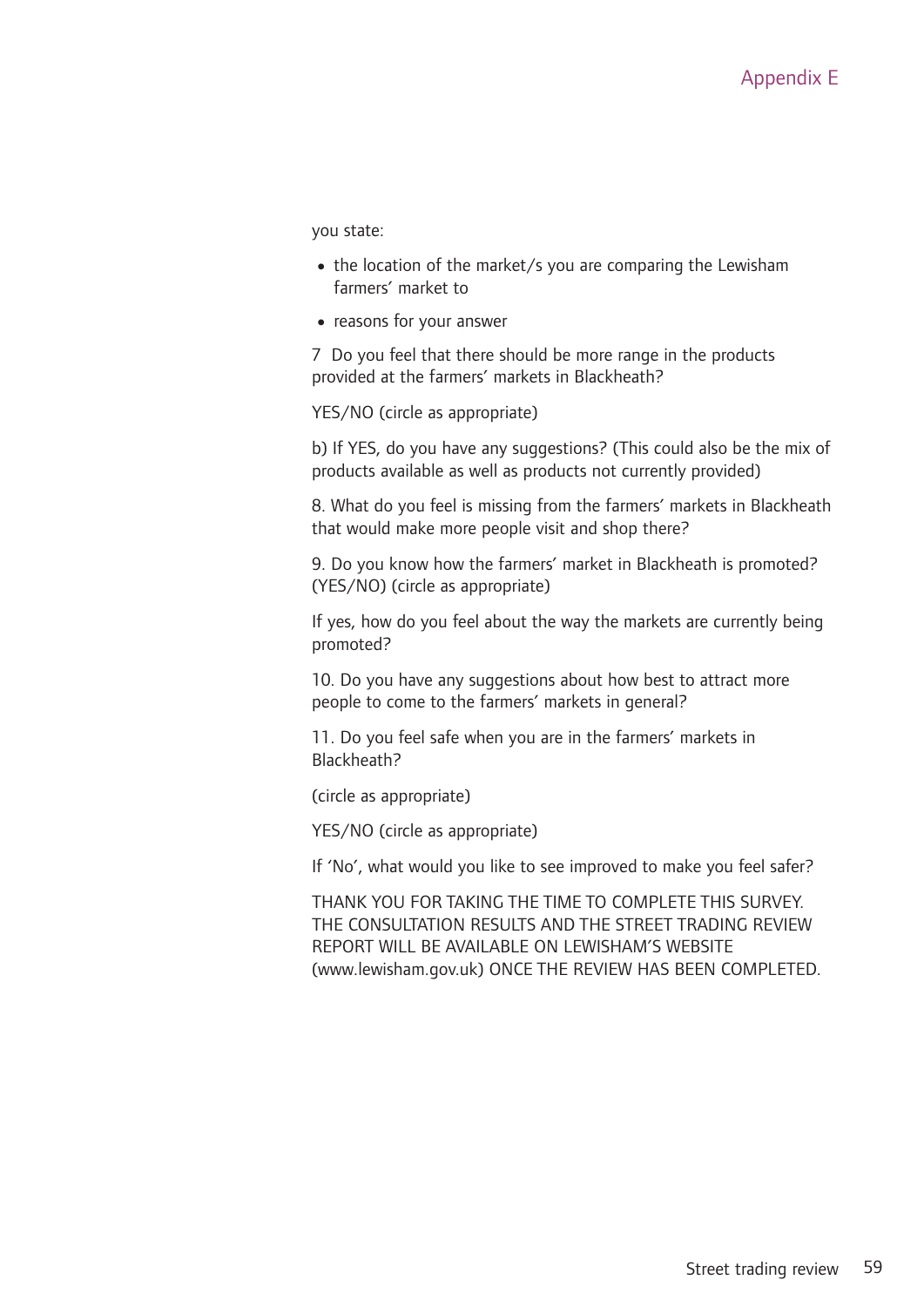#### **Section 1 - Monitoring form**

**It is important to help us check that our we are catering to everyone's needs. The information in this form is for monitoring purposes only and will only be used to help improve our services.**

| Are you: |                                        |  |  |
|----------|----------------------------------------|--|--|
|          | Male $\Box$ Female $\Box$              |  |  |
| Are you: |                                        |  |  |
|          | $18-24$ 25-29 30-34 35-39 40-44 $\Box$ |  |  |
|          | 45-49 ■ 50-54 ■ 55-59 ■ 60-64 ■ 65+ ■  |  |  |

#### **Ethnicity:**

| $\Box$ | White - English/Welsh/Scottish/Northern Irish/British          |
|--------|----------------------------------------------------------------|
| $\Box$ | Mixed/multiple ethnic groups - White and Asian                 |
| $\Box$ | Asian/Asian British - Any other Asian background               |
|        | write in details                                               |
| $\Box$ | White - Irish                                                  |
| $\Box$ | Mixed/multiple ethnic groups - Any other mixed/multiple ethnic |
|        | background - write in details                                  |
| $\Box$ | Black/African/Caribbean/Black/British - Caribbean              |
| $\Box$ | White - Gypsy or Irish Traveller                               |
| $\Box$ | Asian/Asian British - Indian                                   |
| $\Box$ | Black/African/Caribbean/Black British - African                |
| $\Box$ | White $-$ Any other White background - write in details        |
| $\Box$ | Asian/Asian British - Pakistani                                |
| $\Box$ | Black/African/Caribbean/Black British - Any other              |
|        | Black/African/Caribbean background - write in details          |
| $\Box$ | Mixed/multiple ethnic groups - White and Black Caribbean       |
|        |                                                                |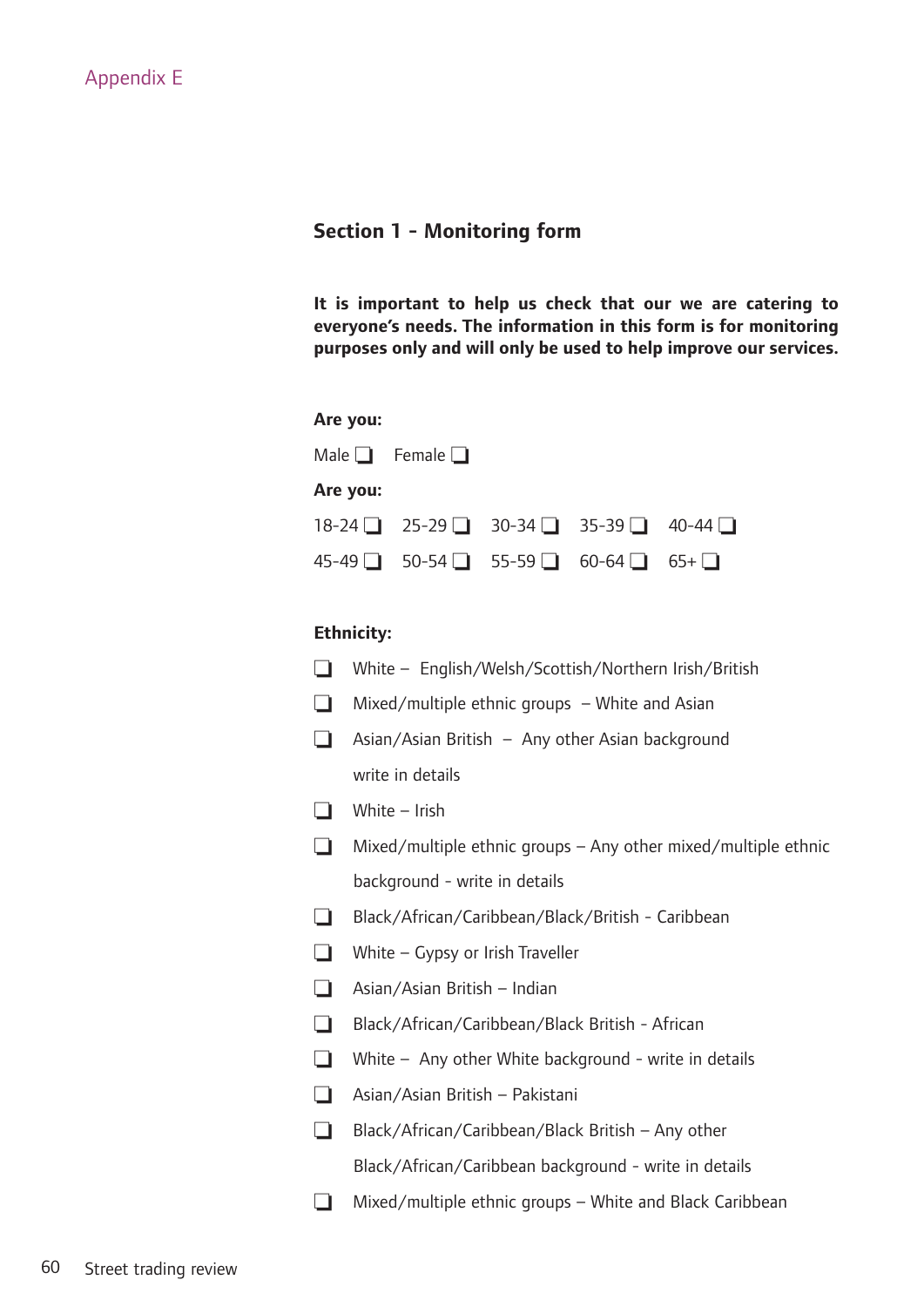#### Appendix E

- ❏ Asian/Asian British Bangladeshi
- ❏ Other Ethnic group Arab
- ❏ Mixed/multiple ethnic groups White and Black African
- ❏ Asian/Asian British Chinese
- ❏ Other Ethnic group Any other ethnic group write in details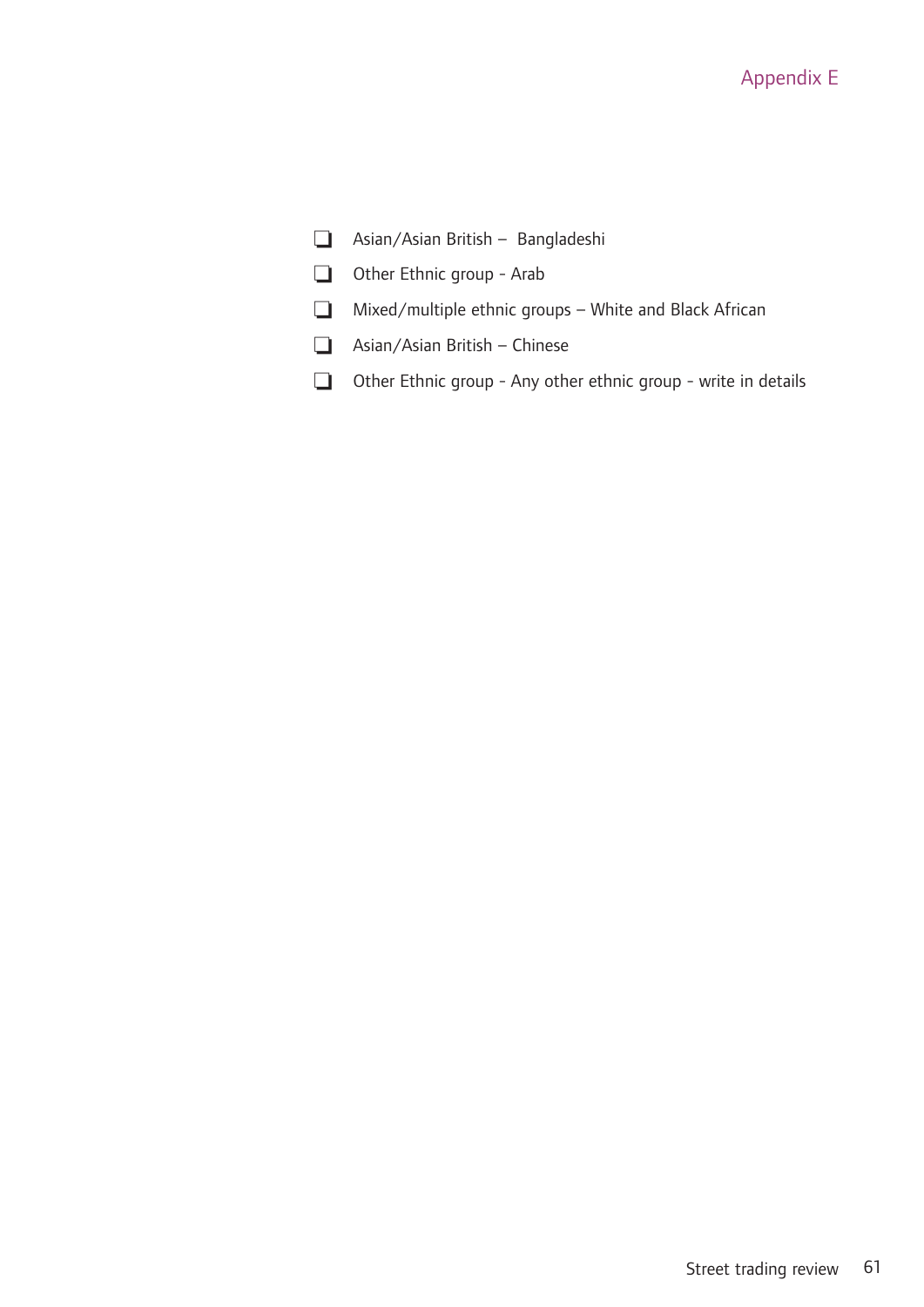#### **Street trading review – questionnaire for traders at the farmers markets**

Lewisham Council's Sustainable Development Select Committee are conducting a 'Street trading review' as part of its work for this year.

The review will be focusing on the following:

- •look and feel of our markets
- running a viable market
- promoting our markets
- product mix and unique selling points

Responses will be used to help develop the recommendations and will be included in the review's report.

Therefore the Select Committee would like to hear your views about street trading in Lewisham to inform their review.

Please answer the questions below, and return the questionnaire to:

Roger Raymond Scrutiny Manager Overview and Scrutiny 2nd Floor, Civic Suite Lewisham Town Hall Catford SE6 4RU

#### **Please stipulate what market or markets you are referring when you answer. If you need more space, please write on additional sheets.**

1. Which farmers' market do you serve?

Blackheath/Manor House Gardens/Hilly Fields/Telegraph Hill Park/Deptford Park (circle as appropriate)

2. What do you believe is working well in the farmers' markets in Blackheath/Manor House Gardens/Hilly Fields/Telegraph Hill Park/Deptford Park (circle as appropriate)?

3. Why do you choose to sell your goods at a farmers' market rather than a traditional street market?

4. Do you feel farmers' markets and Lewisham's existing street markets should remain separate and distinct, or is there room for more overlap?

5. Would you be interested in receiving more information about having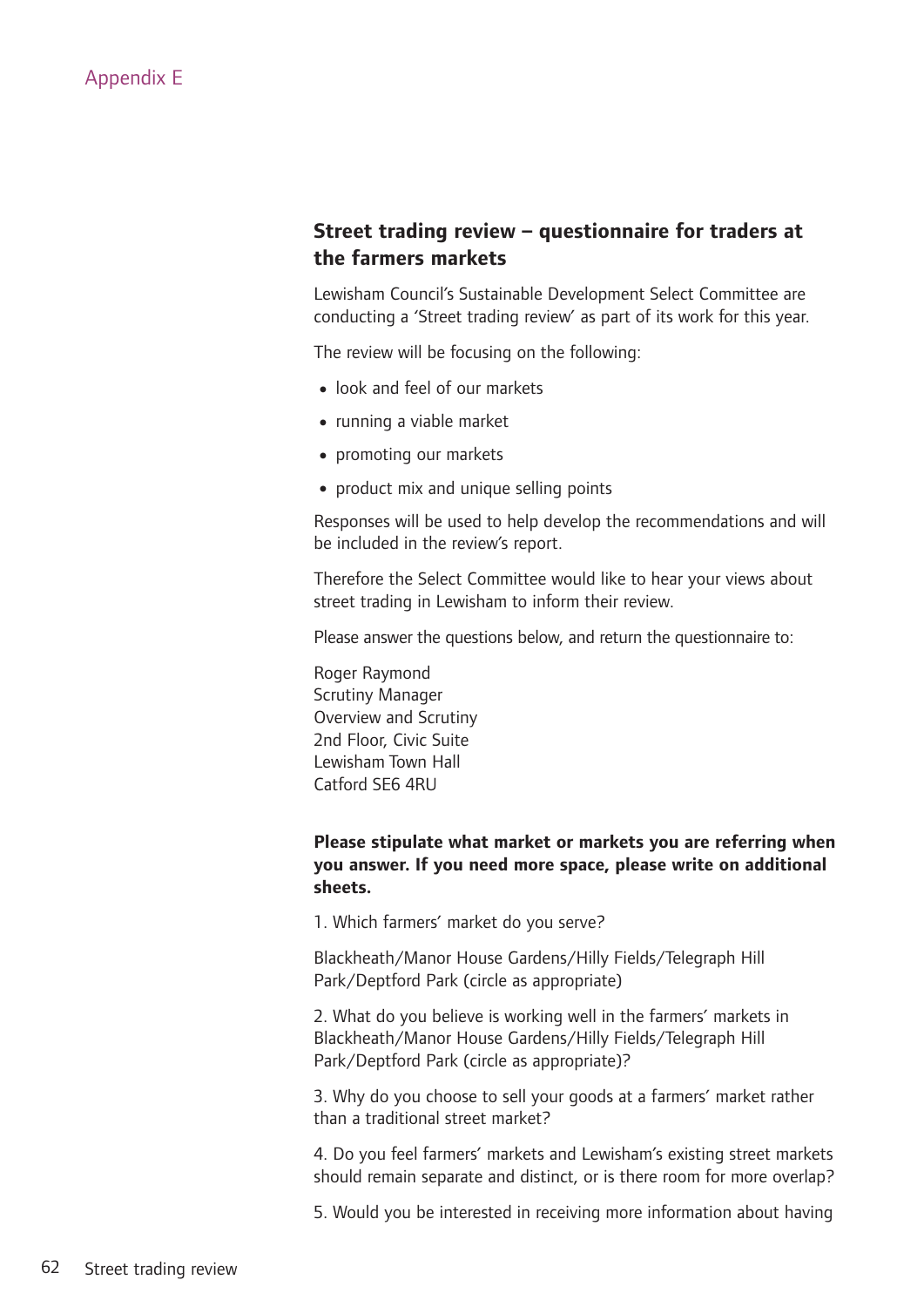stalls at Lewisham's street markets? If so, please provide contact details below.

6. How do you feel the farmers' markets in Blackheath/Manor House Gardens/Hilly Fields/Telegraph Hill Park/Deptford Park (circle as appropriate) compare to other markets that you work in or know of? In your answer below, can you state:

- the location of the market/s you are comparing the Lewisham farmers' markets to
- reasons for your answer

7. Do you feel that there should be more range in the products provided at the farmers' markets in Blackheath/Manor House Gardens/Hilly Fields/Telegraph Hill Park/Deptford Park (circle as appropriate)?

YES/NO (circle as appropriate)

b) If YES, do you have any suggestions? (This could also be the mix of products available as well as products not currently provided)

8. What do you feel is missing from the farmers' markets in Blackheath/Manor House Gardens/Hilly Fields/Telegraph Hill Park/Deptford Park (circle as appropriate) that would make more people visit and shop in our markets?

9. Do you know how the farmers' markets are promoted? (YES/NO) (circle as appropriate)

If yes, how do you feel about the way the markets are currently being promoted?

10. Do you have any suggestions about how best to attract more people to come to the farmers' markets in general?

11. Do you feel safe when you are in the farmers' markets in Blackheath/Manor House Gardens/Hilly Fields/Telegraph Hill Park/Deptford Park (circle as appropriate)

(circle as appropriate)

YES/NO (circle as appropriate)

If 'No', what would you like to see improved to make you feel safer?

THANK YOU FOR TAKING THE TIME TO COMPLETE THIS SURVEY. THE CONSULTATION RESULTS AND THE STREET TRADING REVIEW REPORT WILL BE AVAILABLE ON LEWISHAM'S WEBSITE (www.lewisham.gov.uk) ONCE THE REVIEW HAS BEEN COMPLETED.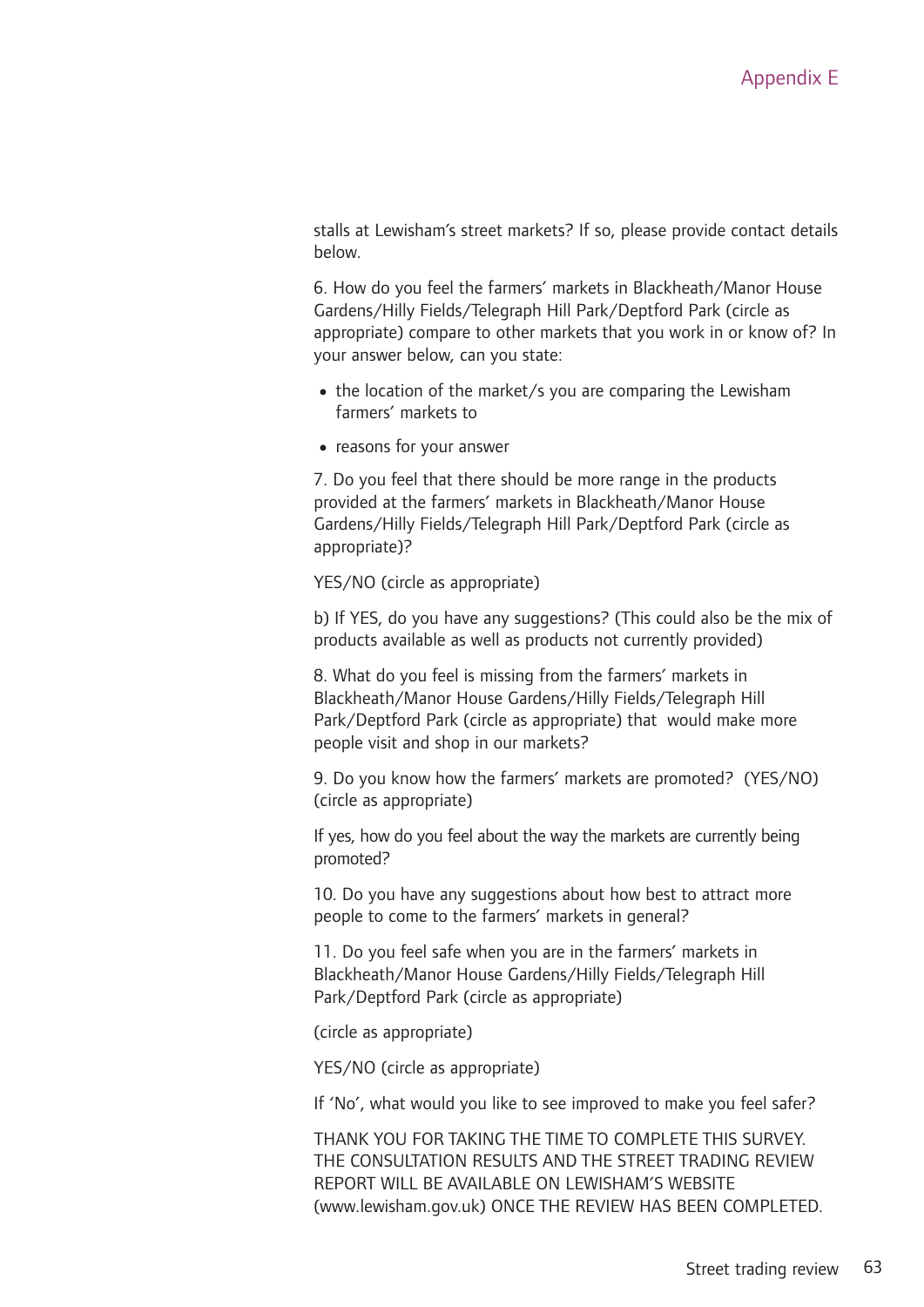#### **Section 1 - Monitoring form**

**It is important to help us check that our we are catering to everyone's needs. The information in this form is for monitoring purposes only and will only be used to help improve our services.**

| Are you: |                                        |  |  |
|----------|----------------------------------------|--|--|
|          | Male $\Box$ Female $\Box$              |  |  |
| Are you: |                                        |  |  |
|          | $18-24$ 25-29 30-34 35-39 40-44 $\Box$ |  |  |
|          | 45-49 ■ 50-54 ■ 55-59 ■ 60-64 ■ 65+ ■  |  |  |

#### **Ethnicity:**

| $\Box$ | White - English/Welsh/Scottish/Northern Irish/British          |
|--------|----------------------------------------------------------------|
| $\Box$ | Mixed/multiple ethnic groups - White and Asian                 |
| $\Box$ | Asian/Asian British - Any other Asian background               |
|        | write in details                                               |
| $\Box$ | White - Irish                                                  |
| $\Box$ | Mixed/multiple ethnic groups - Any other mixed/multiple ethnic |
|        | background - write in details                                  |
| $\Box$ | Black/African/Caribbean/Black/British - Caribbean              |
| $\Box$ | White - Gypsy or Irish Traveller                               |
| $\Box$ | Asian/Asian British - Indian                                   |
| $\Box$ | Black/African/Caribbean/Black British - African                |
| $\Box$ | White $-$ Any other White background - write in details        |
| $\Box$ | Asian/Asian British - Pakistani                                |
| $\Box$ | Black/African/Caribbean/Black British - Any other              |
|        | Black/African/Caribbean background - write in details          |
| $\Box$ | Mixed/multiple ethnic groups - White and Black Caribbean       |
|        |                                                                |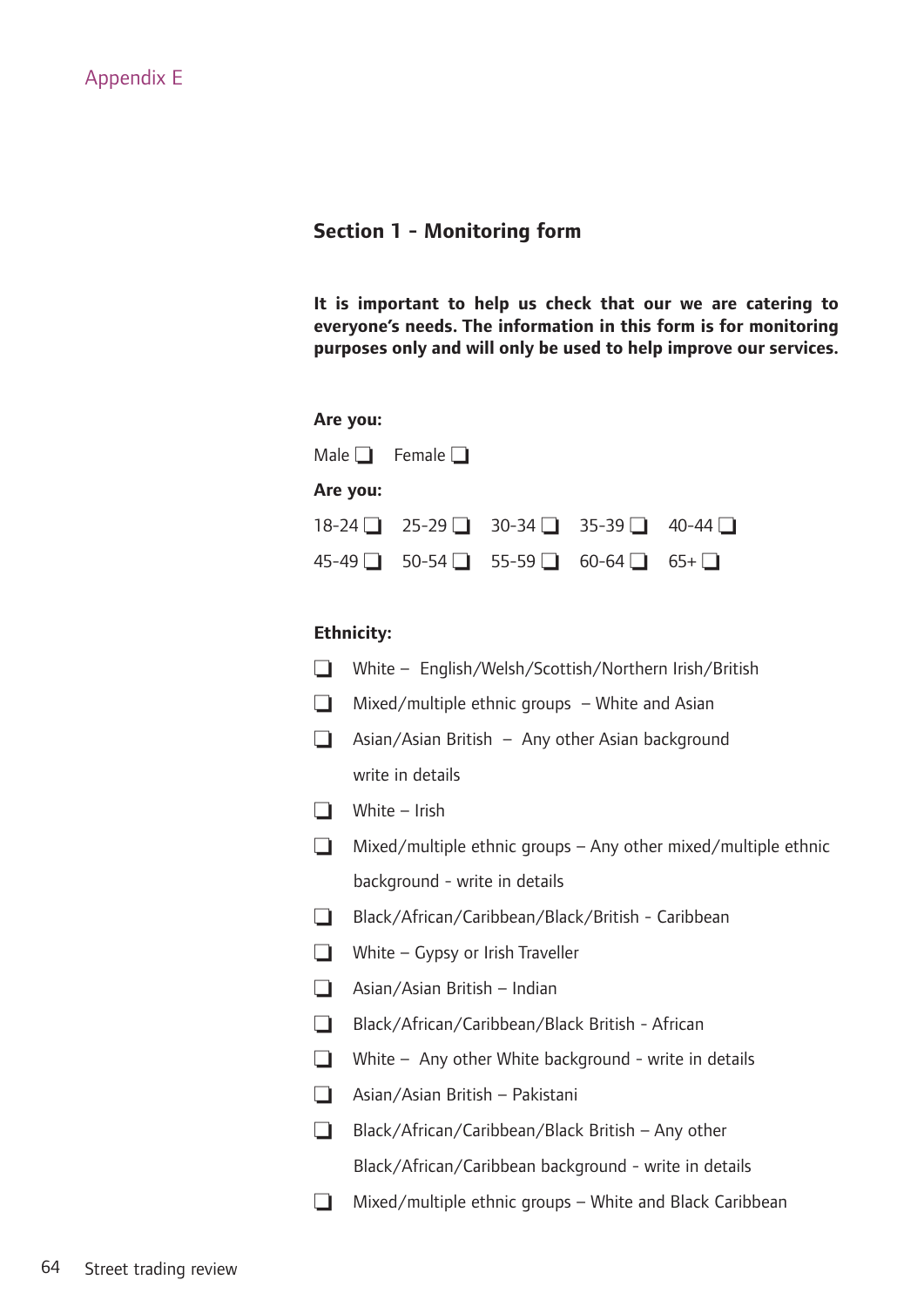#### Appendix E

- ❏ Asian/Asian British Bangladeshi
- ❏ Other Ethnic group Arab
- ❏ Mixed/multiple ethnic groups White and Black African
- ❏ Asian/Asian British Chinese
- ❏ Other Ethnic group Any other ethnic group write in details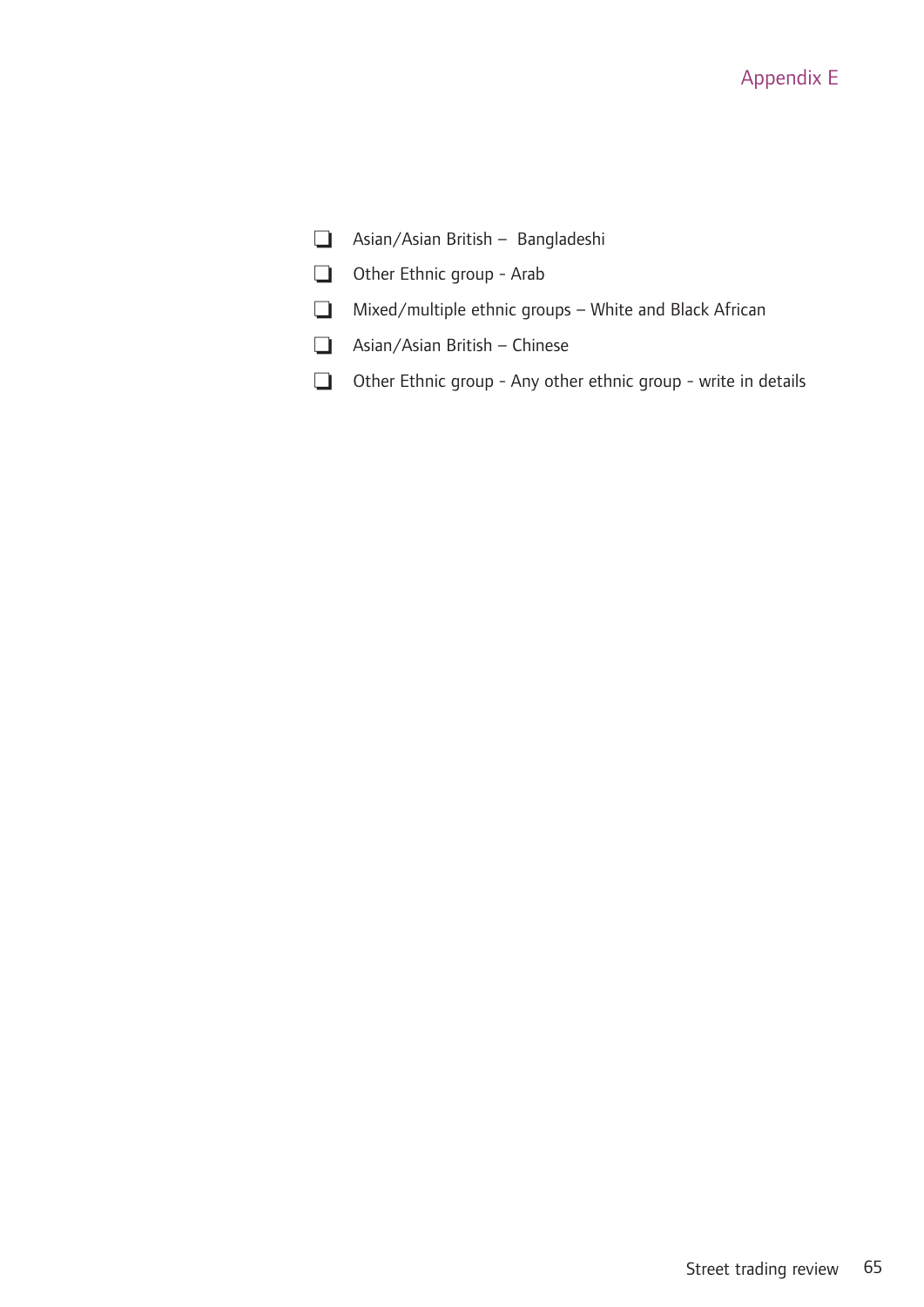### Appendix F Glossary of terms

| Anti-Social Behaviour                           | ASB         |
|-------------------------------------------------|-------------|
| Closed-Circuit Television                       | <b>CCTV</b> |
| Controlled Parking Zones                        | <b>CPZ</b>  |
| Department for Communities and Local Government | <b>CLG</b>  |
| Docklands Light Railway                         | <b>DLR</b>  |
| <b>Fixed Penalty Notices</b>                    | <b>FPNs</b> |
| Greater London Authority                        | <b>GLA</b>  |
| London Development Agency                       | LDA         |
| Metropolitan Police Service                     | <b>MPS</b>  |
| Safer Neighbourhood Team                        | <b>SNT</b>  |
| Sustainable Development Select Committee        | <b>SDSC</b> |
| Transport for London                            | <b>TfL</b>  |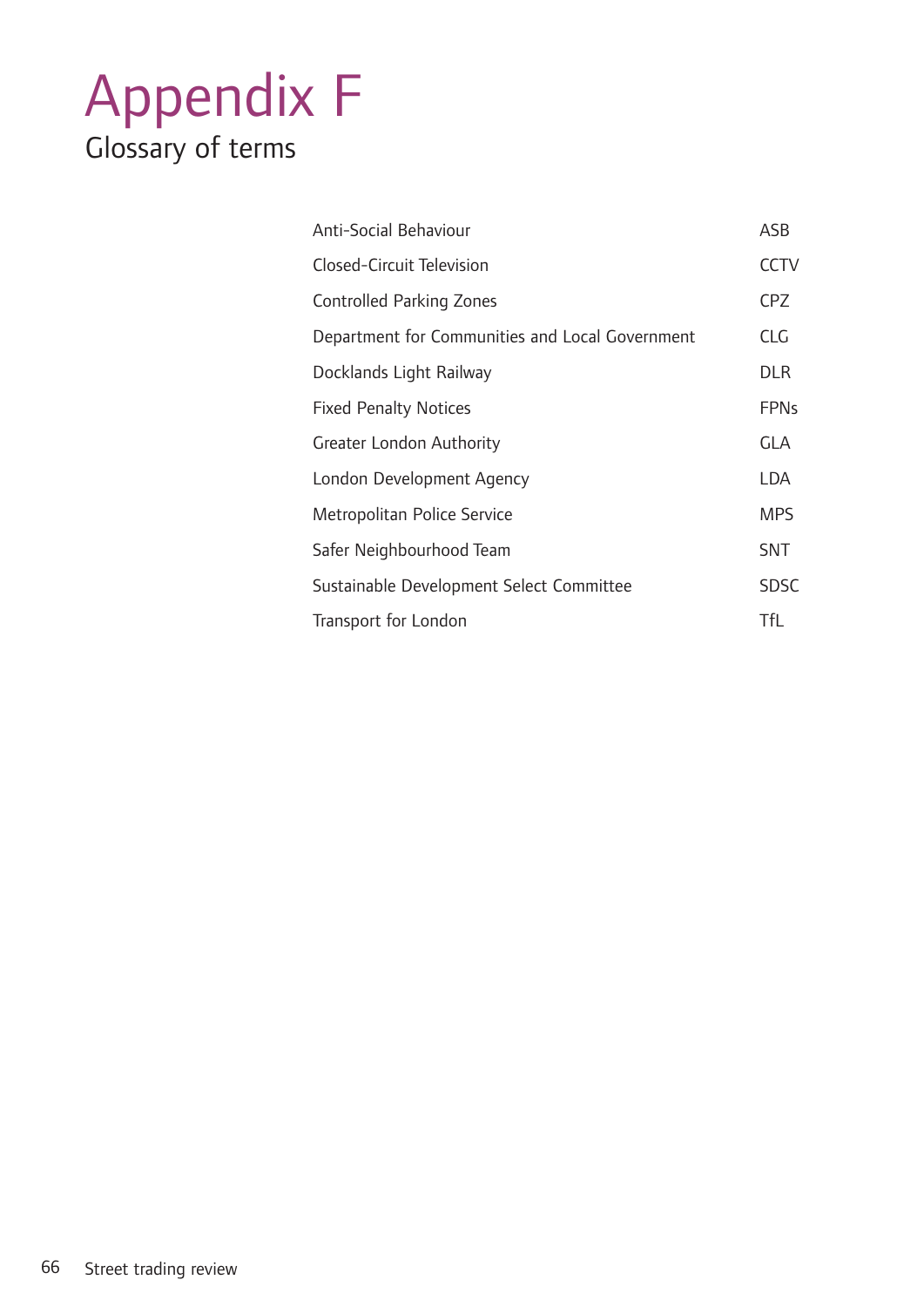### Appendix G Acknowledgements

Sue Harden Markets Administrator Nigel Parslow Markets Officer Roger Raymond Scrutiny Manager Councillor Robin Cross Councillor Alan Till Councillor Philip Peake Councillor Brian Robson

John Pye Trading Standards and Markets Manager Lucy Diable **Principal Markets Officer** Liz Bannister Senior Town Centre Manager Olga Cole Senior Committee Officer

Alfie Lockyer Spokesperson, Deptford Market Traders John Price Deptford Market Trader Phil Hamlin Deptford Market Trader Victoria Haigh Deptford Market Trader Brett Wilcox Deptford Market Trader Richie Daley Deptford Market Trader Brian Gibbons Deptford Market Trader Haki Hassan Deptford Market Trader Helen Oginni Catford Market Trader Cheryl Barrett Catford Market Trader Jean Prince Catford Market Trader Marlene Barrett Catford Market Trader Don Adlington Spokesperson, Lewisham Market Trader Rachel Shonde Lewisham Market Trader Sahgi Toorgulshagi Lewisham Market Trader Abdul Shokurzade Lewisham Market Trader Jean Hogg Lewisham Market Trader Tommy Everson Lewisham Market Trader Kenneth Jeal Lewisham Market Trader Mike Penny Lewisham Market Trader Malcolm Pulsford Lewisham Market Trader